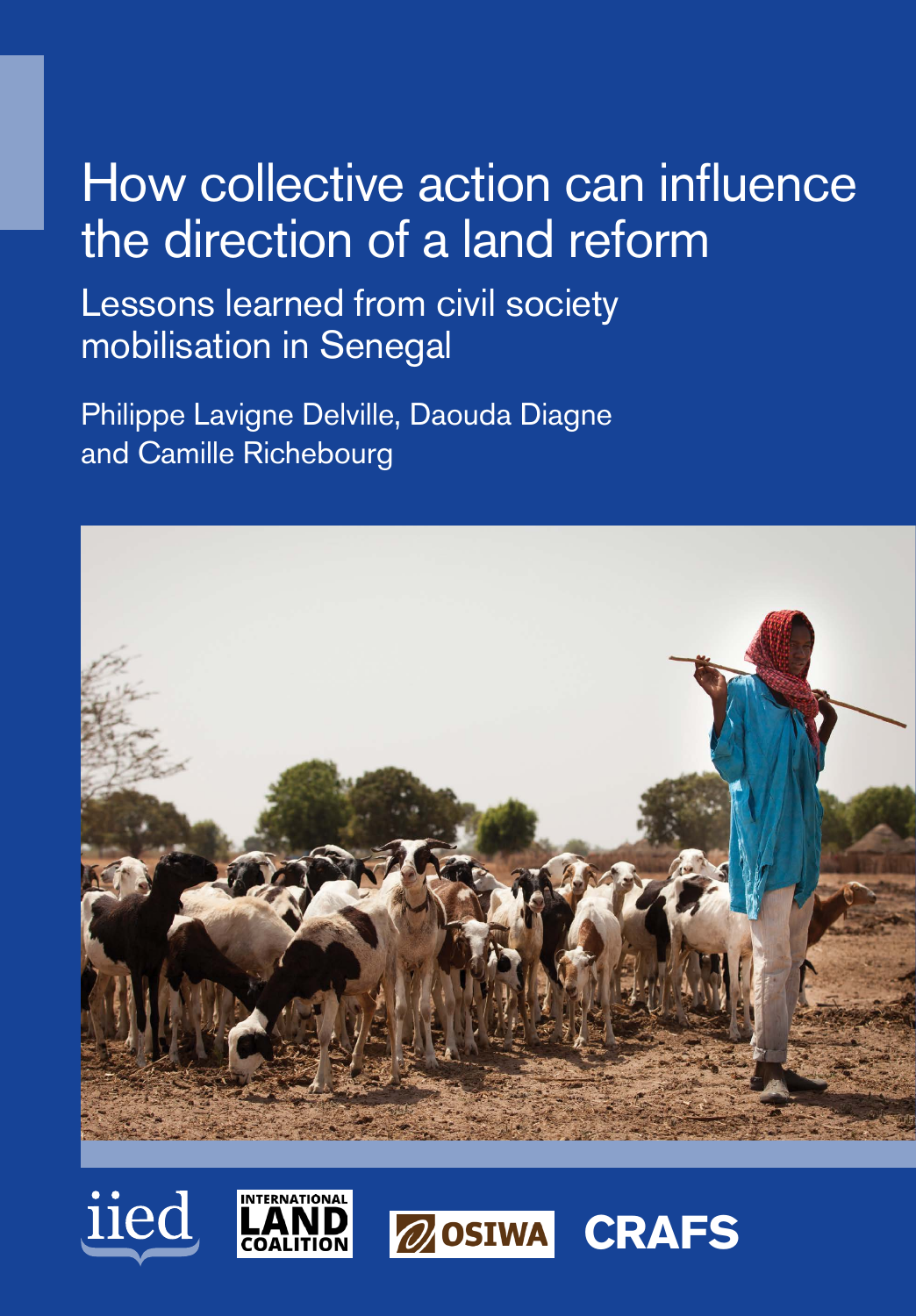# Land, Investment and Rights

As pressures on land and natural resources increase, disadvantaged groups risk losing out, particularly where their rights are insecure, their capacity to assert these rights is limited, and major power imbalances shape relations with governments and companies. IIED's Land, Investment and Rights series generates evidence around changing pressures on land, multiple investment models, applicable legal frameworks and ways for people to claim rights.

Other reports in the Land, Investment and Rights series can be downloaded from [www.iied.org/pubs.](http://www.iied.org/pubs) Recent titles include:

- Raising the cost of climate action? Investor-state dispute settlement and compensation for stranded fossil fuel assets. 2020. Tienhaara K. and Cotula L.
- Rural producer agency and agricultural value chains: What role for socio-legal empowerment? 2019. Cotula L, Polack E, Berger T and Schwartz B.
- Trends in global land use investment: implications for legal empowerment. 2017. Cotula, L and Berger, T.
- Community perspectives in investor-state arbitration. 2017. Cotula, L and Schröder, M.
- Strengthening women's voices in the context of agricultural investments: Lessons from Kenya. 2016. Chan, M-K and Mbogoh, A.
- Strengthening women's voices in the context of agricultural investments: Lessons from Tanzania. 2016. Chan, M-K *et al*.
- Land investments, accountability and the law: Lessons from West Africa. 2016. Cotula, L and Jokubauskaite, G.
- Land rights and investment treaties: exploring the interface. 2015. Cotula, L.

Under IIED's Legal Tools for Citizen Empowerment programme, we also share lessons from the innovative approaches taken by citizens' groups to claim rights from grassroots action and engaging in legal reform, to mobilising international human rights bodies and making use of grievance mechanisms, through to scrutinising international investment treaties, contracts and arbitration. Lessons by practitioners are available on our website at [http://pubs.iied.org.](http://pubs.iied.org)

Recent reports include:

- Rebalancing power in global food chains through a "Ways of Working" approach: an experience from Kenya. 2019. Kariuki, E and Kambo, M.
- A stronger voice for women in local land governance: effective approaches in Tanzania, Ghana and Senegal. 2019. Sutz, P *et al*.
- Improving accountability in agricultural investments: Reflections from legal empowerment initiatives in West Africa. 2017. Cotula, L and Berger, T (eds.).
- Advancing indigenous peoples' rights through regional human rights systems: The case of Paraguay. 2017. Mendieta Miranda, M. and Cabello Alonso, J. Also available in Spanish.
- Gender and land: The experience of free legal consultations in Senegal. 2016. Kébé Diouf, K.
- Pillars of the community: how trained volunteers defend land rights in Tanzania. 2016. Massay, G.

To contact IIED about these publications, please email [legaltools@iied.org](mailto:legaltools%40iied.org?subject=)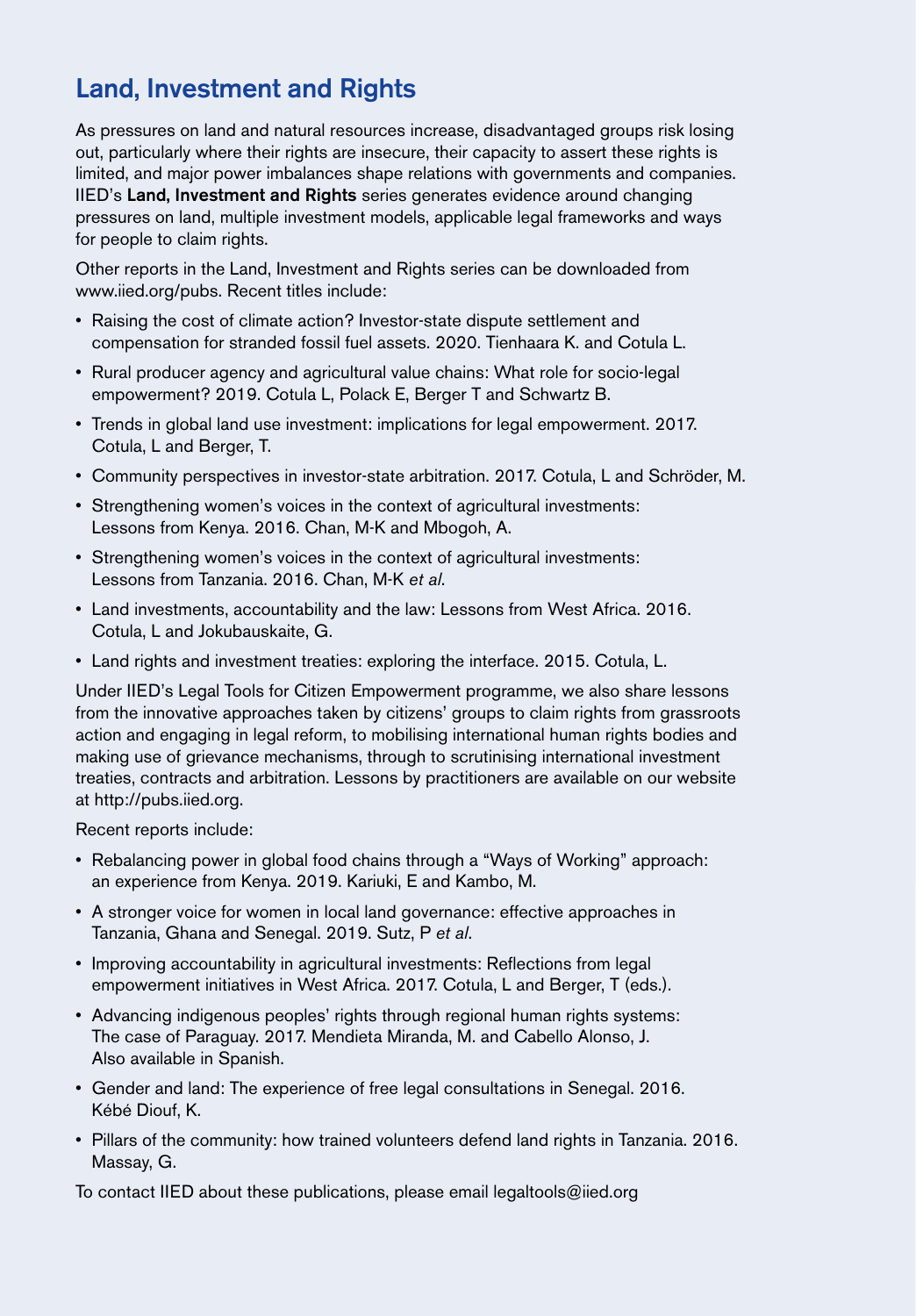# How collective action can influence the direction of a land reform

Lessons learned from civil society mobilisation in Senegal

Philippe Lavigne Delville, Daouda Diagne and Camille Richebourg

IIED Land, Investment and Rights series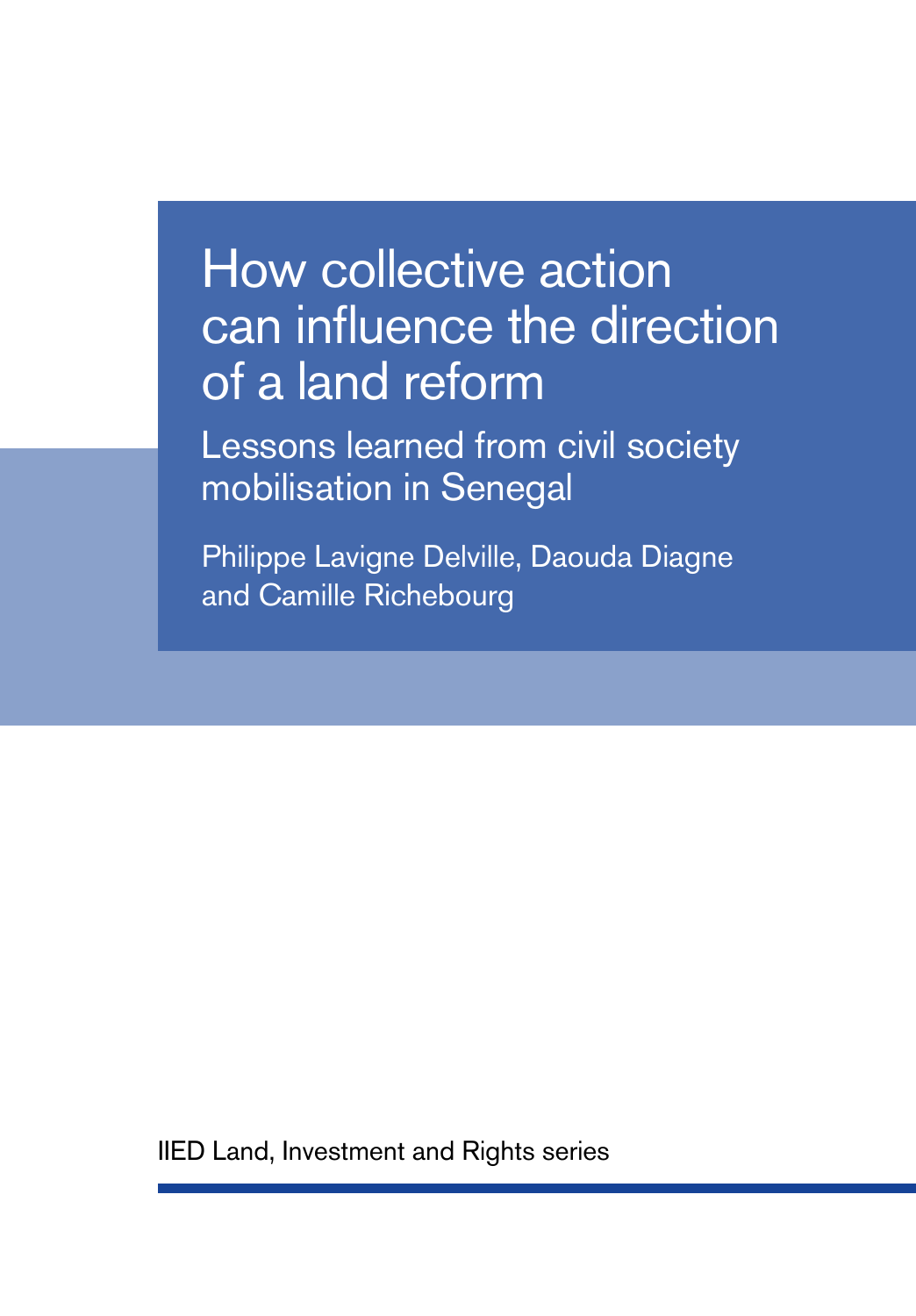First edition by the International Institute for Environment and Development (UK) in 2020.

Certain rights reserved. This document is available under the Creative Commons Attribution-NonCommercial-NoDerivatives 4.0 international license (CC BY-NC-ND 4.0; [https://creativecommons.org/licenses/by-nc-nd/4.0/\)](https://creativecommons.org/licenses/by-nc-nd/4.0/).

ISBN: 978-1-78431-877-2 IIED order number: 12610IIED

For copies of this publication, please contact IIED: International Institute for Environment and Development 80-86 Gray's Inn Road London WC1X 8NH United Kingdom

Email: [newbooks@iied.org](mailto:newbooks%40iied.org?subject=) Twitter: [@iied](https://twitter.com/iied) Facebook: [www.facebook.com/theIIED](http://www.facebook.com/theIIED) Other publications can be downloaded from<http://pubs.iied.org> A catalogue record for this book is available from the British Library.

Citation: Lavigne Delville, P, Diagne, D and Richebourg, C (2021) How collective action can influence the direction of a land reform: Lessons learned from civil society mobilisation in Senegal. IIED, London. Cover photo: A shepherd and its herd in Senegal (Photo credit : IFPRI/Milo Mitchell, via Flickr, CC BY-NC-ND 2.0) Layout: Judith Fisher, [www.regent-typesetting.co.uk](http://www.regent-typesetting.co.uk)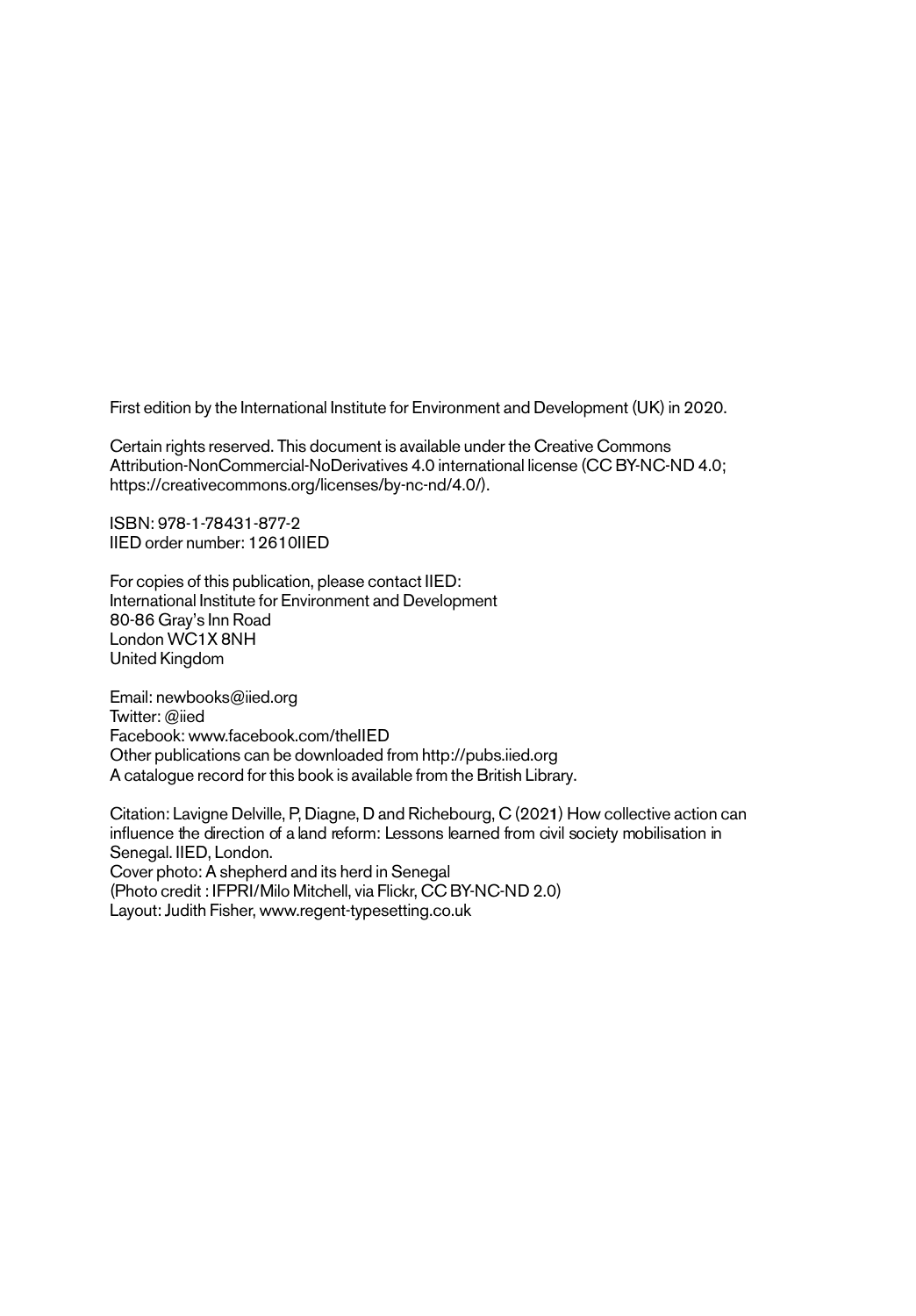# **Contents**

| 1.1 Farmer proposals developed in response to the Land Action Plan  9<br>1.2 From the LOA to the LOASP: the State's failed attempt to regain<br>1.4 CRAFS' role in the debate on an inclusive land reform  12<br>1.5 Macky Sall's accession to power and the creation of the CNRF14<br>1.6 The second CNRF: a 'participatory and inclusive' procedure 16 |  |  |  |
|----------------------------------------------------------------------------------------------------------------------------------------------------------------------------------------------------------------------------------------------------------------------------------------------------------------------------------------------------------|--|--|--|
| 2.1 Inclusion in the CNRF technical committee: the key to a central<br>2.2 Influencing the methodology and helping facilitate local                                                                                                                                                                                                                      |  |  |  |
|                                                                                                                                                                                                                                                                                                                                                          |  |  |  |
|                                                                                                                                                                                                                                                                                                                                                          |  |  |  |
| 3. CRAFS' involvement in the CNRF process: a partial victory despite                                                                                                                                                                                                                                                                                     |  |  |  |
| 3.1 The authorities' rejection of a relatively consensual land policy                                                                                                                                                                                                                                                                                    |  |  |  |
|                                                                                                                                                                                                                                                                                                                                                          |  |  |  |
|                                                                                                                                                                                                                                                                                                                                                          |  |  |  |
| 4. Lessons learned about civil society participation in land policy<br>4.1 Instigating and informing public debate upstream of                                                                                                                                                                                                                           |  |  |  |
|                                                                                                                                                                                                                                                                                                                                                          |  |  |  |
|                                                                                                                                                                                                                                                                                                                                                          |  |  |  |
| 4.3 Knowing what is wanted and why, not just what the fight is against38<br>4.4 Trying to frame the debate before and as it unfolds39                                                                                                                                                                                                                    |  |  |  |
|                                                                                                                                                                                                                                                                                                                                                          |  |  |  |
|                                                                                                                                                                                                                                                                                                                                                          |  |  |  |
|                                                                                                                                                                                                                                                                                                                                                          |  |  |  |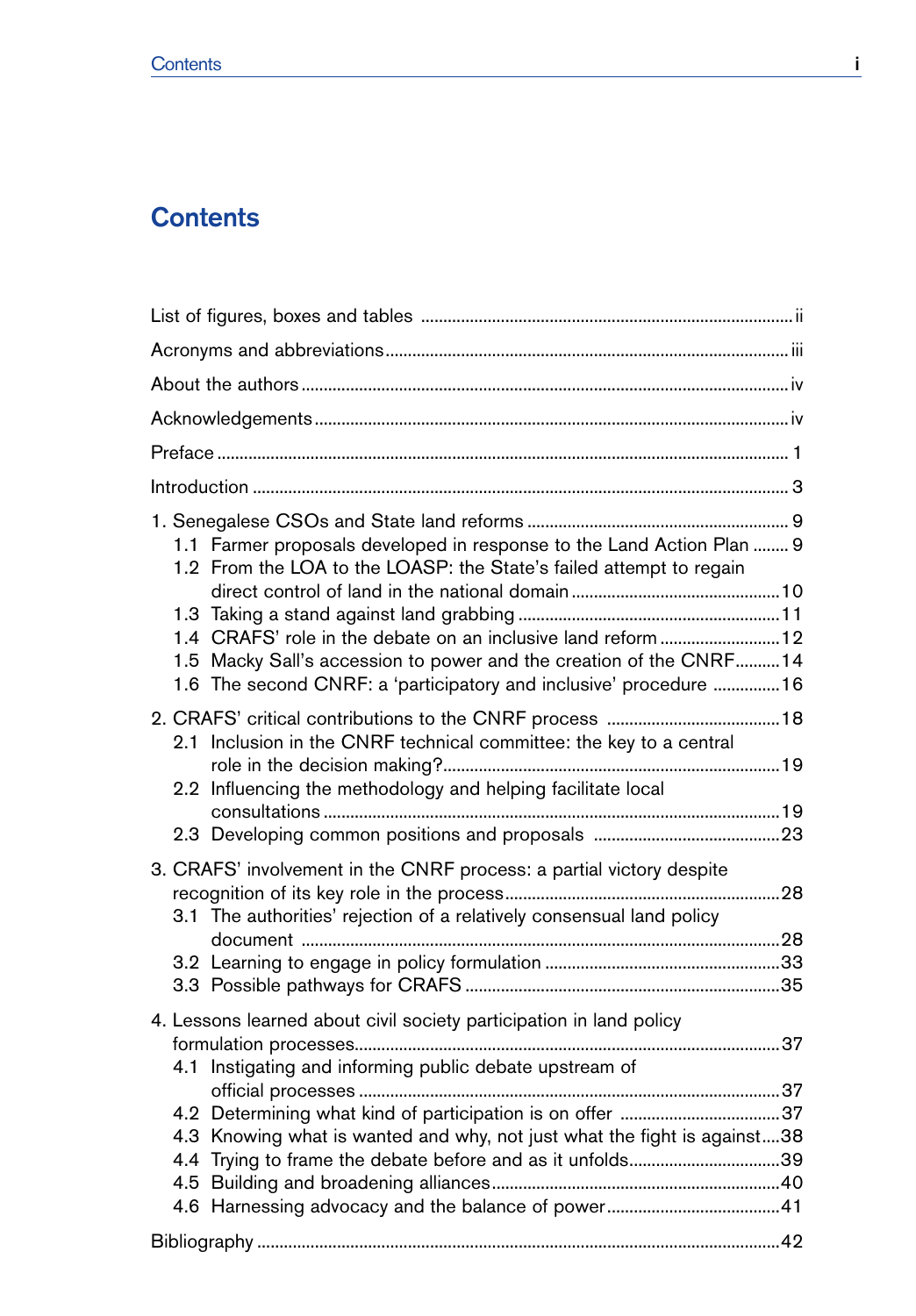# <span id="page-5-0"></span>List of figures, boxes and tables

| Figure 1. Preparing a reform in context: conceptual diagram of the                       | 7  |
|------------------------------------------------------------------------------------------|----|
| official process                                                                         |    |
| Figure 2. Key points in different phases of the land reform process                      | 17 |
| Box 1. The 1964 Law on the national domain, a distinctively Senegalese<br>initiative     | 9  |
| Box 2. A clear move in favour of agribusiness?                                           | 14 |
| Box 3. CRAFS technical committee: a body for internal conciliation and<br>interpellation | 20 |
| Box 4. Position papers produced by members of CRAFS                                      | 24 |
| Box 5. The issue of 'real rights'                                                        | 25 |
| Table 1. CRAFS' diverse membership                                                       | 13 |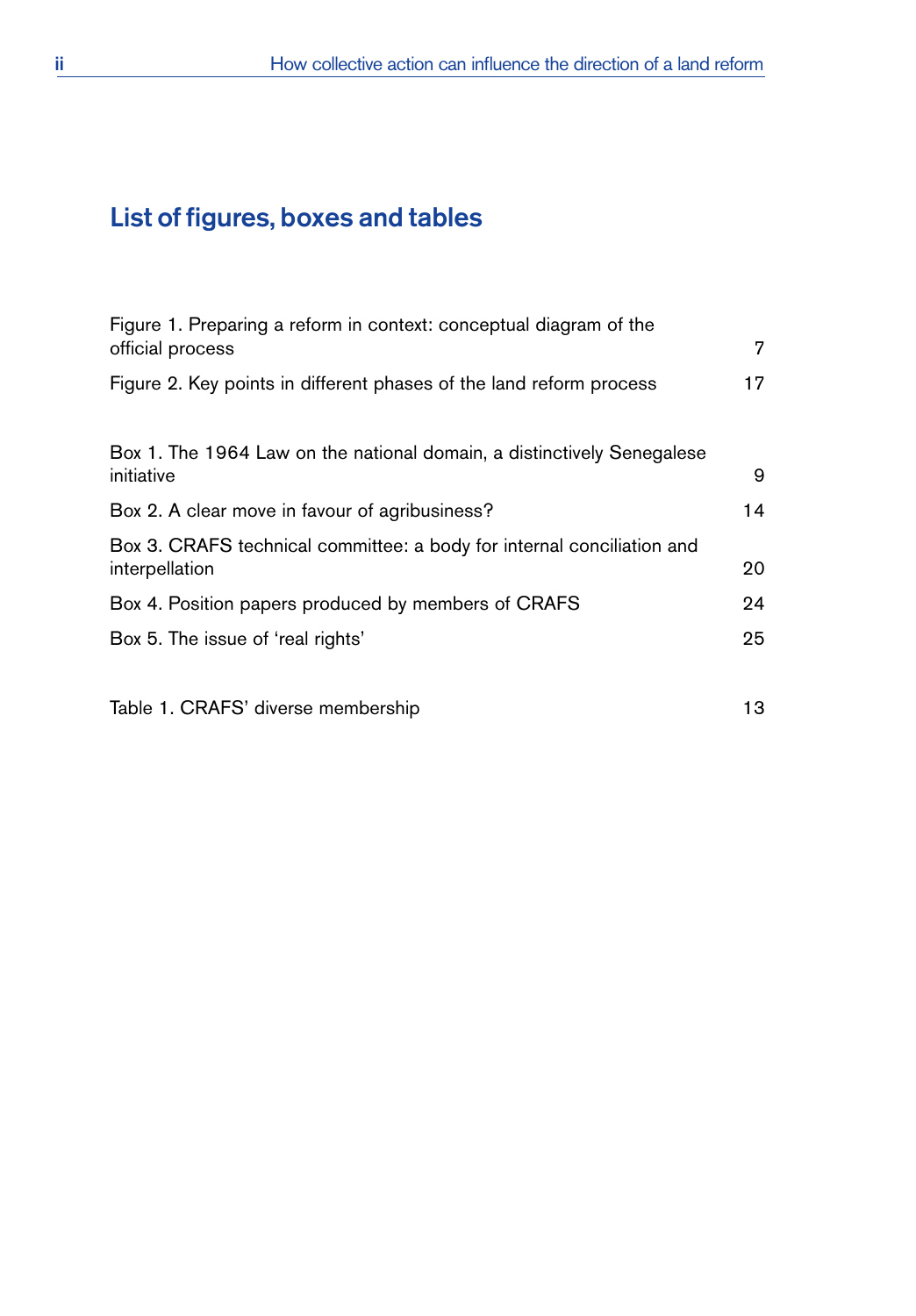# <span id="page-6-0"></span>Acronyms and abbreviations

| AJS           | Senegalese Association of Women Lawyers                              |
|---------------|----------------------------------------------------------------------|
| ANSTS         | National Academy of Science and Technology of Senegal                |
| <b>CNCR</b>   | National Council for Rural Dialogue and Coordination                 |
| <b>CNRDT</b>  | National Land Law Reform Commission                                  |
| <b>CNRF</b>   | National Land Reform Commission                                      |
| CONGAD        | Council of non-Governmental Organisations for Development<br>Support |
| <b>CRAFS</b>  | Framework for dialogue and action on land in Senegal                 |
| CSO           | Civil society organisation                                           |
| <b>GOANA</b>  | Great agricultural offensive for food and abundance                  |
| IIED          | International Institute for Environment and Development              |
| ILC           | International Land Coalition                                         |
| <b>IPAR</b>   | Agricultural and Rural Forecasting Initiative                        |
| LAP           | <b>Land Action Plan</b>                                              |
| <b>LDN</b>    | Law on the national domain                                           |
| <b>LOA</b>    | Framework Law on Agriculture                                         |
| <b>LOASP</b>  | Framework Law on agro-sylvo-pastoral lands                           |
| LPD           | Land policy document                                                 |
| <b>NGO</b>    | Non-governmental organisation                                        |
| <b>OSIWA</b>  | Open Society Initiative for West Africa                              |
| <b>PDIDAS</b> | Project to develop inclusive and sustainable agribusiness in Senegal |
| <b>PES</b>    | Plan for an Emerging Senegal                                         |
| <b>PRACAS</b> | Accelerated Agriculture Programme in Senegal                         |
| <b>RDC</b>    | Regional development committee                                       |
| <b>REVA</b>   | Back to agriculture                                                  |
| <b>REVES</b>  | Network of Green and Ecological Municipalities and Cities in Senegal |
| SEZ           | Special Economic Zones                                               |
| ТC            | Technical committee                                                  |
| <b>WLF</b>    | <b>World Land Forum</b>                                              |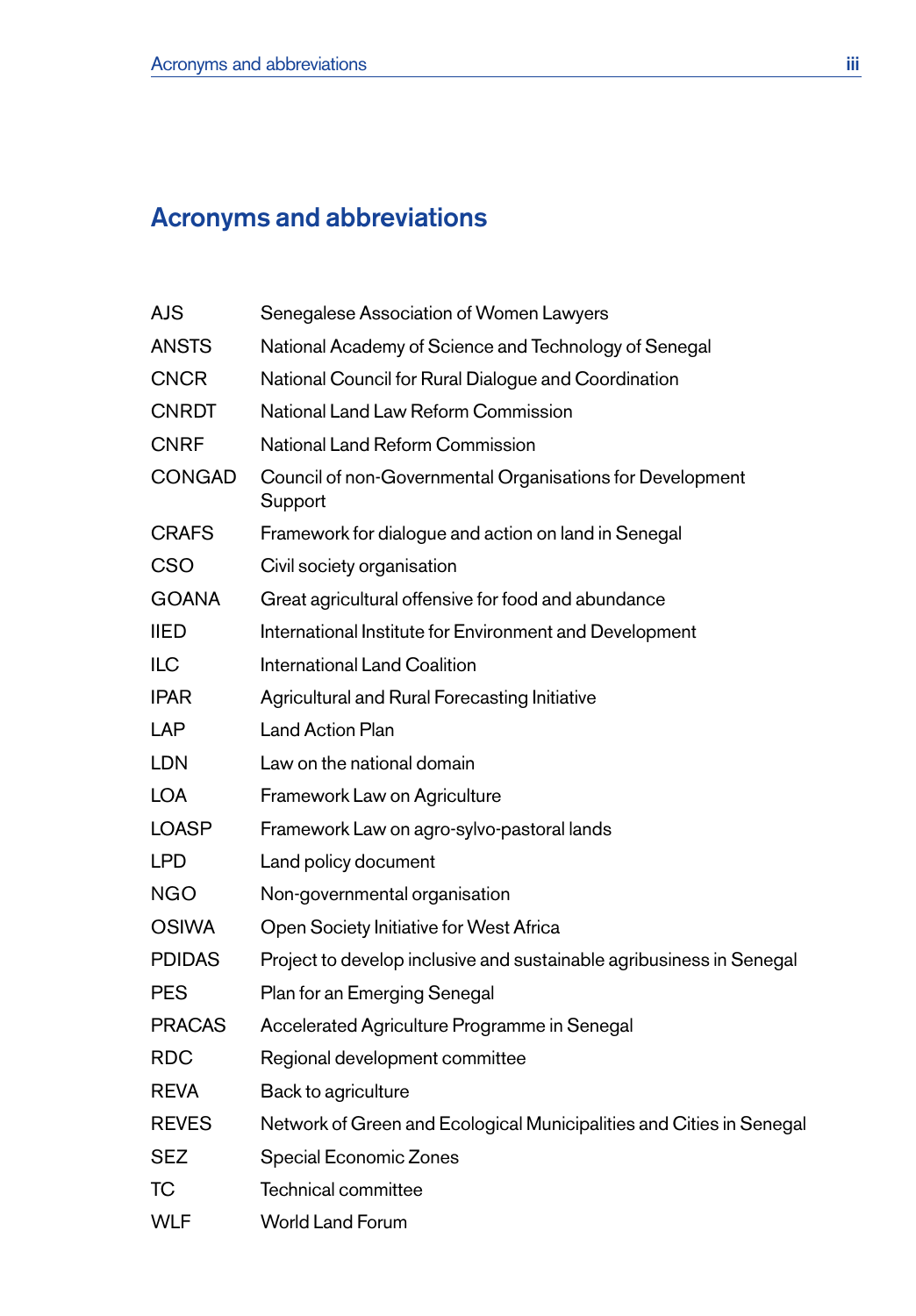# <span id="page-7-0"></span>About the authors

Philippe Lavigne Delville is a socio-anthropologist whose work as senior research officer at the Institut de recherche pour le développement mainly focuses on land policy formulation in West Africa.

Daouda Diagne has a doctorate in rural sociology. He works as a consultant on institutional analysis, stakeholder dynamics and agricultural policies in West Africa.

Camille Richebourg is a sociologist and political scientist whose doctoral thesis analysed the 'participatory' mechanisms used in the land reform process in Senegal.

# Acknowledgements

The authors would like to extend their sincere thanks to El Hadj Thierno Cissé (executive secretary of CRAFS), El Hadj Faye (Enda-Pronat) and Philippine Sutz (IIED) for overseeing the preparation of this publication, and to the members of CRAFS as well as Amel Benkahla (Gret) for their review and feedback on earlier drafts of this paper.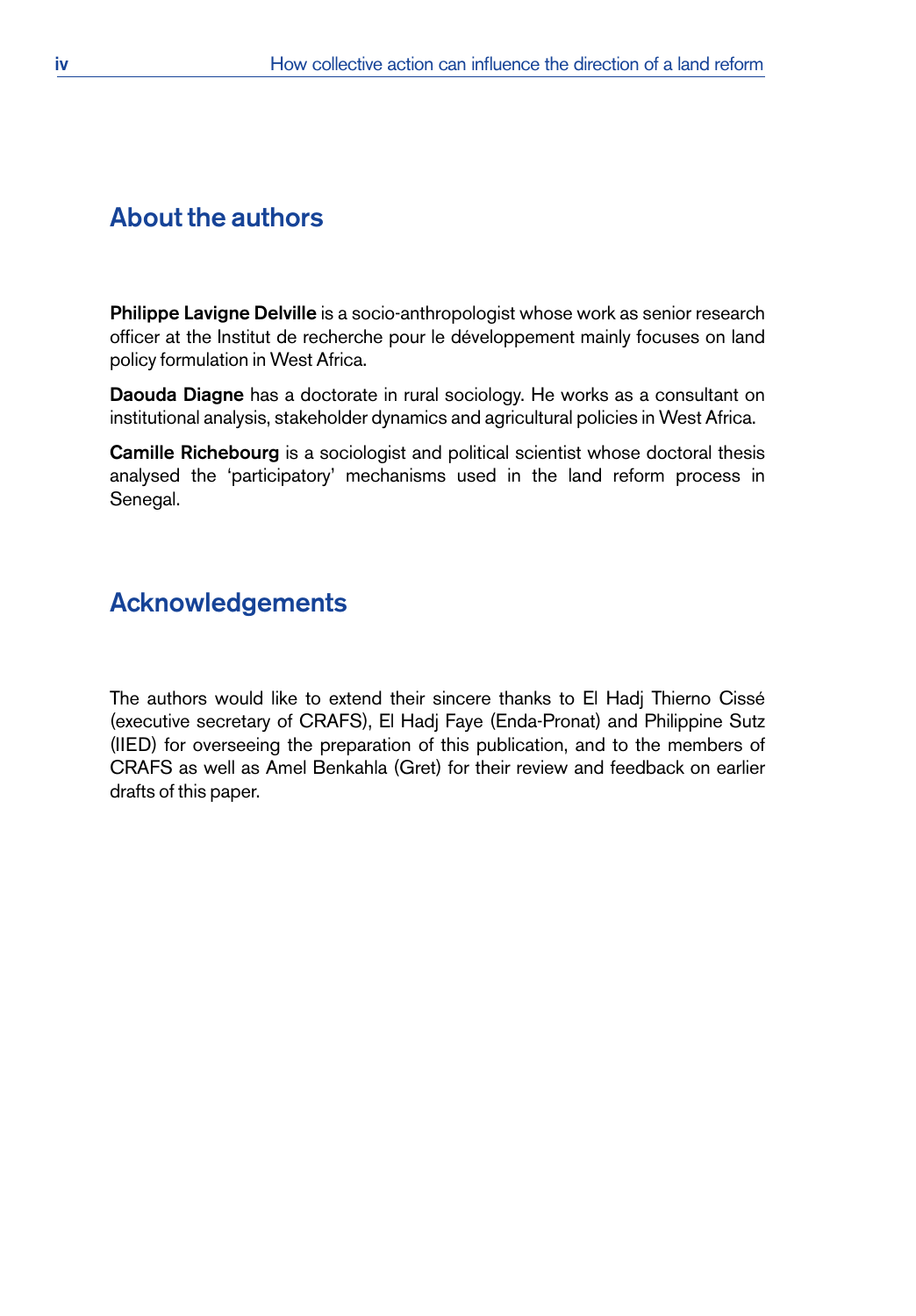# <span id="page-8-0"></span>**Preface**

This document is the synthesis of a study conducted by the authors in 2018 at the request of the Framework for dialogue and action on land in Senegal (CRAFS).

CRAFS was created in 2011 by a group of Senegalese farmer and civil society organisations (CSOs) seeking a space for dialogue and action on land issues in Senegal. Their initial focus was tackling land grabbing and organising collective debates on possible options to reduce this phenomenon. Shortly after he took office, President Macky Sall tasked the National Land Reform Commission (CNRF) with leading the land reform process. Stressing the need for a participatory and inclusive preparatory process, CNRF chairman Professor Sourang opened it up to CSOs, and four organisations from CRAFS joined the Commission. CRAFS worked closely with the CNRF from 2014 to 2016, providing critical input and producing a position paper and proposals for land reform based on its consultations with farming and rural communities.

As collective learning and capitalisation has always been one of CRAFS's priorities, it asked a team of researchers and consultants to provide a proposed reading of this experience so that it could reflect on its contribution to the formulation of the land reform. Their study picked up on earlier work on the role of farmer organisations in agricultural policy formulation, which looked at the Framework Law on agro-sylvopastoral lands (LOASP) and its land component in 2003 and 2004 (Benkahla *et al.*, 2011; Diouf, 2015), and updated a previous account of CRAFS' history (Hopsort, 2014).

This text is the result of a collective process that was initiated by CRAFS, overseen by the Agricultural and Rural Foresight Initiative (IPAR) with funding from the International Land Coalition (ILC) through the National Engagement Strategy (NES), which involves a number of CRAFS member organisations including IPAR, CICODEV Africa, IED Africa and the CNCR, and Enda Pronat, with funding from the Open Society Initiative for West Africa (OSIWA). The objective of the study was to accurately document and facilitate internal debate on the process. After discussing the terms of reference with CRAFS, the research team conducted independent surveys in February 2018, produced a first version of the report for internal discussion and amendment, and a revised version that was discussed in a workshop at the end of 2018. Work on a synthesis for a wider audience began in 2019 under the aegis of Enda-Pronat on behalf of CRAFS, and involved several rounds of proofreading and comments before publication. Please note that the analyses and interpretations presented in this document ultimately reflect the authors' reading of the experience.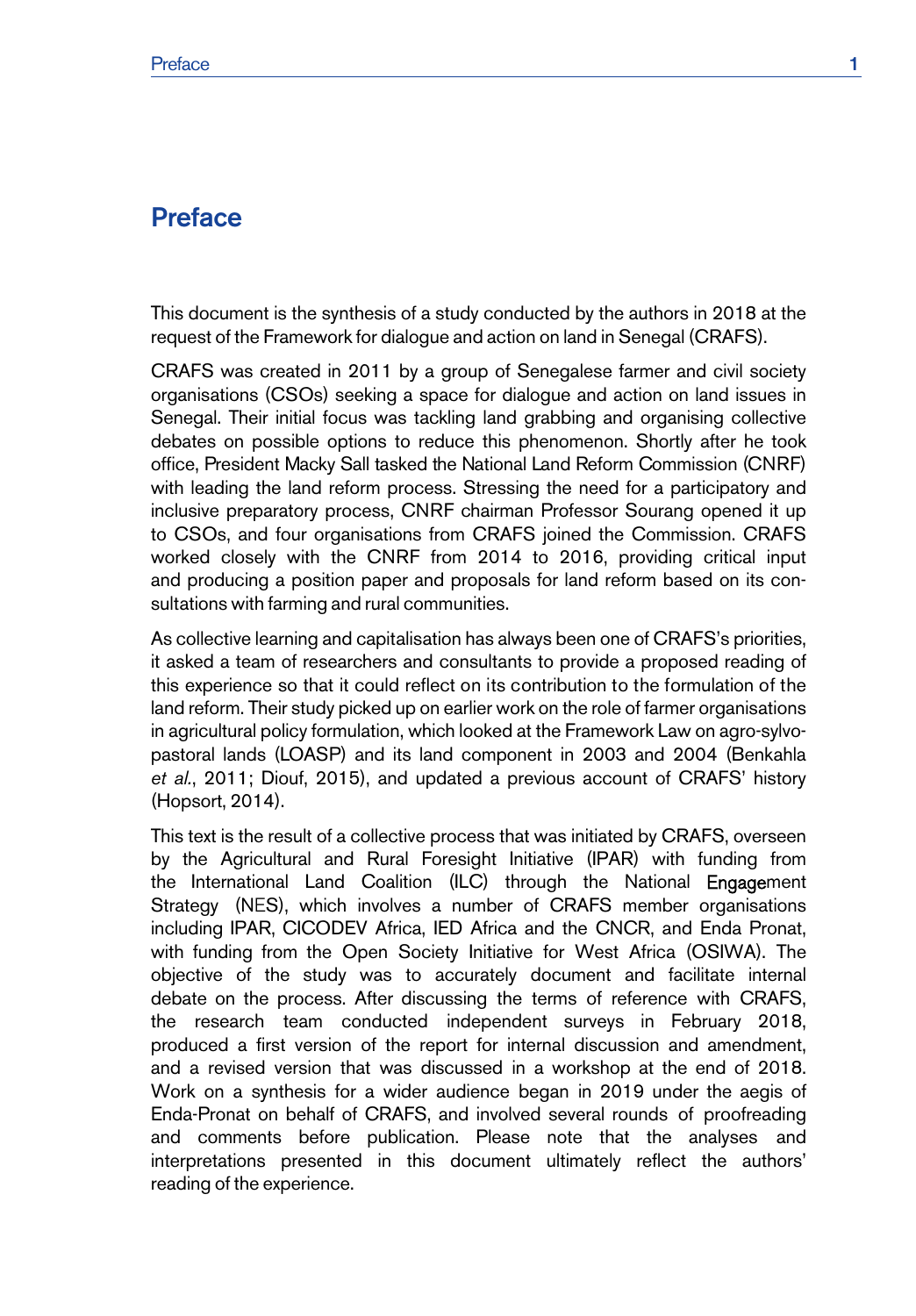This capitalisation exercise enabled members of CRAFS to reflect collectively on the lessons to be learned from their participation in the land reform process. We hope that publishing this document will also help other organisations and collectives engaged in critical and constructive dialogue on behalf of producers and rural actors in Africa and elsewhere.

*El Hadji Thierno Cissé, executive secretary of CRAFS*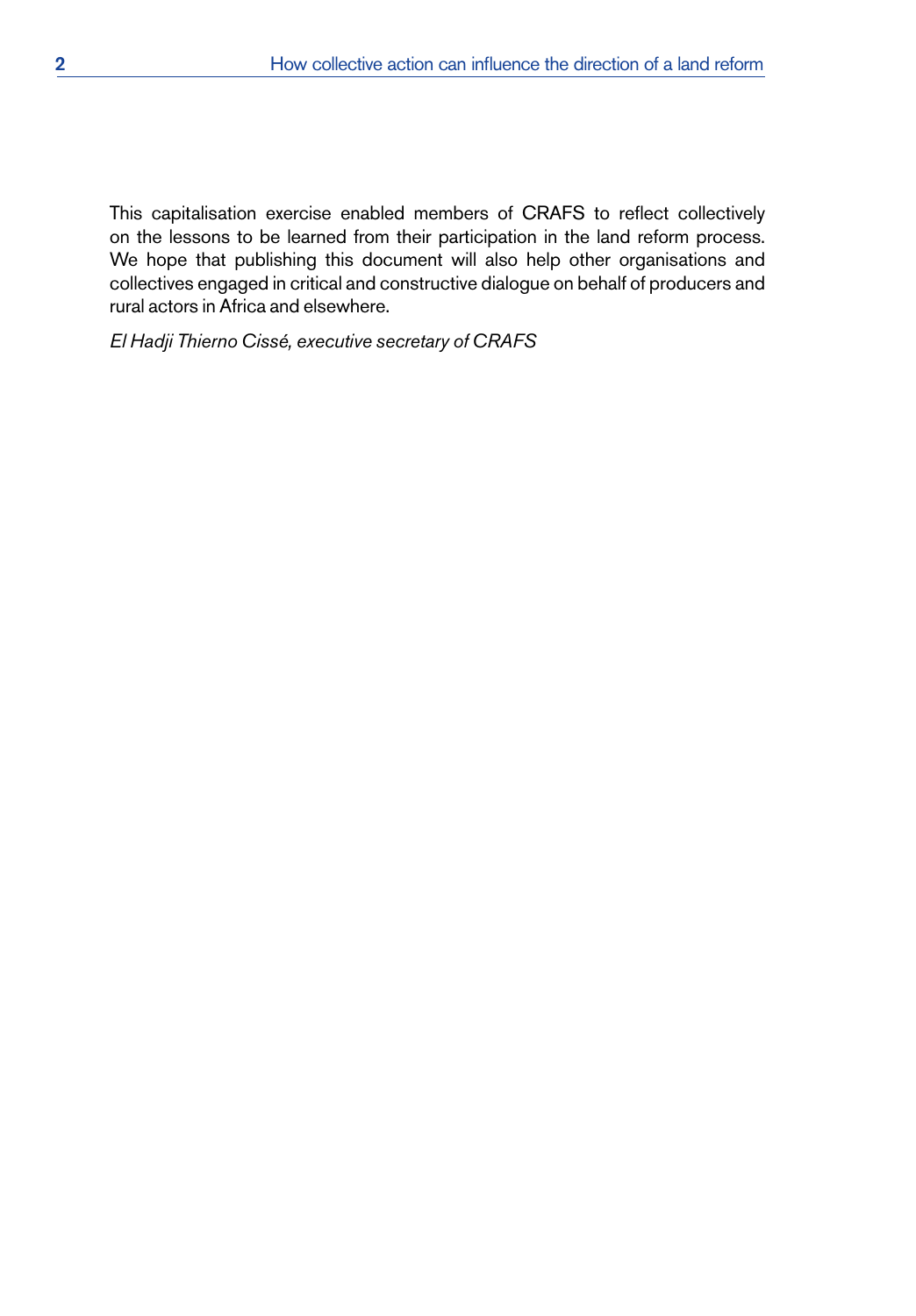# <span id="page-10-0"></span>**Introduction**

## Building on civil society participation in the Senegalese land reform

Civil society's ability to contribute to public policies has been on the agenda in sub-Saharan Africa since the 2000s. Civil society organisations (CSOs) often debate policy options at some length and depth but spend less time thinking about their strategies for action and influence in this domain, even though the interests promoted by the State do not always correspond with those of most citizens. 'Opportunities to participate' (Gourgues, 2012) offered by the State and donors sometimes come with restrictive conditions. Rather than inviting open debate on the underlying principles of a policy, they often aim to legitimise predefined options that will then be presented as 'consensual' because they came from a 'participatory process' (see, for example, Cissoko *et al*., 2005). This leaves policy formulation processes open to manipulation, and CSOs facing several dilemmas. Should they engage in the participatory processes proposed by the State? If so, under what conditions? How can they engage in constructive dialogue while being vigilant about the risks of manipulation? How can they influence the process and push for the interests and views of as many people as possible to be taken into account?

This study examines how Senegalese CSOs operating within the Framework for dialogue and action on land in Senegal (CRAFS) mobilised around the formulation of a draft land reform between 2014 and 2016. The process was led by the National Land Reform Commission (CNRF), which the Senegalese government created in 2012 to lead an 'inclusive and participatory' land reform. This paper is an account of how members of CRAFS contributed to the debate on the need for an inclusive land reform. It considers their active and critical contributions to the CNRF process, and analyses the achievements and limitations of their engagement in it. The lessons learned from this experience with land reform in Senegal also apply to civil society participation in other public policies.

Senegal is particularly interesting in this respect because it has a well-established, structured and dynamic civil society that includes farmer organisations with a long history of protest and critical contributions to State policies. Successive attempts at land reform since the liberalisation of the 1980s failed because stakeholders were unable to reach a consensus – or even a satisfactory compromise – on their objectives. After various unsuccessful initiatives, President Macky Sall launched the third attempt at State-led land reform shortly after his inauguration in December 2012, setting up the CNRF to draft a reform on this highly sensitive and controversial issue. To avoid the deadlocks that had blighted previous processes, the CNRF engaged in a 'participatory and inclusive' process that contrasted sharply with earlier efforts. Although it seemed to herald an open approach and a real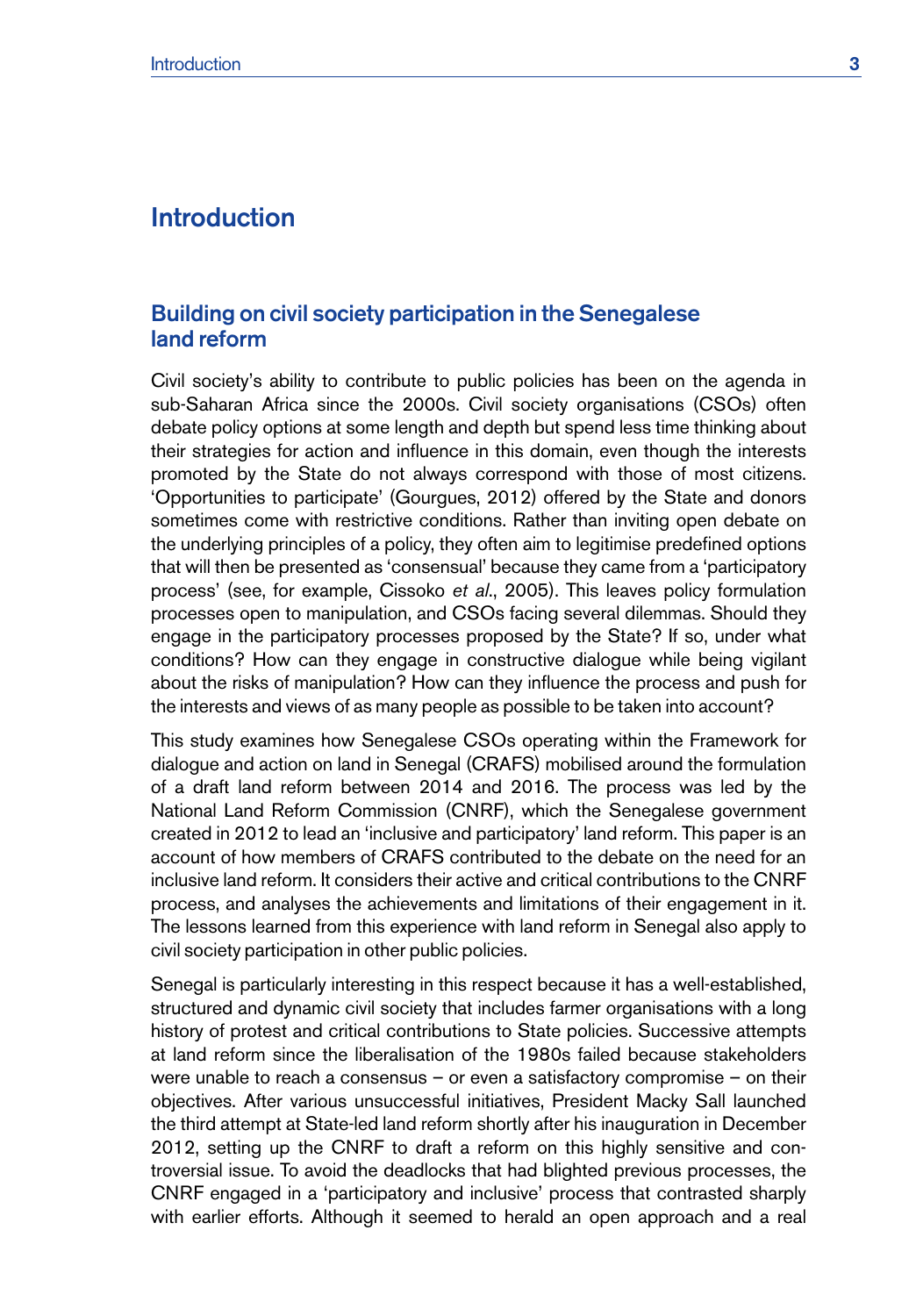opportunity to take account of local people's interests, it should be remembered that successive Senegalese governments had consistently promoted agribusiness since the 2000s.

In previous processes, farmer organisations had managed to block projects they considered unacceptable (such as the Framework agricultural law of 2003 and the National Land Law Reform Commission of 2005, see below), challenging State moves to take control of rural land and prioritise land allocations to investors. The CNRF's stated intention to conduct a participatory and inclusive process seemed to answer CSOs' calls for participatory land reform, but they were concerned about the political significance of the new Commission and the underlying purpose of the initiative. Was the State's real aim to use the 'participatory' process as a front to push through a reform that would ultimately work against family farmers' interests?

CRAFS brings together different farmer organisations, think tanks, consumer organisations and non-governmental organisations (NGOs). Set up to fight land grabbing in the 2010s, it then became actively engaged in demands for a land reform that favoured rural interests. Seeing the launch of the CNRF as both an opportunity and something of a risk, CRAFS called for civil society organisations to be included in the commission, monitored the process steered by the CNRF and tried to influence it and promote both rural and urban interests through critical dialogue and proposals. This required different organisations with different institutional cultures and relationships to land to harmonise their positions. CRAFS was very active throughout the process, combining criticism of the CNRF's framework and methodology with constructive contributions and proposals for reform. This engagement partly contributed to the shift in the CNRF's position and the recommendation in its final report that work on a global political vision should take priority over a short-term legal reform. As we shall see, this report, which was presented at a national validation workshop in October 2016, partly reflected CSOs' demands but remained very general and full of ambiguities.

The CNRF regarded this report as a first step that would be followed by reflection on the legal and institutional reforms needed to implement the land policy. But in May 2017, just one month after the report was officially submitted, the President of the Republic unexpectedly dissolved the CNRF. This was a complete surprise to most of the actors who had participated in the Commission's work, and made CSOs wonder whether – having thought they had partially prevailed on its guidelines – they had in fact lost out on the possibility of reform.

## Study approach, methodology and limitations

This is the context in which CRAFS commissioned a capitalisation study to identify and build on the lessons learned from its participation in the CNRF process, which was a completely new experience for CRAFS. It wanted an external view on its individual and collective engagement in the process, to inform internal reflection on the strengths and weaknesses of its participation and the lessons to be learned for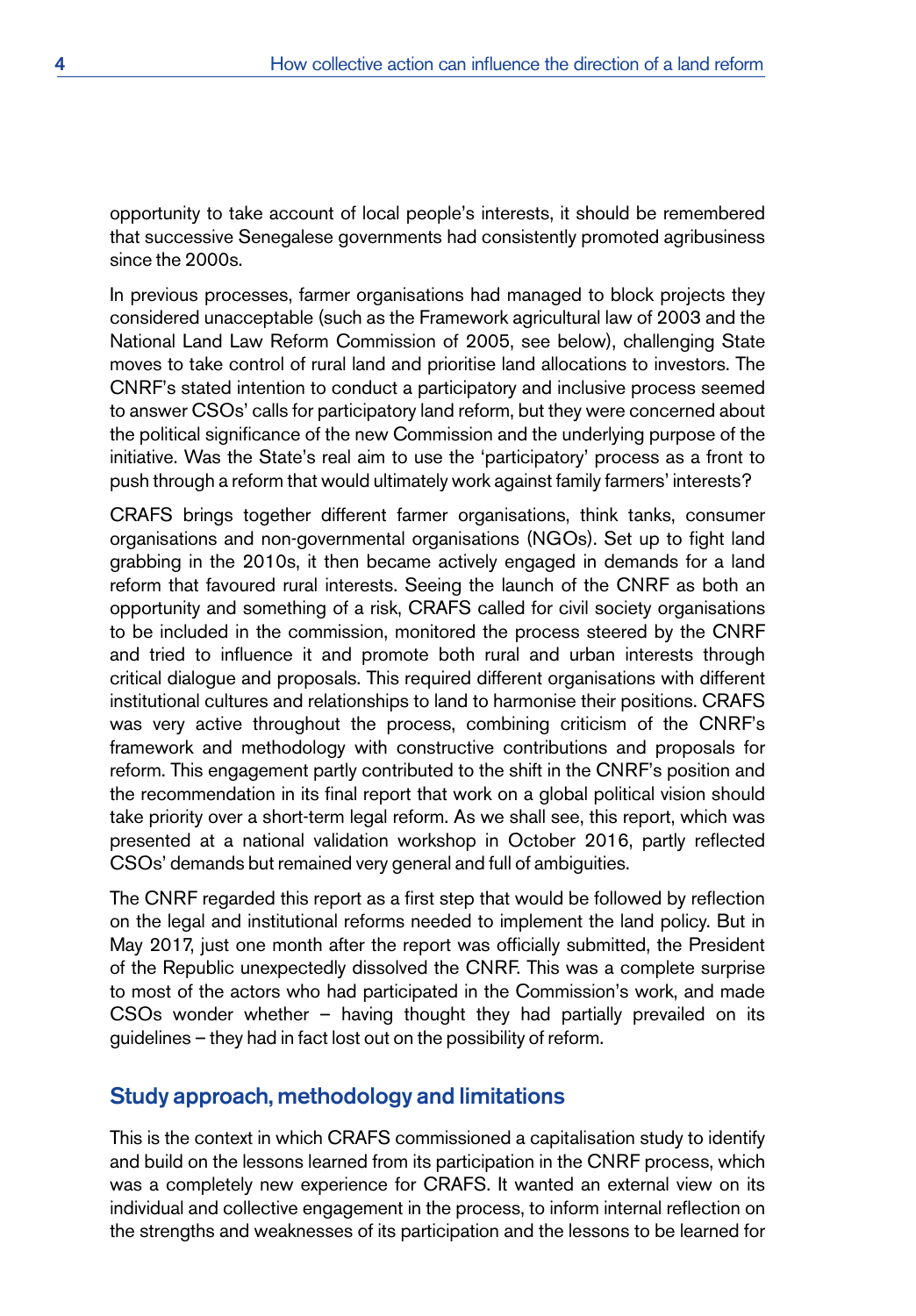the future. A team of researchers and consultants who were familiar with the actors and context were entrusted with the study, which is based on a review of grey literature and about 40 in-depth interviews with members of CRAFS, associative actors who participated in the decentralised workshops, people who designed and piloted the CNRF process, and observers (ministries, donors, researchers). The interviews were held in Senegal (Dakar and Saint-Louis) in February 2018, and an initial presentation was made at the end of the survey. Members of CRAFS commented on the provisional report and an internal report based on the study, which was reread, amended and provided the basis for collective debate. This present document summarises the study findings and identifies lessons that a wider audience can learn from CRAFS' experience. It is worth noting that its reading of the situation reflects the context in which the survey was conducted, the shock caused by the very recent dissolution of the CNRF, and the changing perceptions and many comments made by members of CRAFS.

The study considers how Senegalese CSOs within CRAFS became involved in the CNRF process and used different strategies to try to influence it, with varying degrees of success. To do this, it examines how the question of 'participation' was raised in the process (which spaces? what kinds of interaction?) and how CRAFS responded, in order to (i) understand whether, why and to what extent CRAFS and its members succeeded in influencing this process and, more broadly, the debate on land reform in Senegal, and (ii) identify the issues and difficulties the process raised for CRAFS. In order to analyse CRAFS' contributions to the process, they need to be put into context, which requires an understanding of the strategies and actions of its different members, and of the CNRF process itself.

The authors made sure that they met all the actors directly involved in the CNRF process, analysed CRAFS' actions, and cross-checked and presented the information in a detached manner. However, they were not able to meet every member of CRAFS, and it should be noted that their understanding of the CNRF process is based on the information made available during the survey and the material that the actors who experienced it from the inside were willing or able to provide. The authors' understanding of the issues and internal debates in the CNRF was undoubtedly limited by their lack of access to internal CNRF reports and its Technical Committee's own internal debates.

The main focus of this study, which draws on the political sociology of participation and the socio-anthropology of development, is the conditions and strategies that enable civil society organisations to influence public policy negotiations and ensure that better account is taken of citizens' views and interests. Civil society participation is supposed to ensure that the public's views are taken into account and thereby foster more relevant and effective policies. In practice, however, it is much more problematic.

Policy choices in both the North and South do not flow from objective analysis of the situation, nor do they necessarily aim to solve problems. They mainly reflect the capacities of certain networks of actors to impose their frameworks (ways of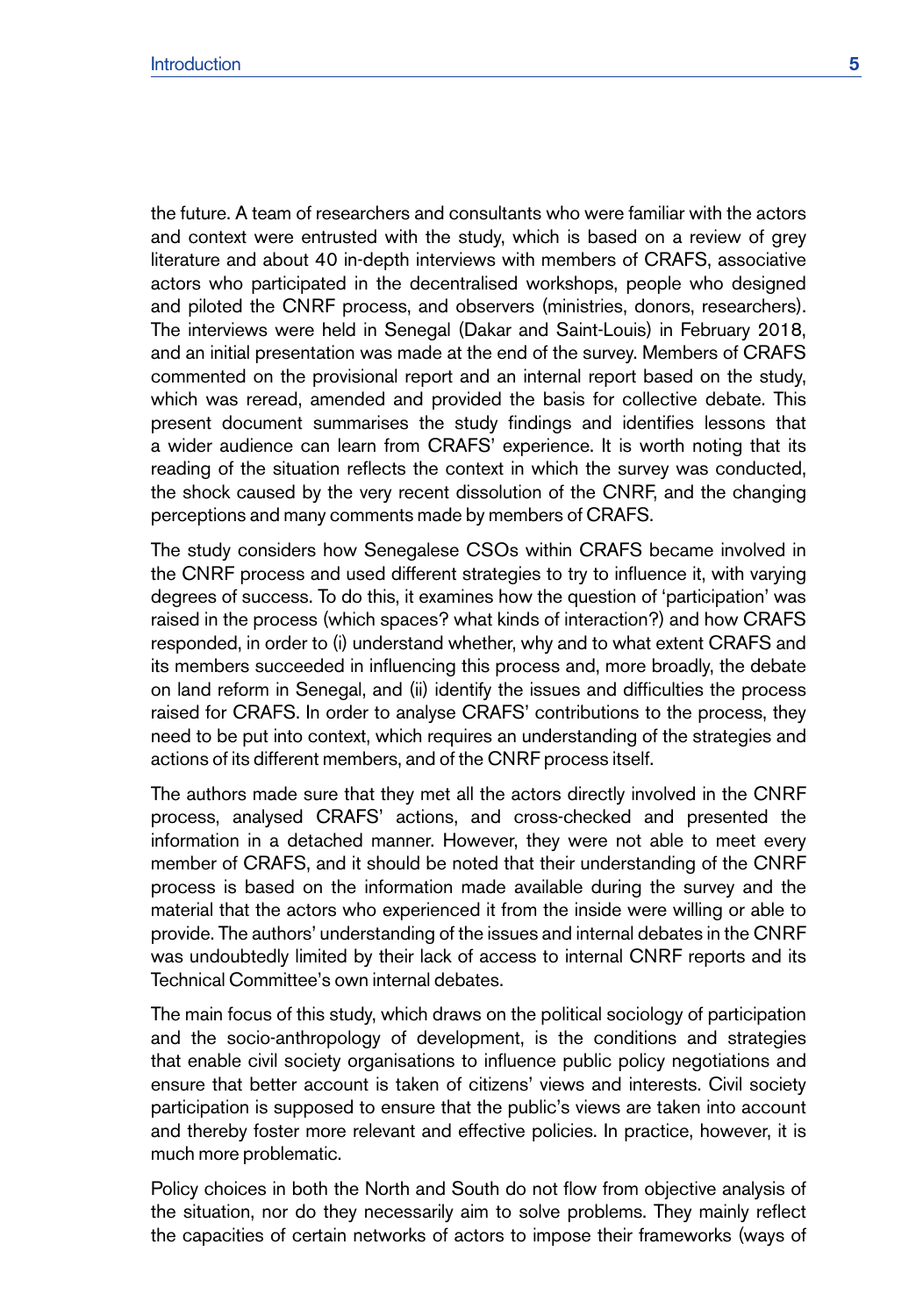posing the problem) and priorities for action. Public policies are shaped by the interplay between the different protagonists, how they think about the issues and their possible solutions, and how the formulation process itself is conducted. Controversies, conflicts and ambivalence are an integral part of this process. State actors often see CSO participation as risky because their projects may be contested, so they seek to 'control the political risk of participation' (Blondiaux, 2008) in order to legitimise their priorities and make marginal improvements, rather than proposing open debate where these priorities might be called into question. As a result, the conditions are not always conducive to open debate (see the argument in Lavigne Delville, 2011).

Furthermore, public policy debates are not confined to the formal sequence of successive studies, workshops and seminars. There are always other actors working in parallel arenas, some operating independently and others seeking to influence the formal process (Blatrix, 2007), overtly or covertly. Each mobilises their resources according to their perception of the issues at stake (the risks and potential gains), their previous experience, their networks and their capacities. Finally, the outcome of the formal process is only a partial achievement; even if an agreement is reached, there is no guarantee that it will be translated into concrete measures.

For all these reasons, the term 'participation' is too generic to be really useful for analysis. It also raises the questions of who participates in what, how they do so, and with what effect.

- *Who participates?* Which actors and which types of organisation are included in and excluded from the process? Which ones manage to make their presence felt if they have not been invited to join the process?
- **•** *In what?* At which stage do they participate? In defining the framework, or in discussions about how to implement pre-established options? In steering the process, or in ad hoc meetings?
- *How do they participate?* What space is open in the participation arena? How are people expected to contribute? Do participants follow the rules or seek to subvert them?
- *What effect do they have?* Do these different forms of participation lead to changes in the instigators' initial ideas and plans? Is their influence marginal or can it change the very framework of the process? What influence do they have on final outcomes and decisions? (Fung, 2011 and Richebourg 2019).

These questions allow us to look beyond the general term 'participation' and examine the nature of the exchanges: are we talking about information, consultation (asking people's opinions but not letting them influence decisions), dialogue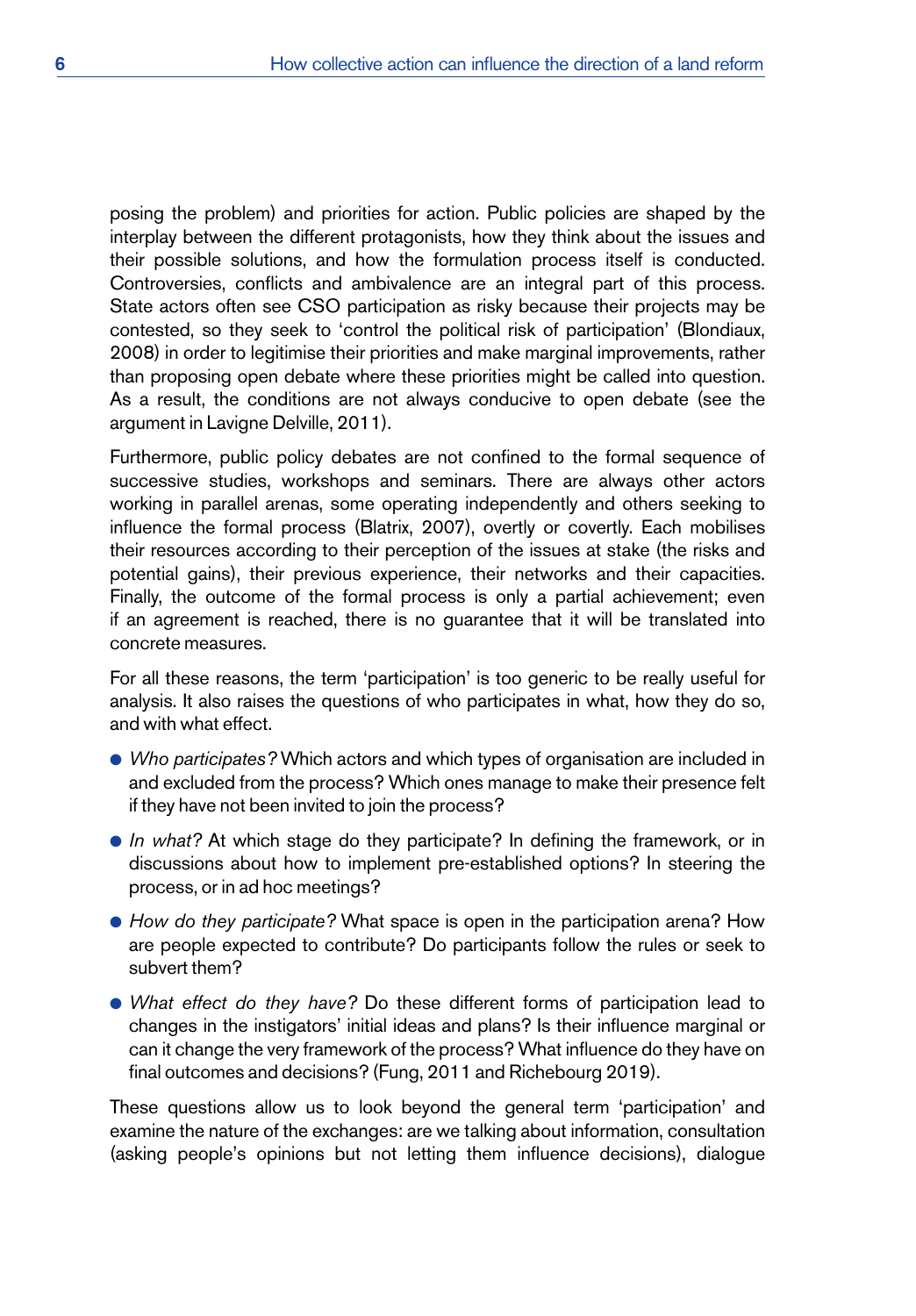<span id="page-14-0"></span>(seeking to reconcile different points of view) or deliberation (reasoned debate with a view to taking a collective decision)?1

We also need to consider the offer of participation. What is the proposed framework for participation? How open is it to deliberation, negotiation, collective elaboration? Is this framework accepted or contested? What other parallel arenas exist, and how do they interact? And what about the proposed participants' strategies: are they prepared to play an active and productive role in the spaces for participation? If so, how? What is their analysis of the issues and the other actors' positions? Who do they represent, and how? What positions do they defend, and how were they developed? What individual and collective strategies do they use to influence participatory processes, counter possible attempts to manipulate them, and build broad alliances? How do they respond to the multiple dilemmas posed by participation that is both vigilant and constructive?





Philippe Lavigne Delville, 2018

<sup>1</sup> For more information on these questions, see entries in the online dictionary of participation at: <https://www.dicopart.fr>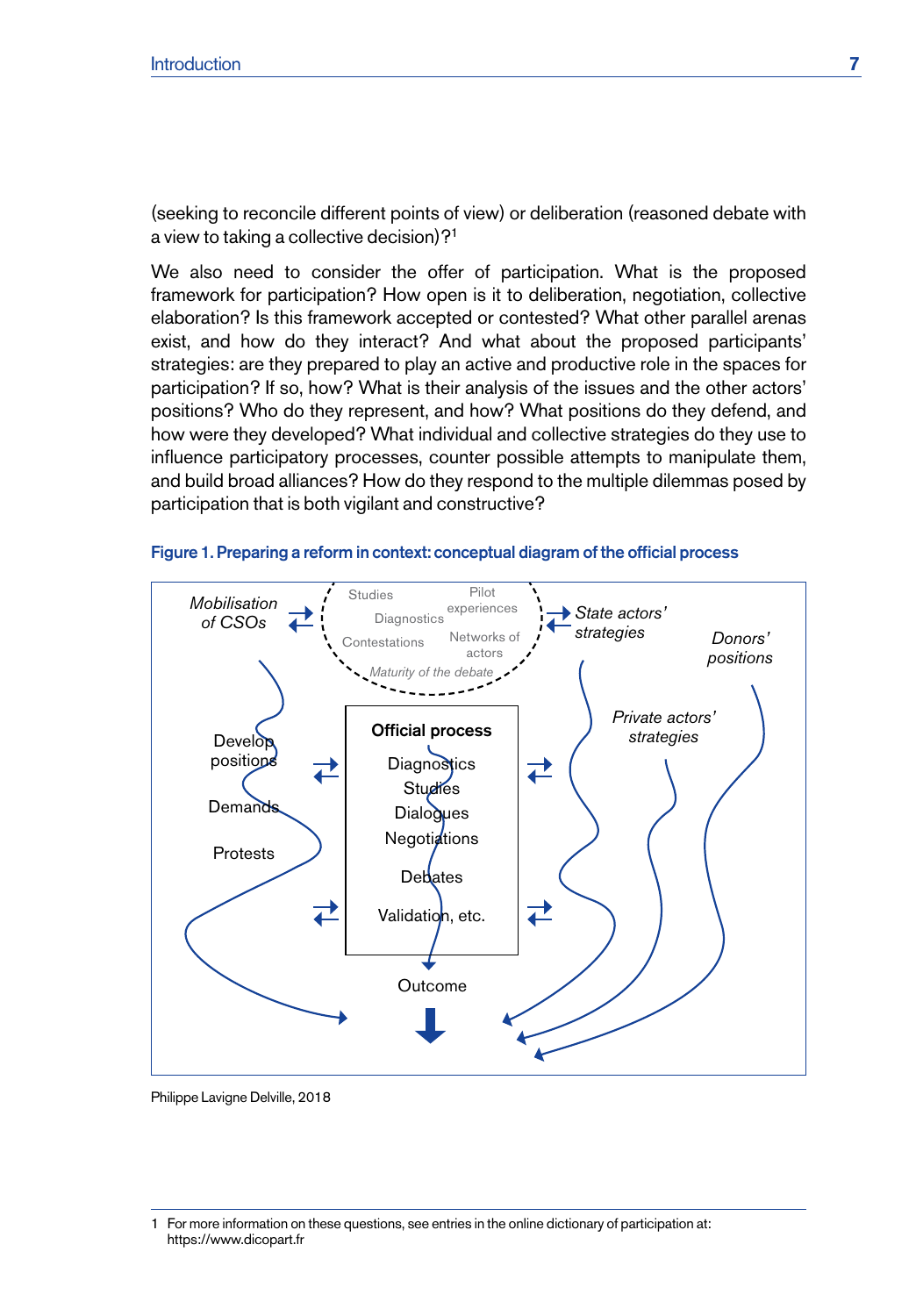The diagram of the analytical framework in Figure 1 clearly shows that the formal process of preparing a reform is not conducted in a vacuum. It takes place in a particular context with its own history, studies, research, pilot experiences and conflicts, which will all shape the debate and influence the different protagonists. The preparation process is part of a mechanism that follows a methodology where different stakeholders (public, private, associations, academics, donors, etc.) are involved in different stages and to varying degrees. They all contribute to the process constructively or critically, depending on their positions and the place they are offered, while pursuing other parallel activities that also influence the process and its results, sometimes indirectly. Finally, the story does not end when a reform proposal has been settled on or even adopted: the path from policy document to laws, regulations, mechanisms, etc. can be full of twists and turns and peopled with a changing cast of actors.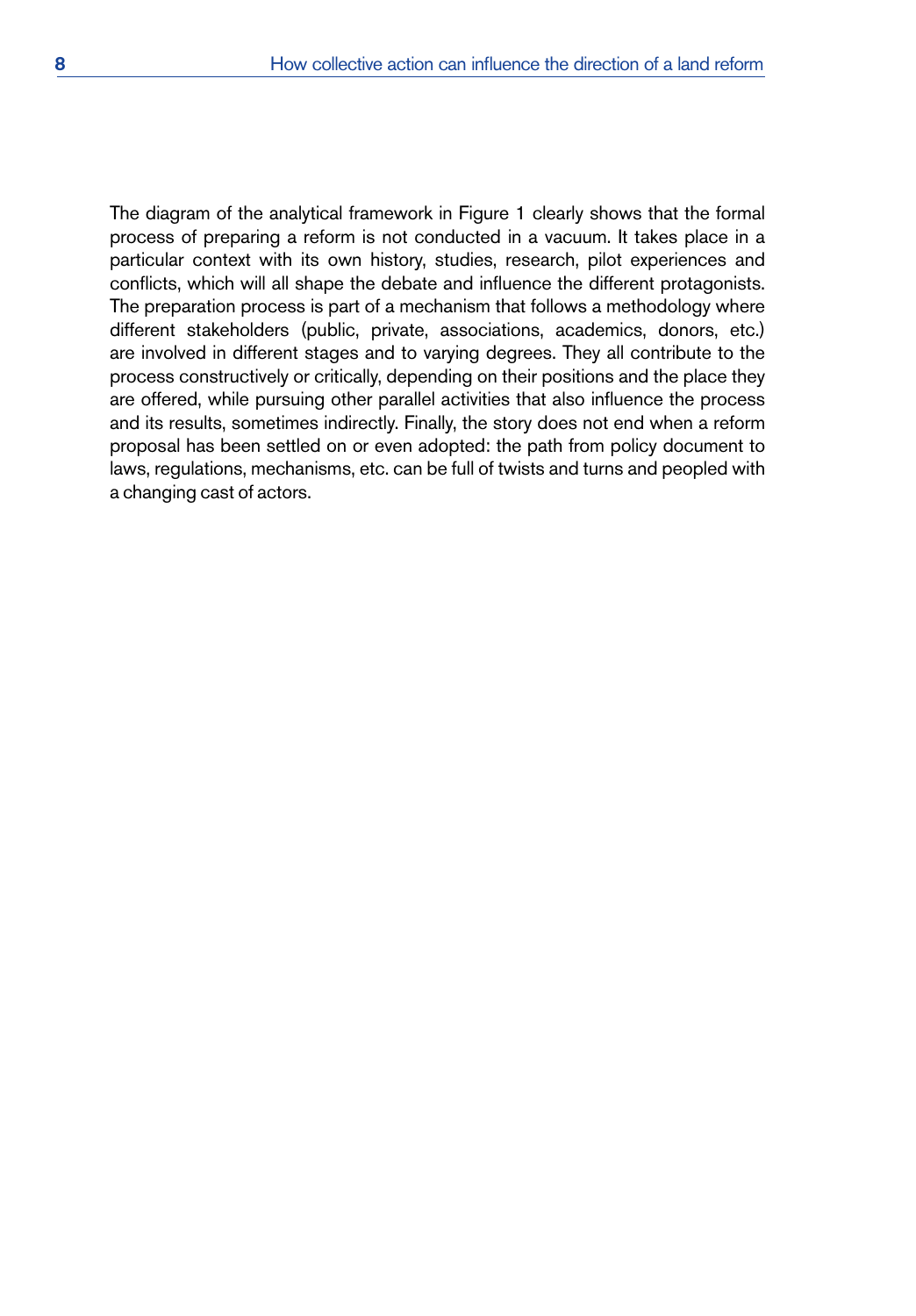# <span id="page-16-0"></span>1. Senegalese CSOs and State land reforms

Rural land tenure in Senegal is governed by the 1964 Law on the national domain (LDN, see Box 1). When the 'New Agricultural Policy' of 1984 paved the way for State disengagement and the liberalisation of the economy, the basic tenets of the LDN seemed unsuitable for a liberal economy and it was put up for reform. Instigated by President Macky Sall in 2012, the CNRF was the third attempt to reform the LDN. Each one met with resistance and counter-proposals from civil society organisations – particularly farmer organisations.

#### Box 1. The 1964 Law on the national domain, a distinctively Senegalese initiative

The 1964 law on the national domain (LDN) set Senegal on a different path from other countries. Following the logic of African socialism advocated by Mamadou Dia and Léopold Sédar Senghor, it classified most rural land as being in the 'national domain', which differs from private State lands in that it is held but not owned by the State. The LDN abolished customary rights and restricted land access to members of rural communities, who are allocated non-transferable use rights provided they use the land productively. This law is only partially respected as there are no proper tools to enforce it and the notion of productive use has never been defined. Rural communities responsible for allocating rights were only created in 1972, in the form of elected local authorities that were very different from the 'grassroots communities' envisaged by Mamadou Dia. They allocate rural land to its local holders, except in cases where the political and economic stakes are very high. Despite being prohibited, sales are ratified and legalised by recording land allocations in the name of the buyer, even if they do not live in the commune.

# 1.1 Farmer proposals developed in response to the Land Action Plan

Senegal shifted away from socialism in the early 1980s, as indebtedness and the economic problems that had been brewing since the 1970s forced it to negotiate 'structural adjustment plans' with international institutions. Reforming the LDN first came on the agenda when the 'New Agricultural Policy' was introduced in 1984 (Diop, 2009) as it was difficult to implement and severely limited private appropriation of land.

In 1995 an auditing firm was called in to draw up a 'Land Action Plan' (LAP) that would address State concerns about how to encourage private investment in the agricultural sector. The proposed plan largely ignored the conditions needed to secure family farms and pastoral lands (Benkahla *et al.,* 2011), and presented three possible scenarios: (i) maintaining the *status quo* (leaving the Law of 1964 unchanged); (ii) *a liberal option* that favoured private property; and (iii) *a mixed*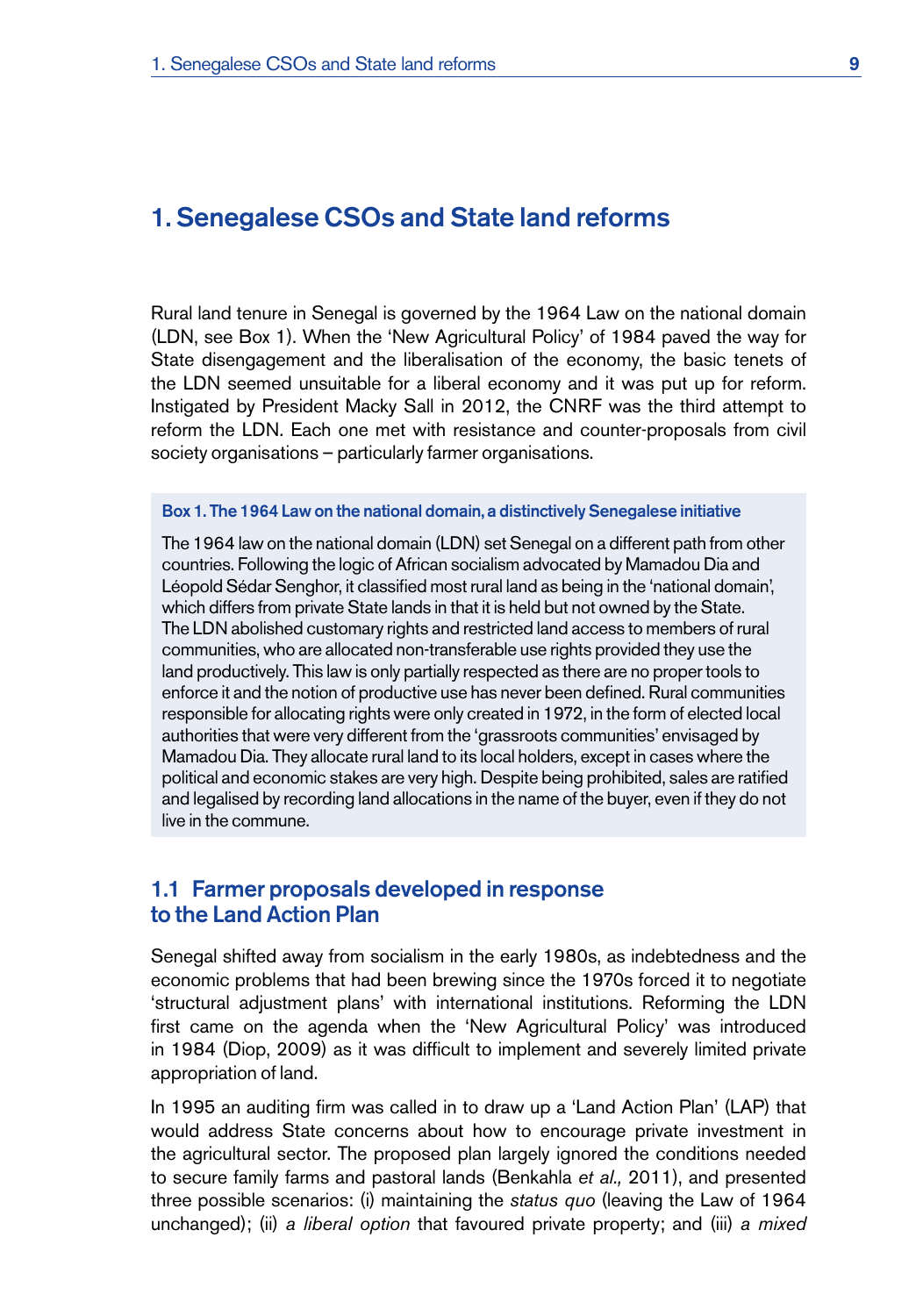<span id="page-17-0"></span>*option* that tried to reconcile the first two options. The plan did not find much favour with the main protagonists:

*"Aware of the risks of political instability that might be caused by adopting a land reform on the eve of a difficult presidential election, the then Socialist President, Abdou Diouf, did not pass judgement on the suggested options. In 1999, the Government sent the LAP to professional organisations for review and comment (particularly umbrella organisations of farmers, local elected representatives, traders and employers)"* (IPAR, 2014).

The National Council for Rural Dialogue and Coordination (CNCR) was created in 1993 to bring together the different farmer organisations and federations in Senegal. In 1996 the State recognised it as the main interlocutor for producer organisations, and asked it to join the steering committee for discussions on the LAP. Due to its concerns about the ongoing reflections, the CNCR launched an ambitious consultation process in rural areas on land issues at the end of the 1990s, to inform its own in-depth internal discussions and proposals for the reform. The consultation process started with local workshops where farmers could gradually build proposals that were then presented to and debated by land management actors, first at the local level (local elected officials, members of the decentralised administration) and then at the national level. This process was still under way when President Abdoulaye Wade was elected, heralding a transition to far more liberal economic policies and the promotion of agribusiness. It culminated in the publication of the farmers' proposals in 2004 (CNCR, 2004), calling for limited reform of the LDN to strengthen their land rights and facilitate 'regulated transfers' of use rights within rural communities.

# 1.2 From the LOA to the LOASP: the State's failed attempt to regain direct control of land in the national domain

The first stand-off between the government and farmer organisations came with the announcement of the debates on the Framework law on agriculture (LOA) at the end of 2002 and their launch in 2003.

The first draft of the LOA proposed entrusting land in the national domain to a State agency that would allocate it to investors – thereby effectively establishing direct State control over all rural lands. The land reform chapter of the draft LOA<sup>2</sup> was withdrawn in response to donors' concerns and strong lobbying by farmer organisations within the CNCR, and followed by an extended consultation process (Chaboussou *et al*., 2006) that culminated in the promulgation of an ambitious framework law on agro-sylvo-pastoral lands (LOASP) in 2004. The LOASP contained provisions for family farms to have legal status, but in the absence of an agreement the land component was reduced to two articles (No. 22 and 23) whose

<sup>2</sup> Which the State never really abandoned, and was given concrete form by the 2017 Law on Special Economic Zones.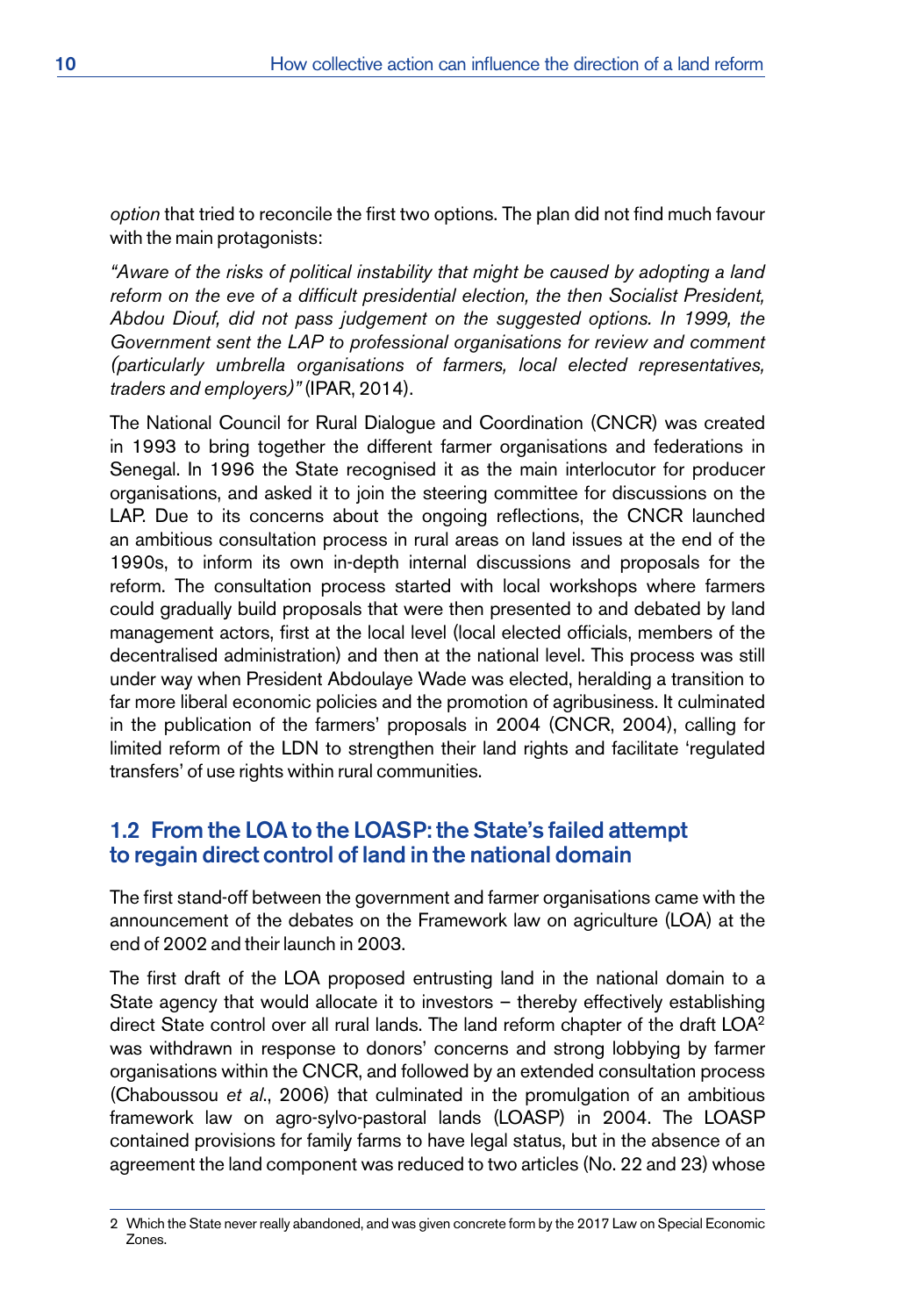<span id="page-18-0"></span>principles were to: *"protect the exploitation rights of rural actors and the land rights of rural communities, and regulate land transfers to allow land mobility that encourages the creation of more viable farms, the inheritance of land to encourage sustainable investment in family farms, and land use as a means of securing credit."* Article 22 envisaged a land reform being defined within two years of the promulgation of the LOASP, in order to *"secure tenure for farmers, individuals and rural communities, and provide incentives for private investment in agriculture."* 

The withdrawal of the land component of the LOA was a victory for the CNCR, which was able to build on what it had achieved with its proposals and demonstrate its capacity to mobilise. But the debate was far from over, as the LOASP merely refers to a future law and only contains a declaration of intent on the land component.3

The Ministry of Agriculture started discussions about drafting a rural land law in consultation with farmer organisations, but abandoned the process when President Wade launched a parallel National Land Law Reform Commission (CNRDT) in a further attempt to bring land back under State control. The reports produced by the CNRDT were not made available to the public.

# 1.3 Taking a stand against land grabbing

Senegal's agricultural policy swung firmly in favour of large-scale agriculture and agribusiness during Abdoulaye Wade's presidency, which ran from 2000 to 2012 (Diop, 2013a). The State's failure to take control of land in the national domain through the LOA did not blunt its political will to significantly increase agribusiness in the country, and the government proceeded to put in place a series of agricultural programmes that were presented as instruments of the 'new Senegalese agricultural revolution': a biofuel programme in 2005, the 'Back to Agriculture' (REVA) plan in 2006, and the Great Agricultural Offensive for Food and Abundance (GOANA) in 2008.

Large-scale land grabbing was already well under way in Senegal when it first emerged as a global phenomenon following a sharp rise in the price of agricultural products in 2007 and the financial crisis of 2008. In fact, it was explicitly promoted by President Abdoulaye Wade,<sup>4</sup> who told attendees at the launch of the GOANA programme that *"Ministers, businessmen, company directors and executives are encouraged to cultivate at least 20 hectares of land, with no upper limit."*5 He also publicly urged international investors to set up their companies on national lands,

<sup>3</sup> Only a few decrees have been passed so far, and its implementation in the other areas is weak.

<sup>4</sup> The academic Momar-Coumba Diop, a specialist on political power in Senegal, wrote that after Abdoulaye Wade came to power in 2000, "*the major concern of the ruling class was to build and reproduce the economic base of its political power*," and that Wade's presidency was marked by "*the intensification of personal power, clientelism and the plundering of public resources*" (Diop, 2013b, pp. 31-33).

<sup>5</sup> Cited by Faye *et al.* (2011, p. 11).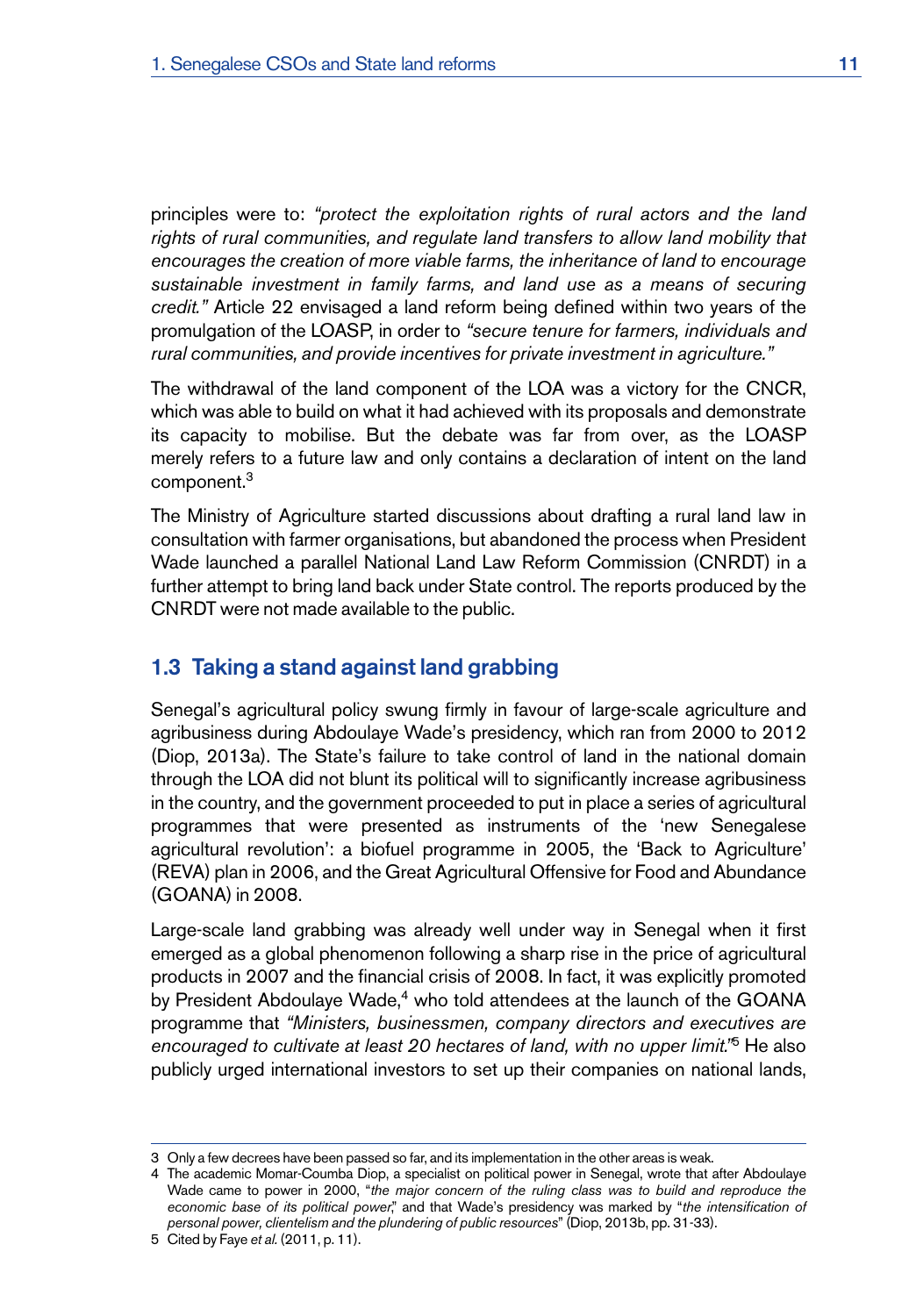<span id="page-19-0"></span>encouraged Senegal's political and business elite to 'cultivate' vegetable plots, and was in favour of allocating large amounts of land to religious leaders.

Government programmes and political incentives encouraged international investors and national elites to join the rush for anything from a few dozen hectares to several tens of thousands of hectares of land. Hopes for investment and jobs, coupled with financial incentives and political pressure from the highest level of State led local elected representatives from various rural communities to allocate large tracts of land to investors, with no consideration for the availability of land or for villages in affected areas. Civil society organisations tried to raise public awareness of land grabbing throughout the 2000s, while people in affected areas (mostly farmers and peasants) banded together and called on CSOs to help through their national network. CSOs supported communities in Fanaye threatened by a project to produce 20,000 ha of biofuels on land reserved for livestock, worked on other clear cases of land grabbing in Diokoul, Ndiaël, Kédougou, Wassadou, Dodel, Keur Moussa and the Dolly Ranch, and mobilised behind national and international advocacy campaigns.

# 1.4 CRAFS' role in the debate on an inclusive land reform

Between 2005 and 2011, an informal network of researchers and NGOs (national NGOs and national branches of international NGOs) was set up to liaise with grassroots organisations, circulate information and provide material, logistical and legal support for groups that were fighting land grabs. As they did so, they started generating knowledge about the mobilisation, media coverage and legal recourse that resistance movements need to be effective.

CRAFS was created in 2010 as a result of these initiatives (Hopsort, 2014), bringing together not only CSOs but also farmer organisations, consumer groups, citizen advocacy and defence organisations and think tanks (Table 1). Beyond the founding principle of combatting land grabbing, these organisations wanted to build the broadest possible platform for discussion, reflection and action as the basis for analysis and advocacy that would promote better land governance (CRAFS, 2015a).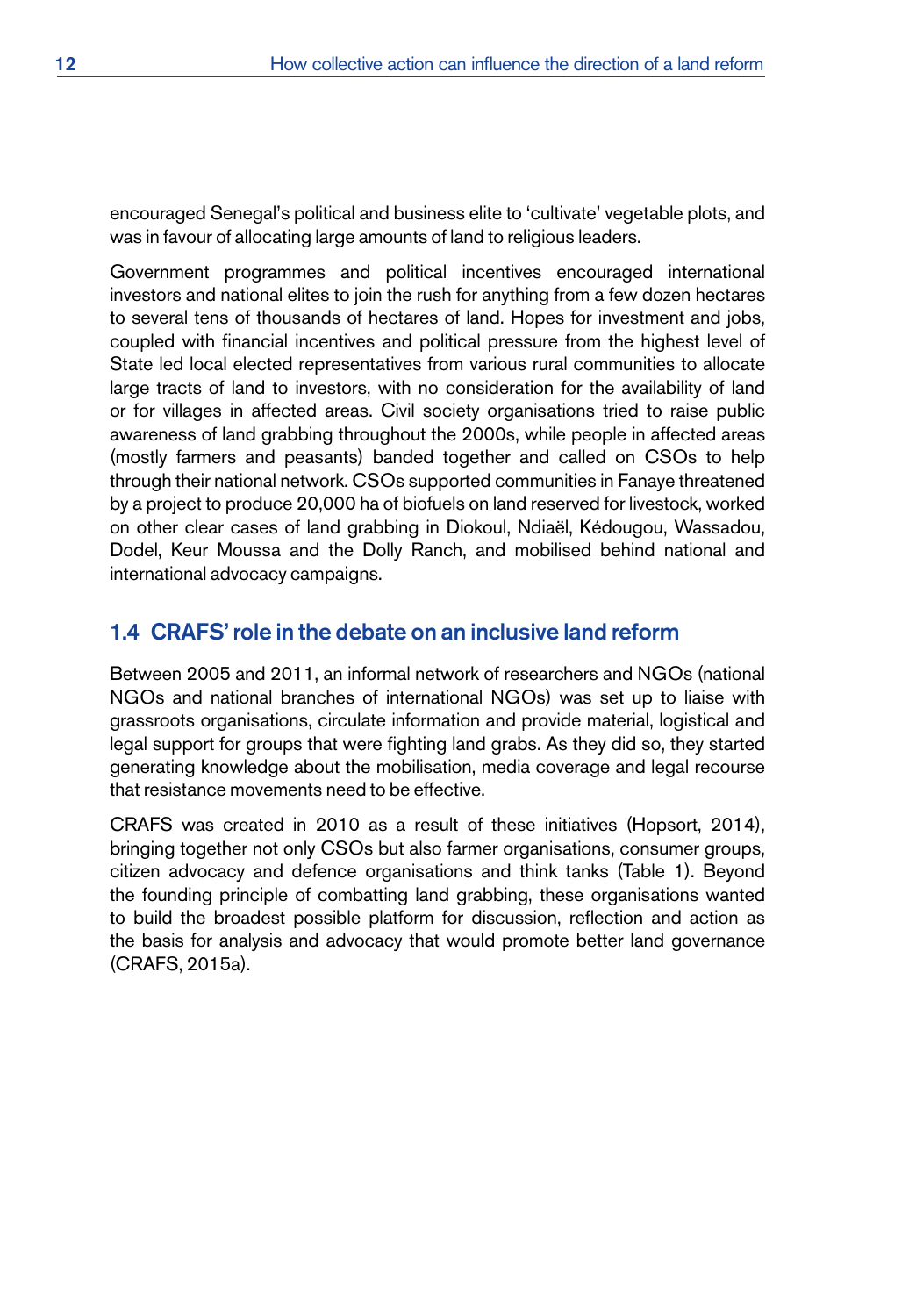#### <span id="page-20-0"></span>Table 1. CRAFS' diverse membership<sup>6</sup>

| Type of organisation                                                                                                                                | <b>Members</b>                                                         |
|-----------------------------------------------------------------------------------------------------------------------------------------------------|------------------------------------------------------------------------|
| Umbrella farmer organisations representing<br>rural areas                                                                                           | CNCR, FAPD                                                             |
| Activist organisations engaged in direct<br>interventions in the field, mainly focused<br>on advocacy, social mobilisation and<br>community support | ENDA Pronat, ActionAid, ACCES,<br><b>CERFLA</b>                        |
| Organisations involved in research, study<br>and knowledge production, often NGOs,<br>consultancies or think tanks                                  | IPAR, IED Afrique, GESTES, Gret, ENDA<br>Lead, VECO (now Rikolto)      |
| Organisations intervening through a 'rights-<br>based' approach                                                                                     | ActionAid, Wildaf, AJS, Action Solidaire<br>Internationale, RADI, etc. |
| Crosscutting organisations working across<br>the whole field of local governance                                                                    | CONGAD, Forum Social Sénégalais,<br>national network of rural women    |
| Consumer organisations involved in food and<br>nutritional security issues                                                                          | <b>CICODEV</b>                                                         |

Land is not only a development issue, but also a component of social protection and governance. Civil society organisations therefore make a huge contribution to land issues through multifaceted actions to defend local people's interests (especially those of family farmers and women), outreach activities on land rights and consultations with local communities, and by using research and scientific tools to develop proposals for land policies.

CRAFS was particularly active during the 2012 presidential elections, when it conducted numerous studies and workshops on land issues and questioned electoral candidates about their vision and proposals for tackling challenges in this sector. The aim of this innovative process was to bring inclusive land reform into the public debate and help determine how the issue was framed.

The open and latent conflicts around land tenure in the 2000s helped mobilize citizens and made civil society organisations increasingly vigilant about land management and its impact on the future of affected societies. With no resources of its own, CRAFS had to rely on member organisations to cover the cost of field visits, meetings and other gatherings, and support from various land outreach and consultation projects undertaken by CSOs working individually or in partnerships.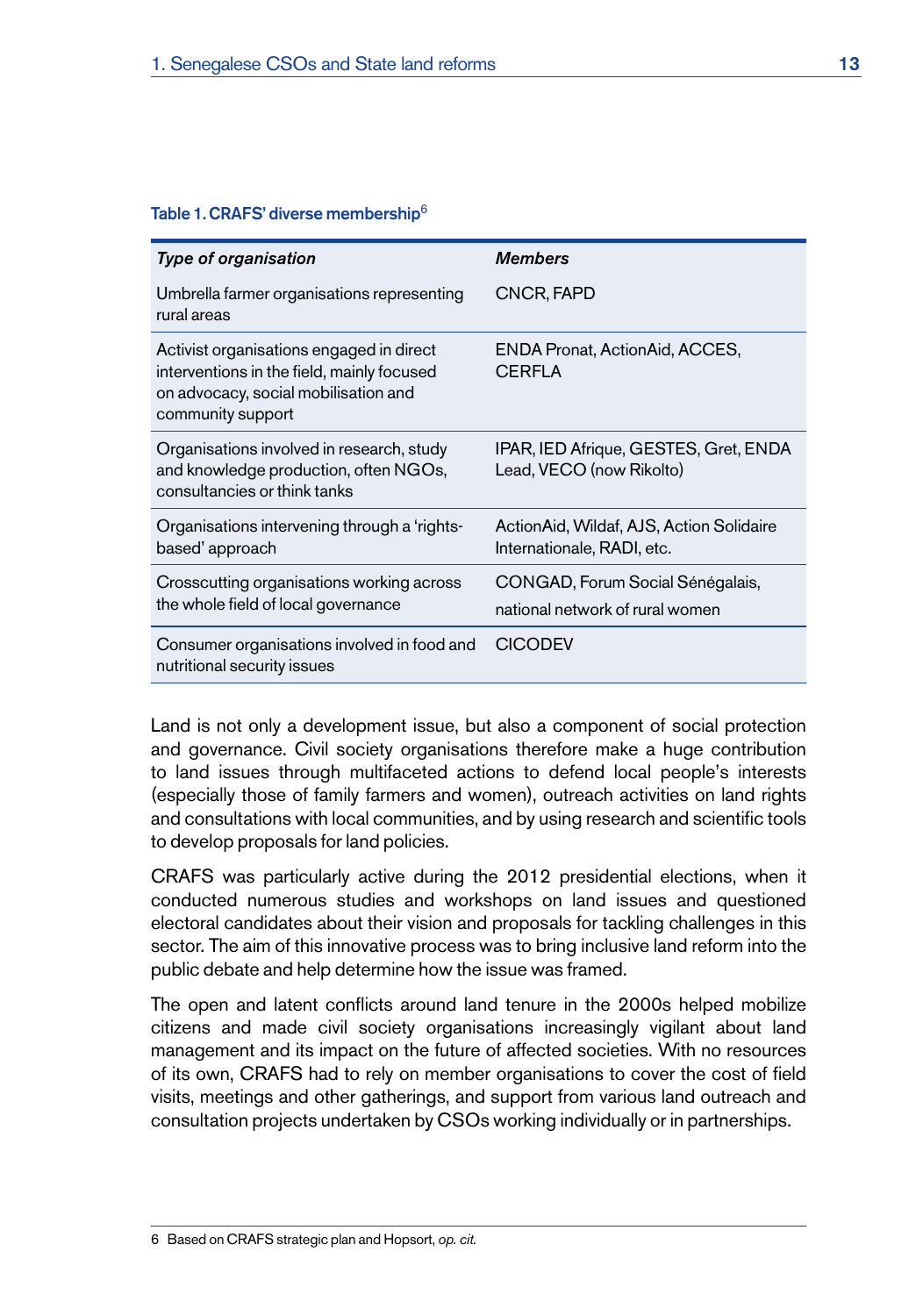# <span id="page-21-0"></span>1.5 Macky Sall's accession to power and the creation of the **CNRF**

Land issues were clearly on the agenda when Macky Sall came to power in May 2012, and the new president released his overall policy paper within months of being elected. The Plan for an Emerging Senegal (PES) set out the main guidelines for future sectoral policies that would "put Senegal on the path to emergence by 2035". Having identified agriculture as the sector with the most promising, and so far largely untapped economic potential, he regarded the development and modernisation of agriculture as Senegal's main springboard to emergence, and set up a 'National Land Reform Commission' tasked with 'increasing the efficiency of public action and improving the business climate' (see Box 2 and Republic of Senegal, 2014).

The emphasis on agribusiness in the PES, and the fact that the President cancelled the Senhuile project in Ndiaël and then authorised it in a classified forest in Ngith a month later, raised questions about the new government's priorities.

#### Box 2. A clear move in favour of agribusiness?

*"In April 2012, the Prime Minister announced 'a new agricultural direction that will bring growth and reduce dependence on climatic variations.' The objective was to achieve a reform that was both attractive to investors and protected local people's interests. The President of the Republic reaffirmed his desire to facilitate investors' access to agricultural land without compromising farmers' interests during a visit to Saint-Louis in February 2014, and more recently during the meeting of the Consultative Group on the Plan for an Emerging Senegal held in Paris in March 2014"* (CONGAD, 2014, p.4).

In 2014, the Accelerated Agriculture Programme in Senegal (PRACAS) explicitly stated that the government had "already designed and validated a land use plan" as part of a World Bank-funded agribusiness development project.7

The CNRF was created on 6<sup>th</sup> December 2012 (under Decree No. 2012-1419) to initiate discussions on the conditions, possibilities and options for land reform.

*"Nowadays, land is regarded as an important asset and production tool that should be able to provide security for its occupants and offer attractive opportunities for major investments that are not always within the reach of local populations. The State, which must ensure the improvement of citizens' living conditions, also has an obligation to implement investment and economic and social development programmes across the country for the benefit of the population"* (excerpt from the explanatory memorandum).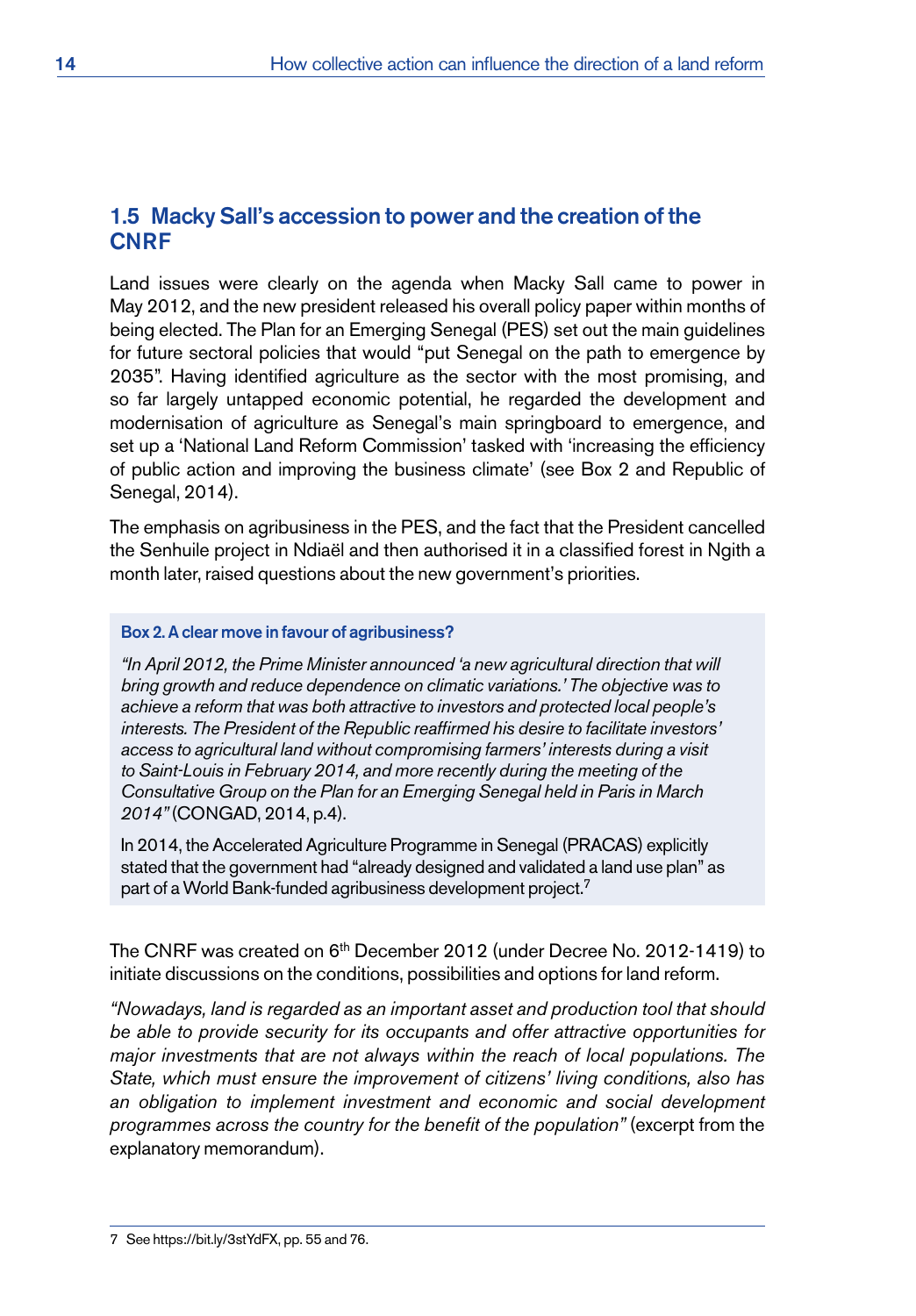The explanatory memorandum on the creation of the CNRF provides some insights into the agricultural component of the PES. In talking about *"significant investments that are not always within reach of the population*", the State presented foreign agribusinesses as actors with a role to play in both commercial agriculture for export and local development. Once again, the land reform implicitly revolved around the conditions of entry for these new actors with special legal status, and raised questions about the inalienability of land.

The CNRF's mission was to: (i) *'analyse existing legislative and regulatory texts*'; (ii) *'identify the institutional constraints to optimal land management*'; (iii) and *'propose appropriate adaptation measures that take account of modern economic realities*' (implying the need for investment and modernisation).

Under Article 2 of Decree 2012-1419, the CNRF was supposed to carry out an occupancy audit of State lands and land in the national domain, *"identify constraints and put in place an attractive legal and institutional framework that provides guarantees for investors and ensures security and social peace, to foster sustainable management of State and national lands ... propose lasting solutions to land conflicts resulting from the occupation of the aforementioned domains... propose implementing measures for the application of Law No. 2011- 07 of 30 March 2011 on the land ownership regime, transforming land occupancy permits and authorisations into land titles ... and more generally, carry out all missions entrusted to it by the President of the Republic"*.

Macky Sall appointed a lawyer to chair the Commission. Although he had the opportunity to assemble *"all the skills required to carry out its missions*", he did not call upon scientists specialising in land matters, rural sociology or agronomy. The only civil society organisation represented in the Commission was the Senegalese Association of Women Lawyers (AJS), as the debate on land reform was regarded as the remit of land professionals and the land administration.

The Commission only agreed to review its position when it was challenged by several CSOs that were supported by international institutions. In May 2013, the Council of Non-Governmental Organisations for Development Support (CONGAD) took the opportunity to hand deliver the report on a recent study of the governance of agro-sylvo-pastoral lands (CONGAD, 2012) to the president of the CNRF during the presentation of a land study commissioned by the World Bank.<sup>8</sup> Days later, the president of the CNRF co-opted CONGAD and the CNCR as consultative members of his Commission's plenary assembly. Although it was never formally acknowledged, this meant that CONGAD (which represents 178 NGOs and associations in Senegal) and the national platform of farmer organisations (bringing together 28 national federations) were included the land reform process. But the president of the CNRF resigned a few months later in September 2013, citing lack of finance and political interference as the grounds for his resignation.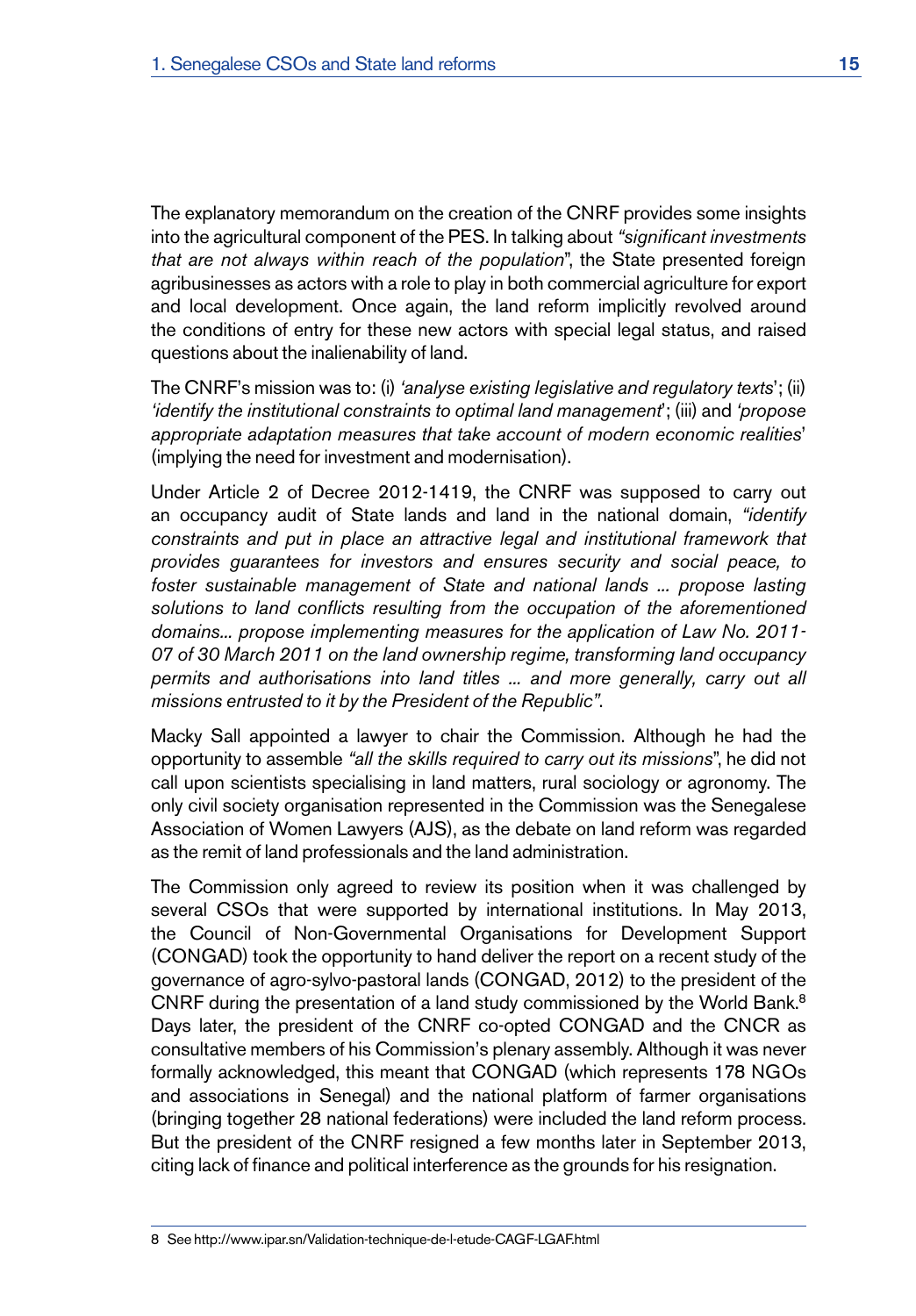# <span id="page-23-0"></span>1.6 The second CNRF: a 'participatory and inclusive' procedure

In January 2014, Macky Sall appointed a law professor as the next President of the Commission. Having said that he wanted to conduct a 'participatory and inclusive' reform, the new leader organised individual meetings with the leaders of various CSOs, and held a group meeting for civil society leaders and their representatives at the end of August 2014. The revival of the CNRF also prompted several initiatives by CSOs: in July 2013, the National Network of Rural Women and ENDA Pronat held a national workshop on land reform calling on the authorities to run a more inclusive and participatory process; and in early 2014, the Agricultural and rural forecasting initiative (IPAR) provided the CNRF with a history of the debates (IPAR, 2014) so that it could build on civil society's experience. This account highlighted civil society concerns about the government's real motives and emphasised the need *"to develop joint discussions around the reform and the issues it raises, in order to build a broad consensus among all the actors concerned."* To further highlight the issues associated with a 'participatory and inclusive' approach, on 23 July 2014, CONGAD officially invited the new president of the CNRF to a national workshop to validate a study report on 'the capitalisation of governance research and experiences in Senegal', which contained detailed methodological proposals for a participatory land reform (Ngom, 2014). As he made his thanks, the president of the CNRF said that the report represented *"time saved and augured well for future efforts,*"9 adding that *"no reform can succeed without close stakeholde*r *compliance."* 

He accordingly reorganised the CNRF and enlarged the plenary to include CSOs such as ENDA Pronat, the CNCR and CONGAD as well as the AJS, whose membership had already been mandated by the decree on the composition of the CNRF. The 10 thematic commissions were scrapped, and a technical committee (TC) of about 10 experts was established to manage the procedural and technical aspects of the process and enable the CNRF to fulfil its mission, which remained unchanged. Although the presidential decision formalising their appointment did not explicitly set out their tasks, they were responsible for defining the CNRF's methodology, operating under the auspices of its President and assisted by its Permanent Secretary.

<sup>9</sup> [http://www.seneplus.com/article/le-congad-liste-les-maux-du-foncier,](http://www.seneplus.com/article/le-congad-liste-les-maux-du-foncier) [https://www.seneplus.com/article/](https://www.seneplus.com/article/des-axes-de-reformes-foncieres-inclusive-et-participative-du-congad) [des-axes-de-reformes-foncieres-inclusive-et-participative-du-congad](https://www.seneplus.com/article/des-axes-de-reformes-foncieres-inclusive-et-participative-du-congad)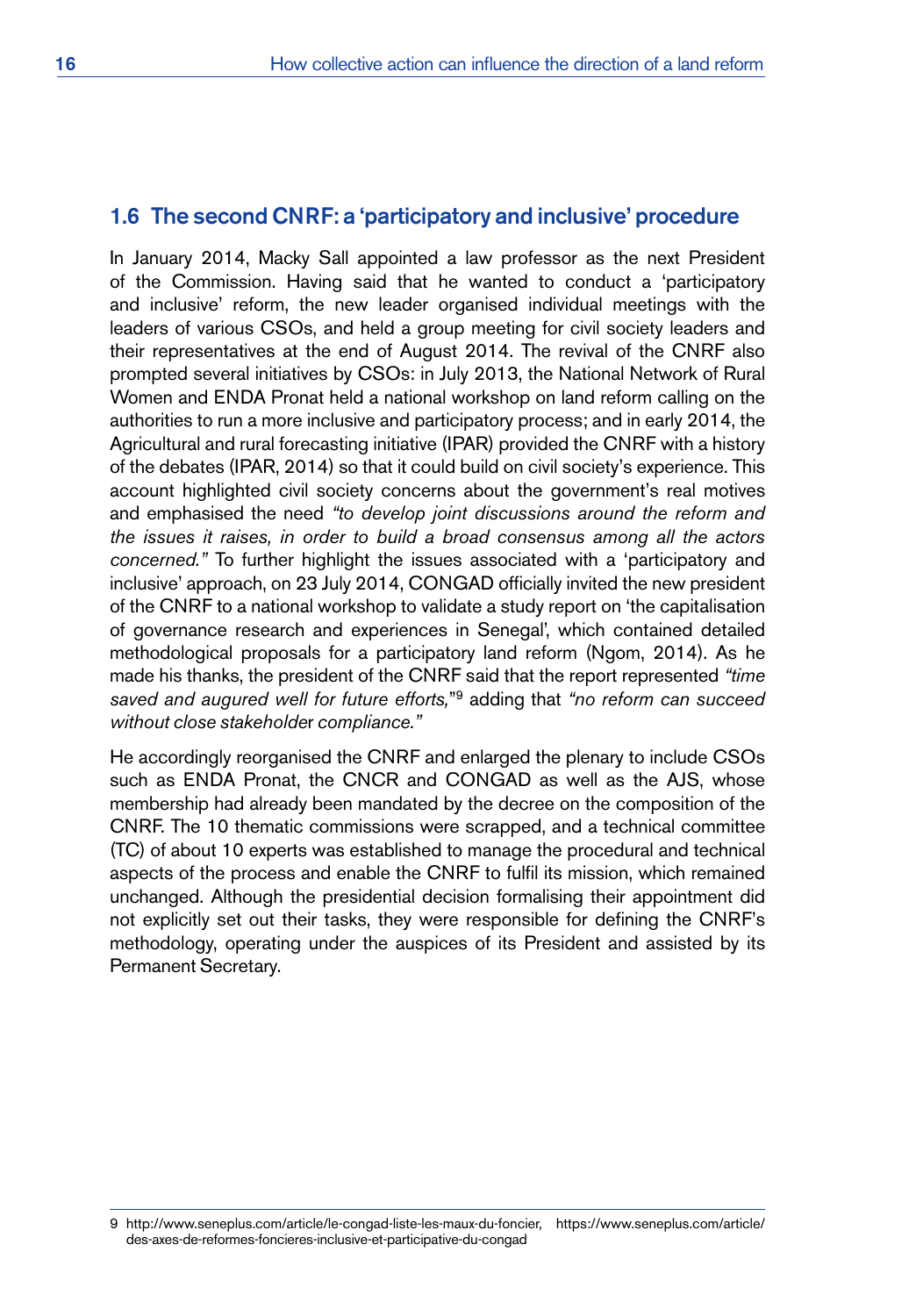

#### <span id="page-24-0"></span>Figure 2. Key points in different phases of the land reform process

The technical committee was composed of researchers and consultants specialising in land (a lawyer, a geographer and a sociologist), a serving inspector of taxes and estates, an adviser to the president of the CNRF, and various 'resource persons' with proven technical expertise in land matters, namely a public prosecutor who had taken part in land litigation trials, and a retired director of estates.

The new setup marked a clear break from previous commissions in that CSOs were included in the plenary assembly, and a small team that included rural specialists with close ties to farmer organisations was responsible for steering the procedural and technical aspects of the reform. The work lasted from 2014 to 2016.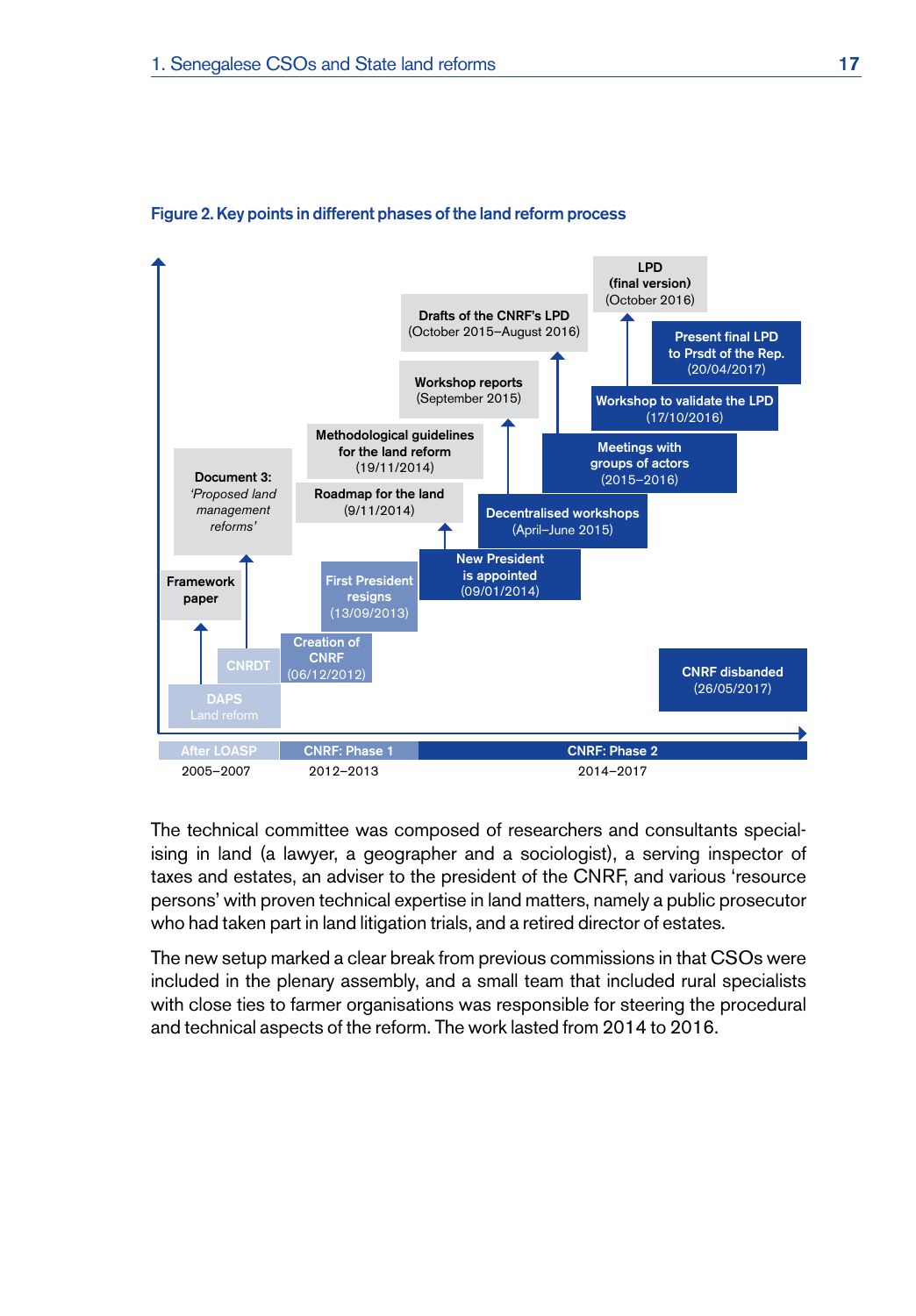# <span id="page-25-0"></span>2. CRAFS' critical contributions to the CNRF process

This was the first time that civil society organisations had been recognised as legitimate stakeholders whose claims and proven expertise entitled them to full membership of the plenary on the reform. Nevertheless, doubts about the openness of the process and real purpose of the call for 'participation' remained: did the government want a consensual reform that took rural expectations and needs seriously, or was it trying to push through pre-defined guidelines that favoured agribusiness?

CRAFS therefore approached this second CNRF with a mixture of hope and concern. These feelings were reinforced by the fact that the technical committee now included researchers and consultants who were very close to civil society and the farming community, and even some members of CRAFS. On the one hand, this was an obvious advantage, as these actors were some of the best specialists in rural affairs and it meant that for the first time, preparation of the reform would not be solely in the hands of government agents or lawyers. On the other hand, these allies would not be available to give CSOs intellectual support during the process, and there were concerns about their ability to work in the public interest. Some people couldn't help wondering whether their co-option onto the CNRF was to ensure that the realities on the ground were taken into account, or to neutralise them by getting them to work on State priorities.

CRAFS' member organisations were individually and collectively active throughout the two years of engagement in the CNRF. They worked within and alongside the process, using different strategies to disseminate its arguments and raise public awareness – permanently monitoring ongoing actions, providing constructive criticism of the various notes and documents prepared by the CNRF, organising members' interventions in the plenary, and submitting proposals for reform. CRAFS organised a series of internal meetings and workshops that were also open to resource persons (lawyers, politicians, geographers, sociologists) in order to formulate notes and proposals, clarify its position and strategy and open them up for debate. It also helped with the local consultations organised by CNRF.

Several members of CRAFS also ran parallel activities to support this collective reflection, organising events to inform the debate and share and disseminate their analyses.

The action strategies of members of CRAFS reflect their different positions and their questions about whether the CNRF was a genuinely open process. Some were more contributory and others more combative. The following analysis of the main levels of collective action shows that they more or less correspond to different phases in the process, how they followed each other and attempted to respond to advances in the process, thereby illustrating some of the strategic dilemmas of participation and how CRAFS responded to them.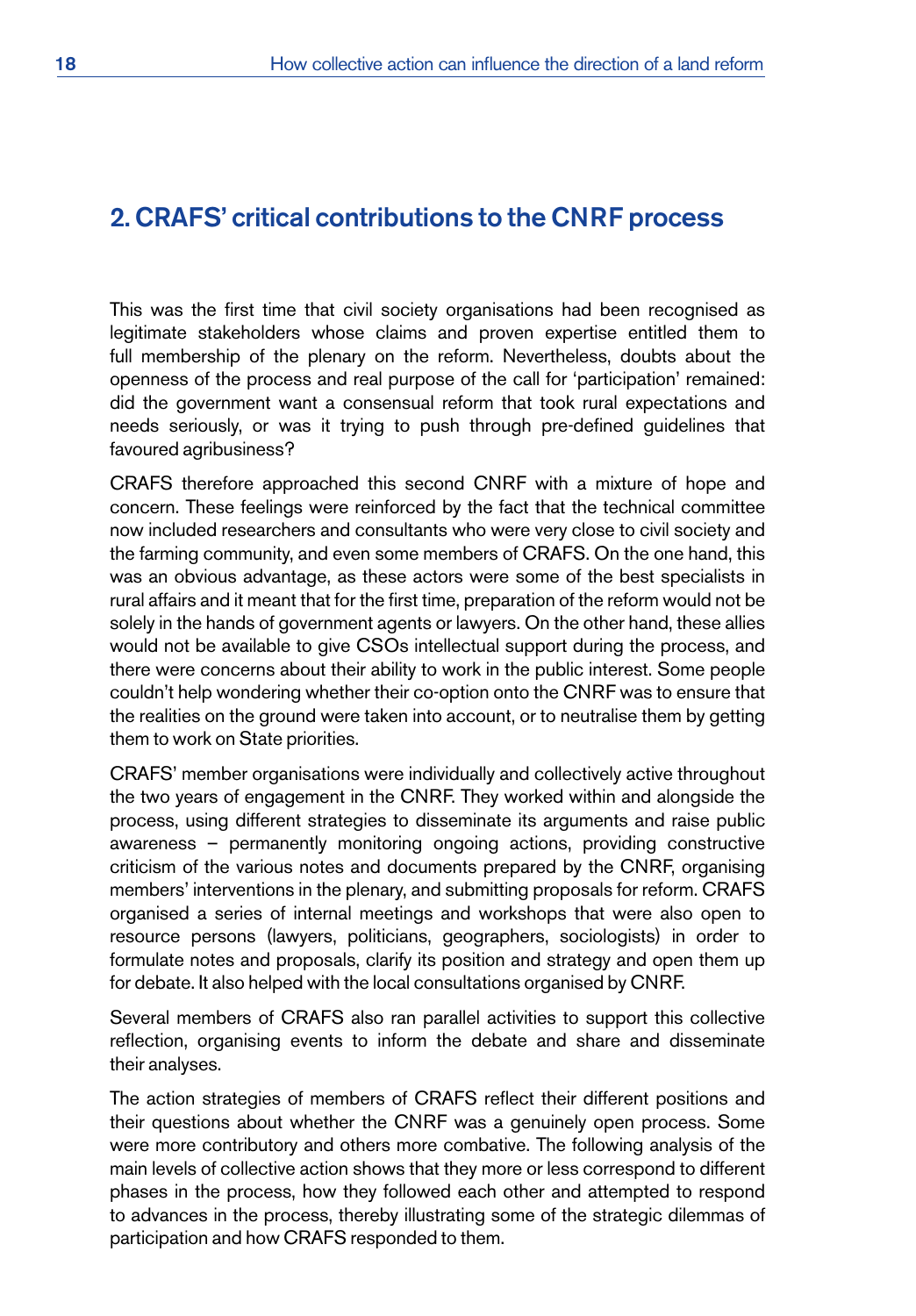# <span id="page-26-0"></span>2.1 Inclusion in the CNRF technical committee: the key to a central role in the decision making?

How and where can the most influence be wielded? From outside or inside the process? After the CNRF was officially launched, one of CRAFS' members asked to join the technical committee so that they could play an integral role in steering the process, promote rural positions and interests, and carry real weight in the negotiations. This request was based on the CNCR's experience of direct participation in the LOASP negotiations, but was not universally supported as some members of CRAFS thought such close involvement could make them unable to oppose the CNRF's proposals if need be, because CRAFS would have stake in them. In the event, the application was turned down on the grounds that participation in the TC required a certain level of expertise, and committee members felt that CSOs should continue to operate as one of several groups of stakeholders.

# 2.2 Influencing the methodology and helping facilitate local consultations

#### 2.2.1 Challenging the registration framework and calls to prioritise policy formulation

The strategic guidance note presented at the CNRF's first plenary session in November 2014 summarised the legal framework and proposed working methodology for the reform (CNRF, 2015a).

The Commission's response to the political will to facilitate land access for agribusinesses, farmer demands for stronger rights than the simple use rights granted by the LDN, and fears that the development of an unregulated land market would exclude family farmers, was to promote emphyteutic leases. From the outset, it presented two legal options as the only way of reconciling the three main actors' demands for security (family farmers, agro-industrial companies and the State): 1) registering land in the name of local authorities that would then grant these leases; or 2) registering land in the name of the State, which can either (a) transfer full ownership to the local authorities that will grant the leases, or (b) lease the land to these authorities, which can then 'sublet' it to family farmers and investors.

Many observers noted – with approval or concern – that this framework broadly followed the model proposed by the Project for the Inclusive and Sustainable Development of Agribusiness in Senegal (PDIDAS), particularly option 2b. The aim of this World Bank-funded project was to promote agribusiness while seeking socially acceptable arrangements for investors to develop land for farmers. The option of 'sub-leases', which was not yet part of Senegal's legal arsenal, was one way of making registration in the name of the State compatible with continued communal land management. The CNRF also said that leases should be accessible to all farmers, as suggested in the CNCR proposals of 2011. However, it should be noted that the 'PDIDAS model' was itself inspired by a variant of the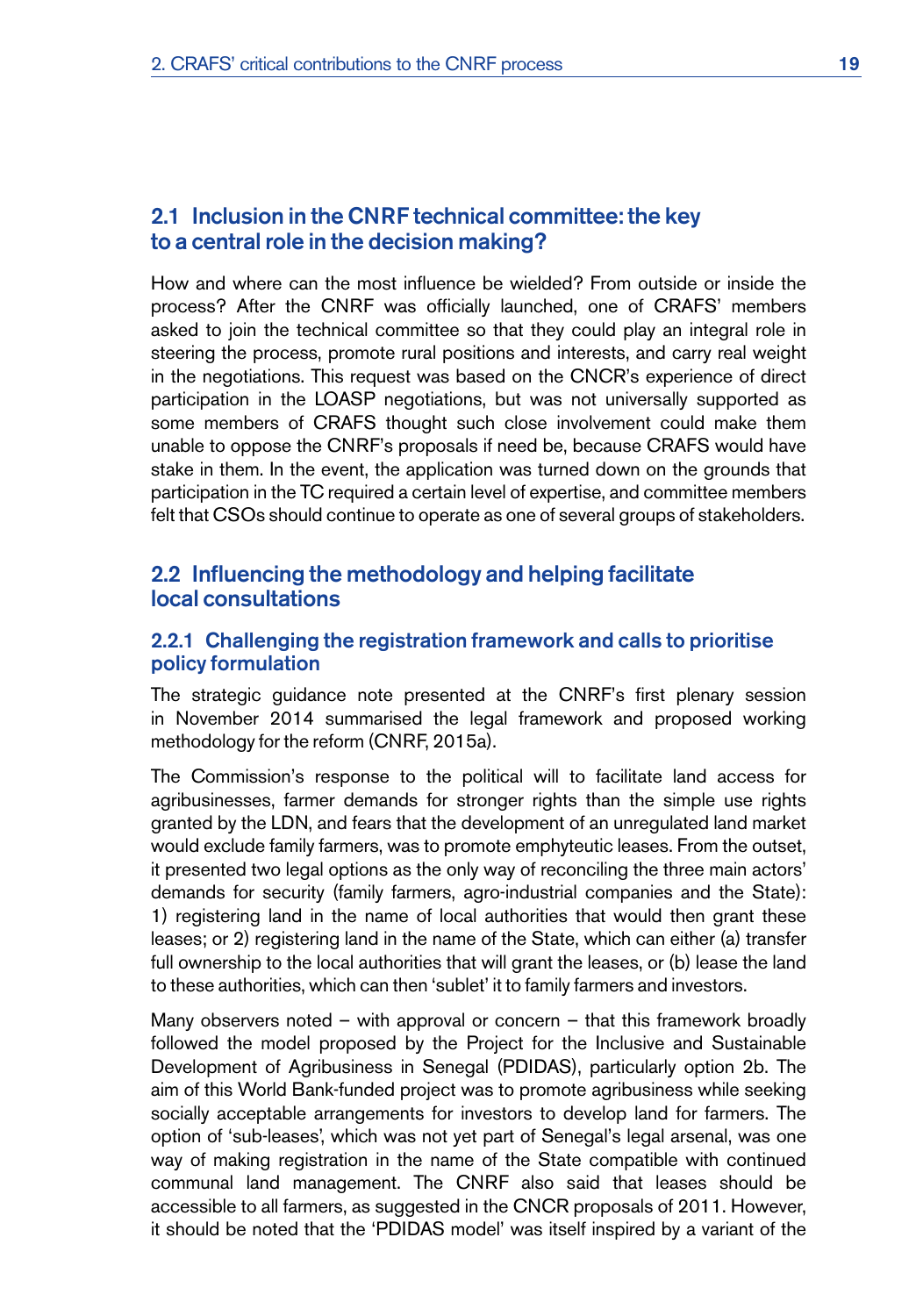<span id="page-27-0"></span>'mixed option' of the 1995 Land Action Plan (LAP). Striking continuities in certain lines of thought suggest that the framework established by the LAP 20 years earlier still exerted a strong hold, along with the view that the State should necessarily own land – albeit in a private capacity. These are questionable assumptions in the overall context of a liberal economy on the one hand, and highly politicised and clientelistic land management on the other, especially as the proposal to lease land to farmers amounted to transforming their heritable customary rights (in practice if not in law) into temporary (albeit long-term) rights.

The CNRF's proposed methodology consisted of holding 'decentralised consultation' workshops to discuss the problems experienced by local actors, determine their expectations, present the two hypotheses and ask participants to express their preference for one of them. Only then would a land policy document (LPD) and a draft law be drawn up.

CRAFS held several internal meetings that criticised the option of putting two preestablished legal 'solutions' up for debate before the issues they were supposed to address had been collectively identified. In keeping with its previous positions, it argued that the debate should start by focussing on the aims of the reform, before discussing how to proceed and considering the content of the draft land legislation that would give it concrete form. At the end of the first plenary session, CRAFS set up its own 'technical committee' (Box 3) and asked it to prepare a 'discussion paper' (CRAFS, 2015b) for consideration by the CNRF.

#### Box 3. CRAFStechnical committee: a body for internal conciliation and interpellation

CRAFS technical committee (TC) is a specific internal body that was set up in December 2014 when members of CRAFS agreed on the need to respond to the CNRF's strategic guidance paper. It played two roles from its inception through to the period 2015-2017: (i) organising reactions to documents sent by the CNRF, and (ii), working with specialist consultants to harmonise proposals from different CSOs and establish CRAFS' position on the national land policy.

The technical committee was composed of technicians from CSOs within CRAFS. Each member organisation distinguishes between its 'leaders' and its 'technicians': leaders embody the organisation's political representation and decision-making power, while technicians (lawyers, sociologists, geographers, planners) are seen as 'advisers', 'helping hands' or 'scribes' – actors who understand the content because they have studied it closely and put it into practice. Their main role in the process is to get the leaders and different members of CRAFS to agree on a common position that they then formalise and present for members to deliberate prior to its final correction and dissemination.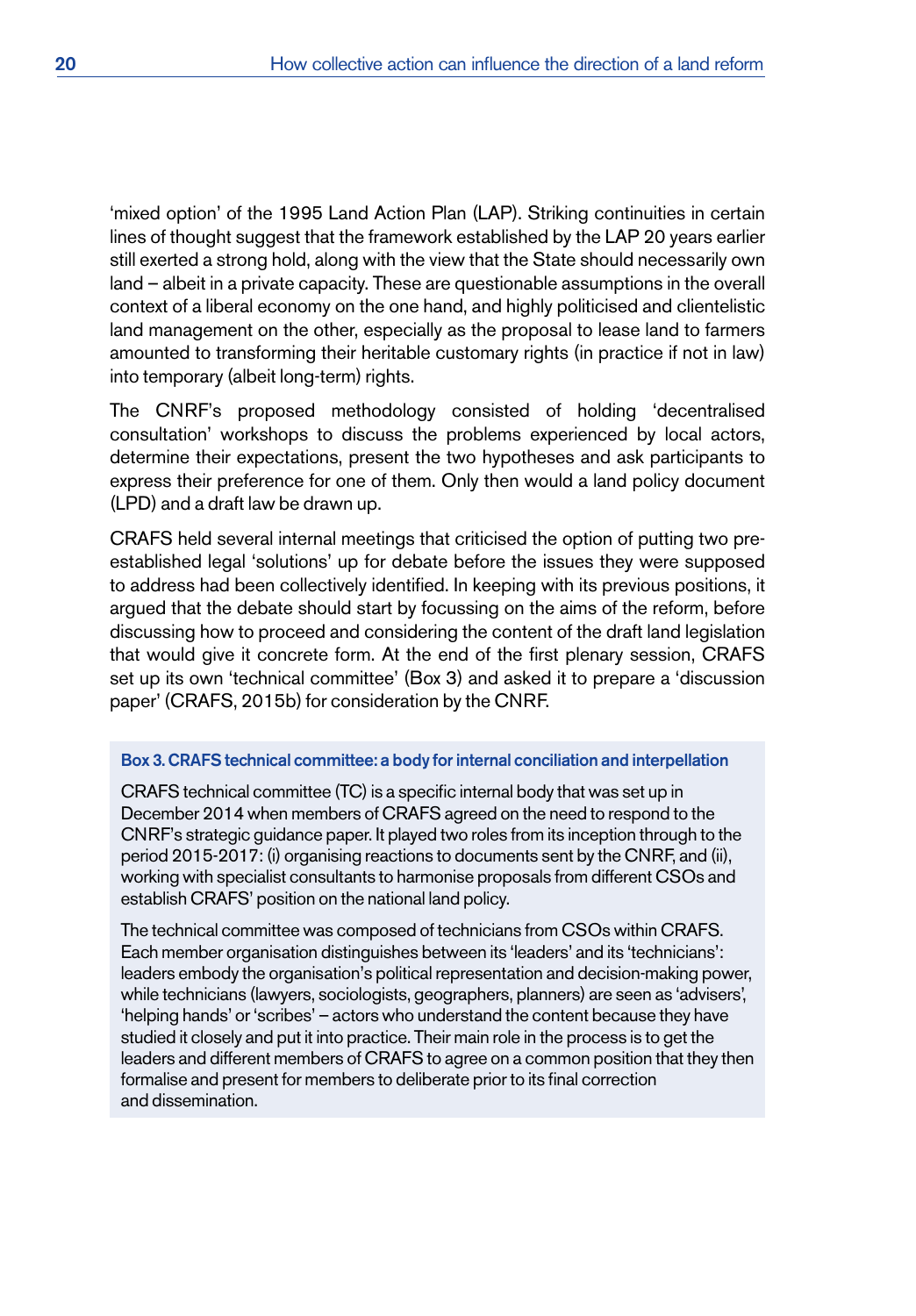#### 2.2.2 Demanding and helping lead local consultations

In its 'discussion paper', CRAFS calls for the organisation of inter-communal workshops where local actors could meet without public officials being present. The CNRF's initial proposal was for departmental workshops, bringing together rural actors and administrative executives. It also questioned whether regional workshops were representative, as *"the governors mainly invite elected officials and State technical agents,"* noting that *"beyond the departments, we would have liked to see discussions take place at the communal level in order to bring people closer to this reform*.*"* It wanted a more bottom-up process where, as in the one led by the CNCR in the early 2000s, the first steps only involved rural actors so that they could express themselves freely without possible interference by officials or State actors who might be present.

The CNRF accepted this proposal, and it was agreed that CSOs would make the relevant field workers (many of whom came from and lived in the villages concerned) available to the CNRF from the first half of 2015 onwards. The CNRF needed this support as it lacked the necessary local contacts and backup to rapidly organise workshops on this scale, while CSOs saw involving their field workers in the process as a possible way of monitoring the quality of the debate and content of the conclusions. But it was also something of a double-edged choice, as being recruited by the CNRF could lock the field workers into an executive role and reduce their ability to speak out.

The CNRF selected a group of field workers from a series of applicants proposed by CSOs, and organised a training course in April 2015 to prepare them for the task, define their mission and train them on its facilitation tools. However, it did not agree to CRAFS's suggestion to organise presentations in each agro-ecological zone.

CRAFS contested the CNRF's basic 'hypotheses' but did not succeed in getting it to abandon the idea of presenting participants with the two proposed legal options. To address their concerns that the process was open to manipulation, the CSOs organised a 'national preparatory tour' to prepare local partners for the forthcoming CNRF, present the CSOs' reform proposals and encourage participants to publicly formulate their own proposals too.

The CNRF consultation process was a huge exercise involving 14 regional development committees (RDCs), 45 departmental workshops and 45 inter-communal workshops, making a total of 108 meetings attended by 38,000 people.10 All the decentralised workshops (inter-communal workshops and departmental synthesis workshops) took place between 15<sup>th</sup> May and 18<sup>th</sup> June 2015. Each was organised in three stages: (i) analysis of the current land system and justification for the reform; (ii) stakeholder analysis of local land practices, constraints and solutions; and (iii) presentation and discussion of the guidelines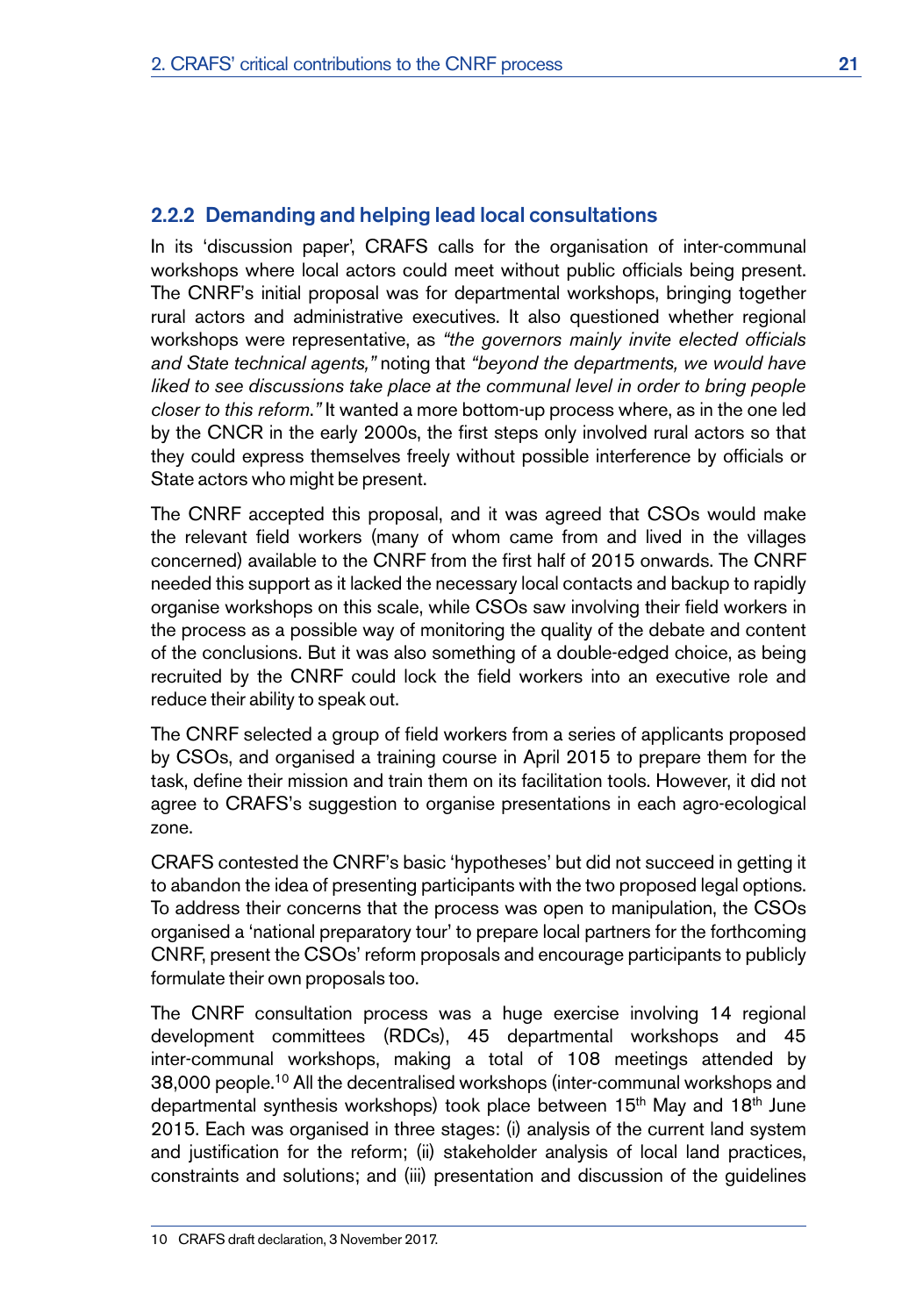and hypotheses for the reform, and the accompanying measures to be planned. Participants were told to choose between the two predefined options at the end of the debate. However one can wonder whether it was possible for participants to make an informed choice between two questionable options they had been unable to consider in any depth, having first heard of them when the workshop started that morning. It was an impossible choice anyway, since giving a central or local public authority private ownership of all the land would put rural actors in a very precarious position.

Although the CNRF's summary report states that most local consultations validated the option of registering land in the name of the State, the testimonies gathered at these workshops show that views varied greatly, even within the same area. Participants in the decentralised workshops questioned both the politicisation of land management by elected municipal officials and the abuse of power by the State. In some of the cases we were able to examine, they opted for what they saw as the lesser evil, registering land in the name of local authorities, while calling for rural communities to set up village committees to counteract or approve decisions taken by the community. The CNRF report identifies specific land issues in different agro-ecological zones and includes a number of proposals from the workshops, but its discussion of the options is limited to a table summarising the options that gained the most support in each region (CNRF, 2015b). It makes no mention of the debates and discussions about conditions and safeguards during these workshops.

#### 2.2.3 Informing reflection and trying to open up dialogue through action in other arenas

Members of CRAFS engaged in an impressive series of individual and coordinated initiatives to create alternative frameworks for the land debate, build broad alliances, and open up spaces for dialogue and exchange with State institutions and the CNRF itself. They used longstanding but topical national agenda items and opportunities created by the actions of diverse technical and financial partners to present their positions in the public arena, organise debates on land issues and publicly question the CNRF. Projects and programmes funded by their partners also provided opportunities to encourage meetings and feed the debate through studies and exchanges.

For example, a series of studies conducted in 2014 was swiftly followed by *Policy Briefs* (IPAR, 2015) that reaffirmed the need to set policy objectives and explore the issue of collective rights before embarking on a legal reform; while a study by IIED and IPAR on the LOASP consultation process also underlined the importance of farmer consultations (IIED and IPAR, 2015). The 'Land Reform' project led by ActionAid was used as an opportunity to help influence the process, as were the 'Voluntary guidelines for responsible governance of land tenure systems' prepared by the FAO and the Committee on World Food Security. Following their adoption in 2012, they provided an entry point to inform a wider range of actors about land issues and the ongoing land reform, and to generate debate on the reform process.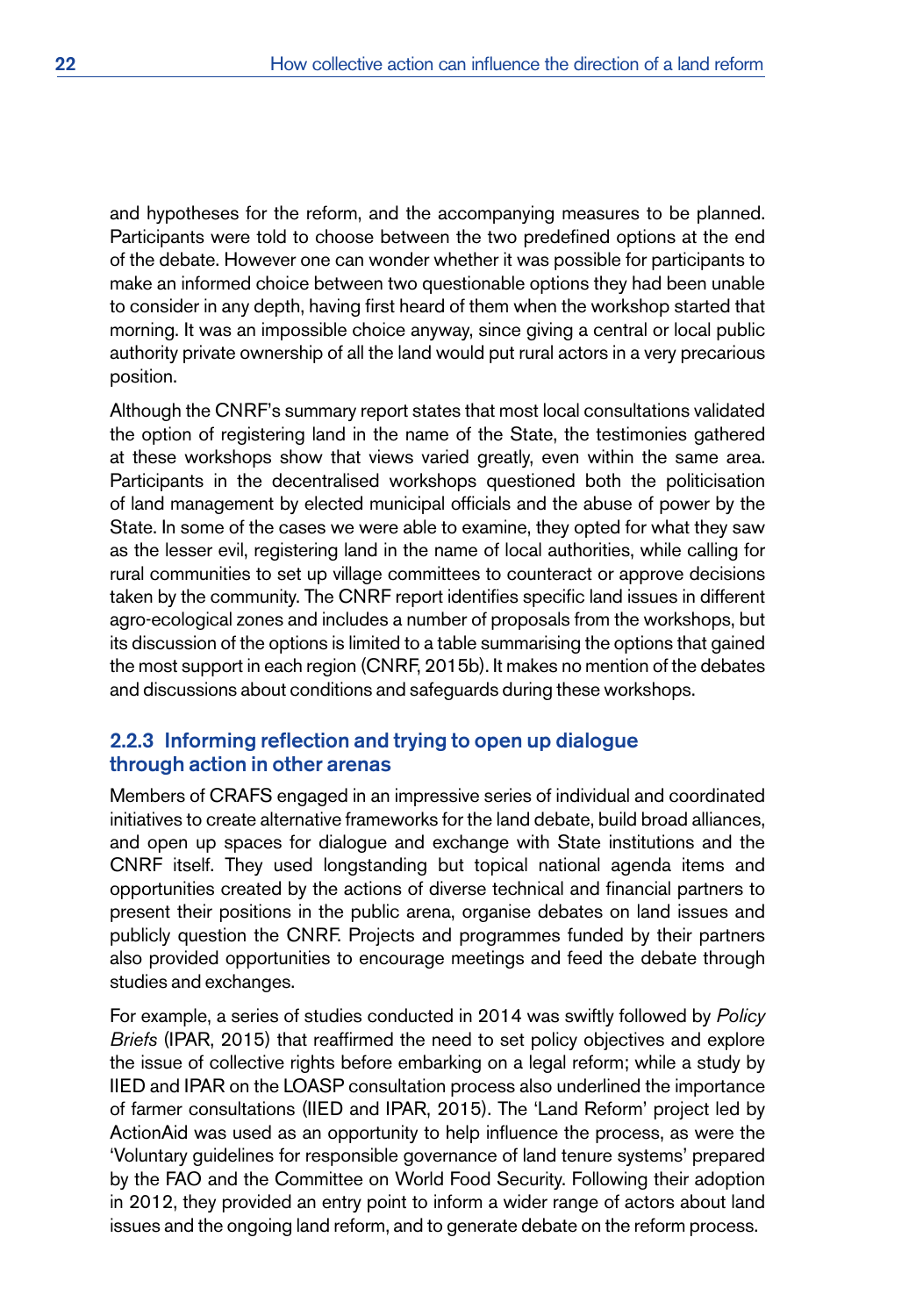<span id="page-30-0"></span>In 2014, ENDA Pronat and CIRAD organised a series of workshops around the game 'TerriStories', which simulates decision-making on access to land and resources and shows the principles of justice mobilised by rural actors. These were formalised and shared within CRAFS in 2015. In April 2015, ENDA Pronat published a book summarising its positions, setting out farming principles to guide the reform, and questioning the CNRF process (ENDA Pronat, 2015). The ceremony to launch the book was chaired by the president of the CNRF.

Gret and the CNCR published case studies on models for start-up agribusiness enterprises, a study on forest and pastoral lands, and a series of briefing notes on experiences in neighbouring countries that helped the CNCR look beyond Senegal and broaden its thinking (see for example Mamalo, 2015).

The President of the CNRF was strategically invited to chair the organising committee for the 7th World Land Forum (WLF) in Dakar organised by CICODEV, and the International Land Coalition (ILC) meeting on 'Fair and Equitable Land Governance for Sustainable Development: Time for Action' in May 2015. He also chaired a one-day event on experiences with land in Africa.

In August 2014, CONGAD organised regional dialogue forums that enabled the CNRF to share its missions, operating methods and methodological approach for the land reform process with local stakeholders.

Finally, in June 2015 members of the CNRF technical committee visiting France to study land policies attended a specific meeting on 'Land reform in Senegal' organised by the 'Land Tenure and Development' Technical Committee. Several officials from CRAFS member organisations, four members of the CNRF technical committee and its permanent secretary attended this meeting in Paris, where CSOs expressed their concerns about the overly restrictive framework of the debates proposed by the CNRF and the lack of dialogue with the technical committee.

# 2.3 Developing common positions and proposals

## 2.3.1 A shift in the CNRF's position

It seems that the local workshops alerted participating members of the CNRF to the impasse over the initial framing of the reform and the impossibility of reaching a consensus on their initial options. These workshops and other events where its options were robustly challenged led the CNRF to question its assumptions, and in mid-2015 it decided to focus on reaching agreement on the reform objectives and formulating a policy document before moving on to a second stage of legislative reform. The CNRF technical committee accordingly consulted the different interest groups and tried to gather the analyses needed to prepare such a document. After nearly a year, the initial contradiction between an approach that was open to options (a pre-requisite for negotiating consensus) and a legal framework that preempted choices was finally resolved.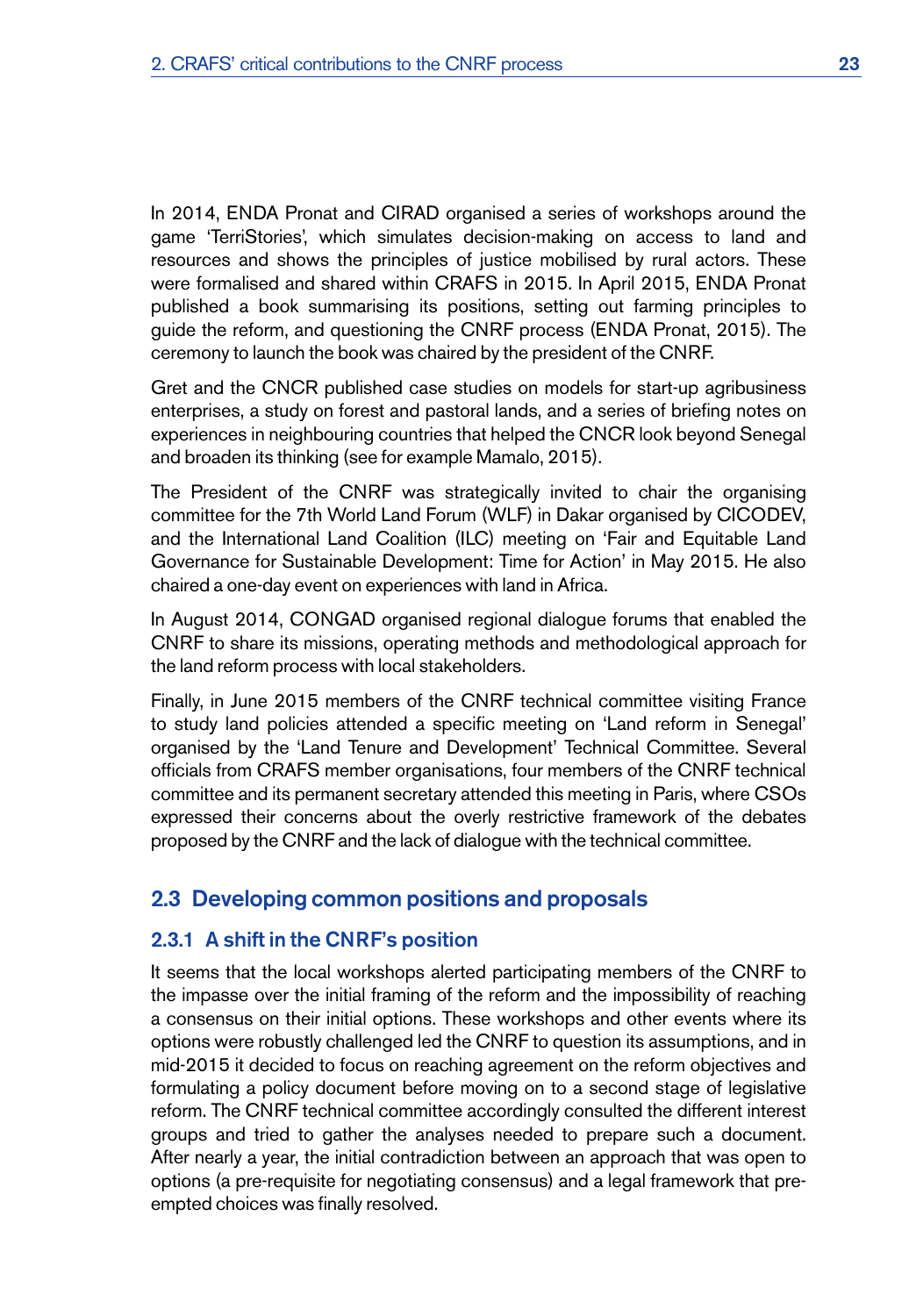#### <span id="page-31-0"></span>2.3.2 The challenges of preparing collective proposals

After the 'decentralised consultation' phase, CRAFS worked on harmonising its members' proposals so that it would have a common position when the CNRF technical committee was ready to draft a land policy document. Several members of CRAFS had already established their own positions or proposals (see Box 4 below) and they needed to be harmonised for CRAFS to present a united front.

#### Box 4. Position papers produced by members of CRAFS

- CNCR (submitted to CRAFS in 2015): Farmer proposals for a Senegalese land reform that ensures sustainable agricultural and rural development in Senegal, April 2012. Financed by the Rosa Luxembourg Foundation under the direction of IPAR.
- CONGAD (submitted to CRAFS in 2015): Citizens' position paper on land reform, Caritas-Oxfam, March 2015.
- ENDA Pronat (submitted to CRAFS in February 2015): Farmers' land governance principles.
- AJS (submitted to CRAFS 30<sup>th</sup> April 2015): AJS proposals to the CNRF on gender equality and equity in the reform.
- CERFLA (submitted late: November 2017): Pastoralists' proposals prepared in response to local consultations on pastoralism and ongoing reforms of land tenure and the Pastoral Code (report written by Djibril Gueye, consultant, June 2017).
- ActionAid and partners: Proposals for land reform with a human rights-based approach developed using ActionAid Reflection Tools.

These position papers show that members' positions diverged on several points. This meant that CRAFS could not simply compile their different views, and needed to embark on in-depth discussions that had not been required in its earlier work on land grabbing.

The process of harmonising members' proposals proceeded in several stages under the guidance of the technical committee. The first step was for each organisation that had prepared proposals to table them with CRAFS. CONGAD, which had not circulated its proposals at this point, decided against doing so to avoid publicising the differences between CSOs, and submitted them to CRAFS as a contribution to the internal debate.

CRAFS decided to appoint two independent specialists in land law to oversee the harmonisation process. The aim was to enable civil society to speak with one voice based on consensual proposals, principled positions, sectoral objectives, land governance, the vision for secure land tenure and the CNRF technical committee's land tenure reform option. The results of the work were shared with external resource persons in December 2015, but were not unanimously supported as CRAFS still needed to reach a clear position on issues such as land markets, and especially on 'real rights' (Box 5). Farmer organisations tended to focus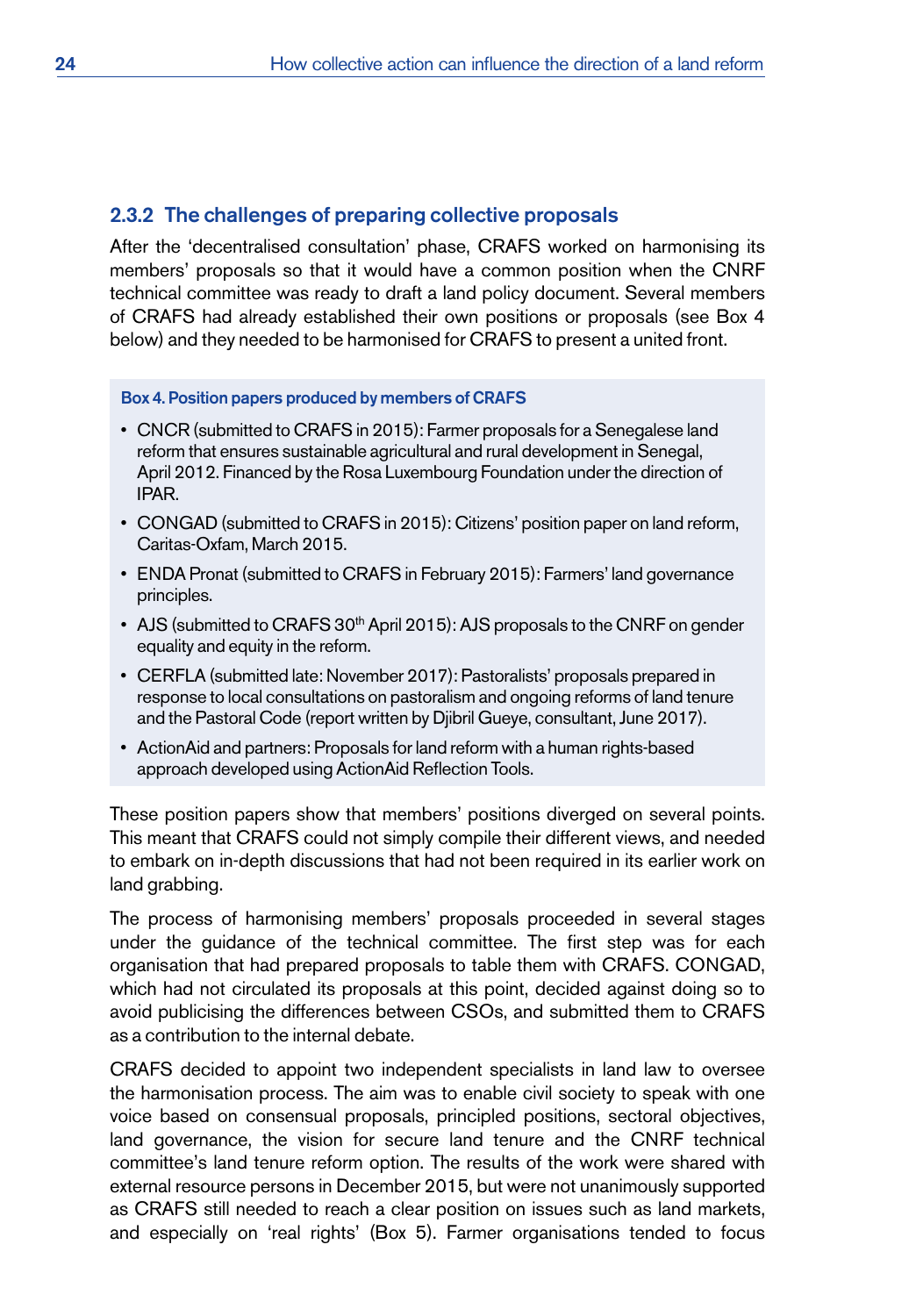<span id="page-32-0"></span>on productive aspects of the issue, demanding more secure rights and the right to exchange land – even through the market, under certain conditions – while organisations such as ENDA Pronat, which focused on territorial governance, vigorously opposed any idea of a land market, even a regulated one. After the CNCR (which had proposed 'local markets for use rights' in rural communities back in 2004 and adopted the term 'real rights' in 2011) agreed to start a debate on this issue, CRAFS held meetings to discuss sticking points while its technical committee worked on drafting positions with various resource persons.

#### Box 5. The issue of 'real rights'

At the workshop for 'Multi-stakeholder dialogue on land reform in Senegal' held in September 2015 as part of the ActionAid 'Land Reform' project, major differences over the recognition of family farmers' 'real rights', which the CNCR had been calling for since 2004, opened up a complex political, technical and legal debate that CRAFS spent several months trying to clarify.

This demand helped legitimise the two land registration options proposed by the CNRF: in legal terms, 'real rights' are rights that relate to things, i.e., private ownership or dismemberments of private ownership, such as emphyteutic leases. But most CSOs don't want a land market that risks marginalising farmers, nor do they want land to be registered in the name of a public authority that would completely dispossess farmers of their land. So should the CNCR continue to support this demand or drop it?

Its position since 2004 had been that farmers regarded "granting real land rights and defining mechanisms to protect against land speculation as essential for the modernisation of small-scale farming" (CNCR, 2004). But the meaning given to 'real rights' in 2004 was clear: 'real' rights were stronger than those currently recognised by the LDN, and were not land titles or leases granted by the State. The demand was for "everyone currently holding a right of assignment to have a recognised, negotiable right of use" that is transmissible, transferable within the rural community to avoid speculation, and granted to individuals or family groups as seen fit (*ibid.*, p.13).

The CNCR reformulated this demand when the proposals were updated in 2012 (CNCR, 2012). Regarding use rights as too weak, the new text called for "all current holders of use rights to be recognised as holders of real land rights" (in practice this meant all rural households) and no longer restricting this recognition to "holders of allocation rights". The demand to be able, if necessary and under very strict conditions, to transform this use right into a title or lease (CNCR 2004 p.15) became the norm. The idea of restricted transferability (in the sense that rural land rights could only be exchanged within rural communities) was regarded as unconstitutional because it would contravene the principle of equality before the law. It was replaced with the idea of granting leases, but this was only mentioned in the report as a possible legal translation of farmers' demands, apparently without their organisations fully understanding the implications of such a shift. This had serious consequences when the CNRF adopted and systematised the idea, believing its assumptions were consistent with farmers' demands, which ultimately led the CNCR to reopen the issue and reposition itself.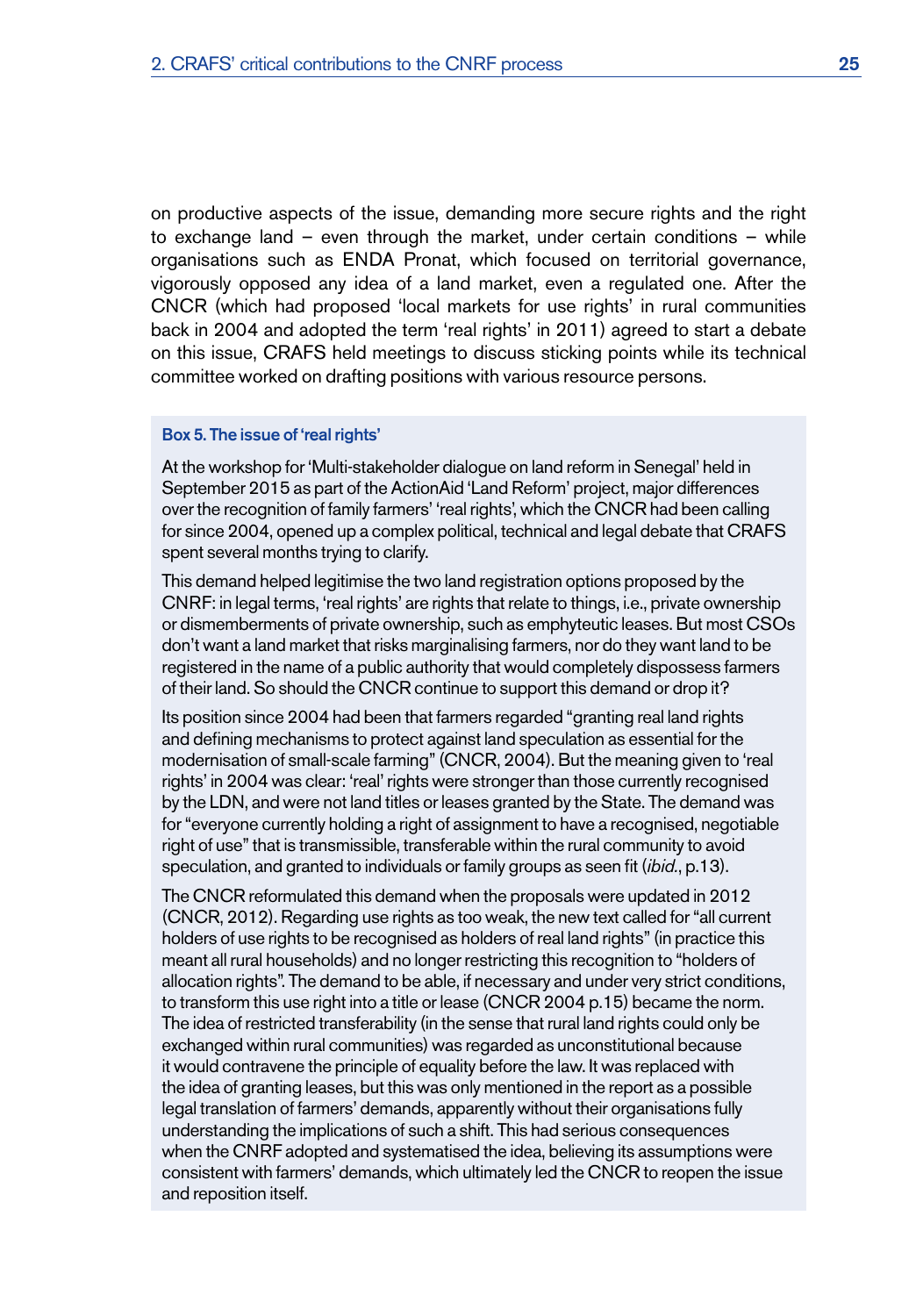## 2.3.3 Civil society proposals to update and upgrade the law on the national domain

At the end of this process, CRAFS decided to defend the LDN and propose adjustments that would help address the different interest groups' concerns, including the State's wish to favour land access for agribusinesses (CRAFS, 2016b). Although it was open to abuse, CRAFS felt that a contemporary interpretation of the LDN could allow multiple forms of agriculture to coexist and enable the State to implement general interest projects on land in the national domain without harming other land users, such as smallholders and farmers. It reaffirmed its rejection of a market for buying and selling land in favour of a vision where assignees have secure rights and benefit from individual or collective 'occupancy titles' whose legal value is recognised, particularly by financial institutions. In the event of an assignee's death, the heirs have priority rights to the assignment provided they apply to the local authority and can prove they are able to use the land productively. Investors can negotiate with local authorities over land allocations from the national domain, but this should not be done informally – there should be inclusive, participatory local governance mechanisms (extended State commissions, joint village committees, etc.) that involve local people in such negotiations and all land operations, and agreements between local authorities and investors should be certified by contract. CRAFS officially submitted its position paper on land reform to the president of the CNRF in January 2016.

# 2.3.4 Setting out CSO positions on the finalisation of the LPD

Over the course of 2016 the CNRF met with different interest groups (State actors, investors, CSOs, etc.) and started developing what would become the LPD. Successive versions were submitted to different protagonists (including civil society representatives) for their opinions and contributions, and the CNRF planned to hold a national workshop to validate the final version on  $17<sup>th</sup>$ October 2016, before submitting it to the President of the Republic.<sup>11</sup> CRAFS acted on two fronts to prepare for this workshop and ensure that the final document took account of its positions, by: (i) having the document reviewed by experts to identify any discrepancies with civil society proposals and comments or the content of the draft prepared by the CNRF; and (ii) holding a national forum before the validation workshop, where farmer organisations and CSOs from all over the country would be represented.<sup>12</sup>

The 'Farmer and civil society organisations forum on Land Reform in Senegal' was held in Dakar on 14<sup>th</sup> October 2016. It was attended by over 500 members of farmer organisations from the 14 regions of Senegal, CRAFS members and member entities, financial partners, academics and policy makers. The event was an opportunity to review the land tenure reform process, share civil society

<sup>11</sup> <https://www.facebook.com/pg/CNRF.Senegal/posts/>

<sup>12</sup> <http://www.hubrural.org/Senegal-tenue-de-l-atelier.html>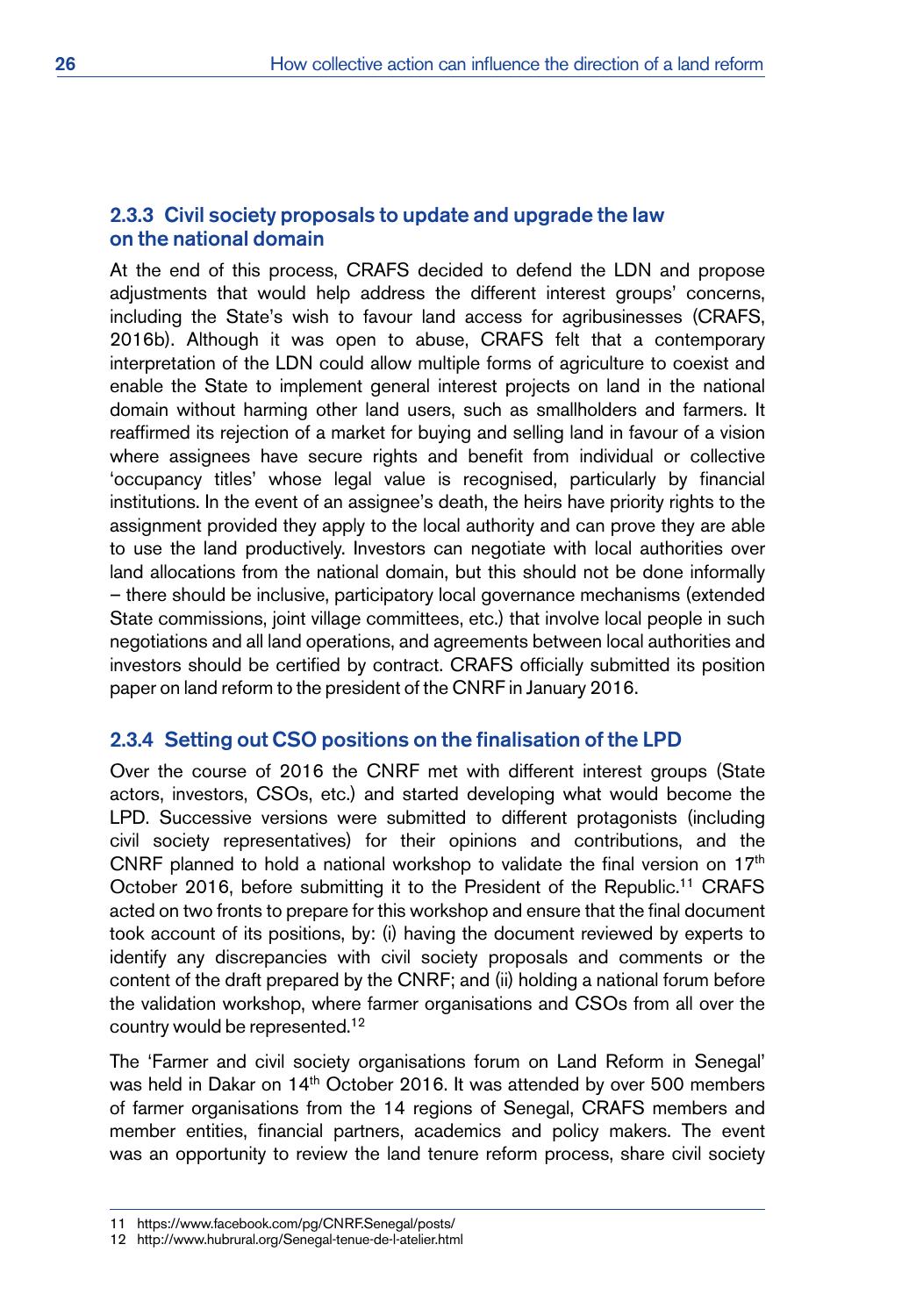contributions and CRAFS' analysis of the draft land policy (which reflected its concerns and proposals), and finally, to formulate and disseminate a declaration of civil society's position.

In its statement, CRAFS welcomed the establishment of the CNRF and the *"unprecedented dynamic"* it had generated, but noted that *"the policy document suggests that 'actors had reached a consensus to retain the fundamental option of recognising real rights', when civil society in fact advocates for the law on the national domain to be maintained and for case-by-case registration."* It strongly recommended *"taking the necessary time to finalise a land policy that is accepted by the different stakeholders in land reform – disconnecting land reform from the political agenda"* (CRAFS, 2016a).

The CSOs' statement ultimately had a limited impact on the land policy document. One reason for this is that CRAFS had not finished clarifying its own internal positions. Furthermore, CSOs tried to express their criticisms and concerns at the CNRF's national workshop to validate the final version of the LPD, but were unable to present a common front, instead exposing their differences. Notably, the person who had been mandated to read the declaration agreed at the Forum a few days before actually made a speech in his own name, giving the impression that he was disassociating himself from CRAFS' positions. This process shows how hard it is to consolidate common positions within a collective of organisations. Despite these criticisms, the LDP was validated by the workshop.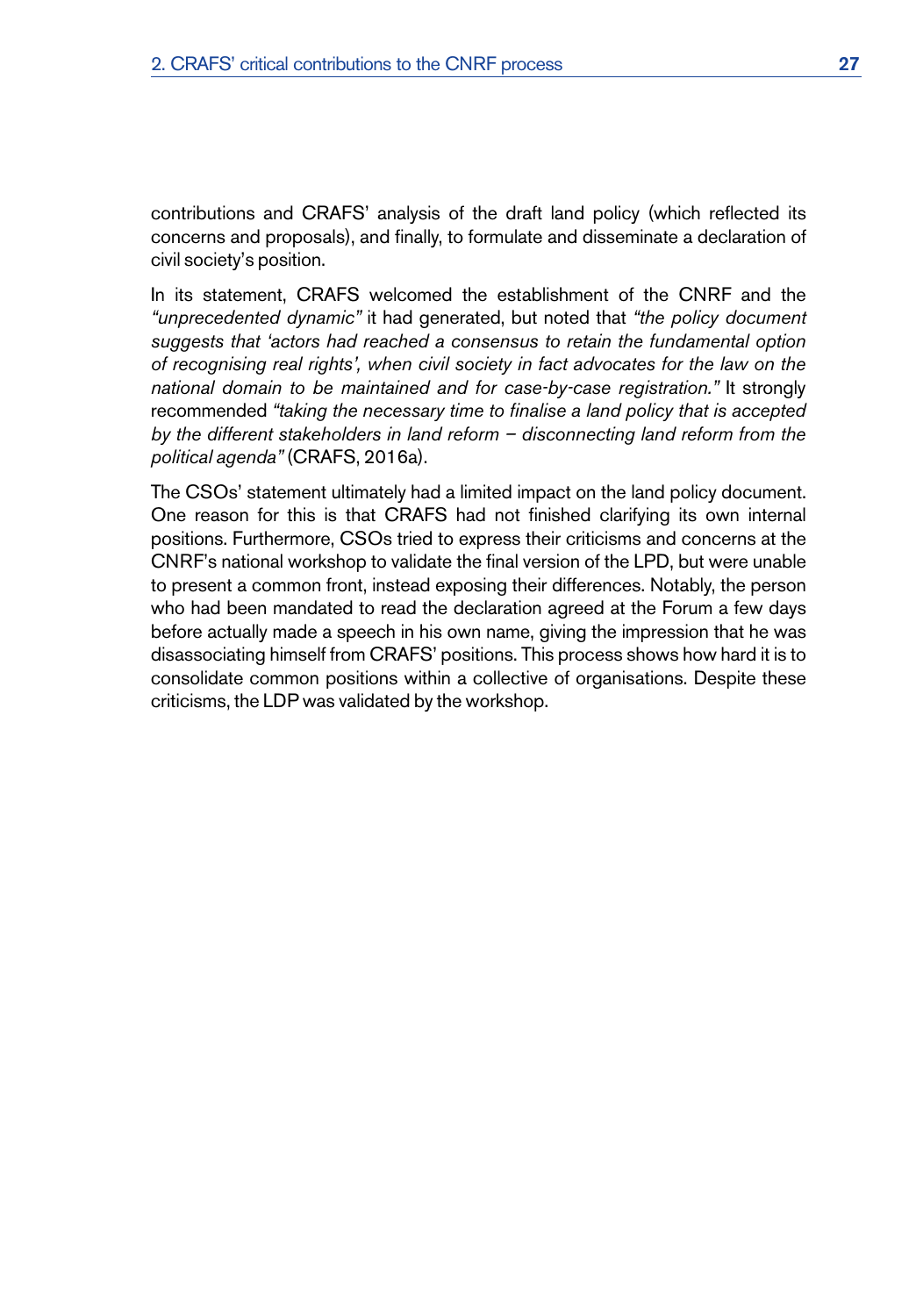# <span id="page-35-0"></span>3. CRAFS' involvement in the CNRF process: a partial victory despite recognition of its key role in the process

Having been set up as body to challenge land grabbing, CRAFS later shifted its focus to bringing land reform into the public debate and onto the political agenda. It mainly did this by engaging with candidates for the 2012 presidential election and then became actively engaged in defining and formulating proposals for the reform during the CNRF process. In the first phase (2012-2014) it asked for and obtained a place on the Commission, and organised various workshops and studies to help structure its internal debates and try to influence the CNRF process upstream. This involved: (i) reviewing previous attempted land reforms and related initiatives; (ii) articulating the concrete problems posed by land governance; (iii) repeatedly stressing the need for the reform to be inclusive, consensual and based on rural actors' concerns.

Participation was by now a public policy watchword, and the Government of Senegal had already initiated several 'participatory' processes for institutional and other reforms. The commitment of the experts on the CNRF technical committee and the legitimacy CRAFS gained through its work helped cement the 'participatory' direction taken by the CNRF after it was relaunched in 2014.

# 3.1 The authorities' rejection of a relatively consensual land policy document

## 3.1.1 The CNRF, more of a consultative process than a space for negotiation

The relaunch of the CNRF under the leadership of a new president marked a clear change in its way of thinking about and steering preparations for the land reform. While previous attempts had tried to force through reforms in forums reserved for State agents, this new CNRF was much more open – advocating an inclusive approach, meeting with civil society actors and inviting experts with close links to civil society and the farmers' movement onto its technical committee. Moreover, it has situated its work in the continuity of the LOASP and the farmers' demands. But these remarkable signs of openness went hand in hand with what looked like predefined proposals (even if certain members of the technical committee insisted they were only hypotheses).

The LOASP highlighted the need to think about 'why' a reform is needed before considering 'how' it is conducted. The advocacy work and studies undertaken by farmer organisations and NGOs all emphasised the need for a negotiated and inclusive reform. Starting the process with a legal solution was antithetical to an approach that prioritised debate about the aims of the reform, and was particularly worrying given previous experiences with land grabbing and the State's own role in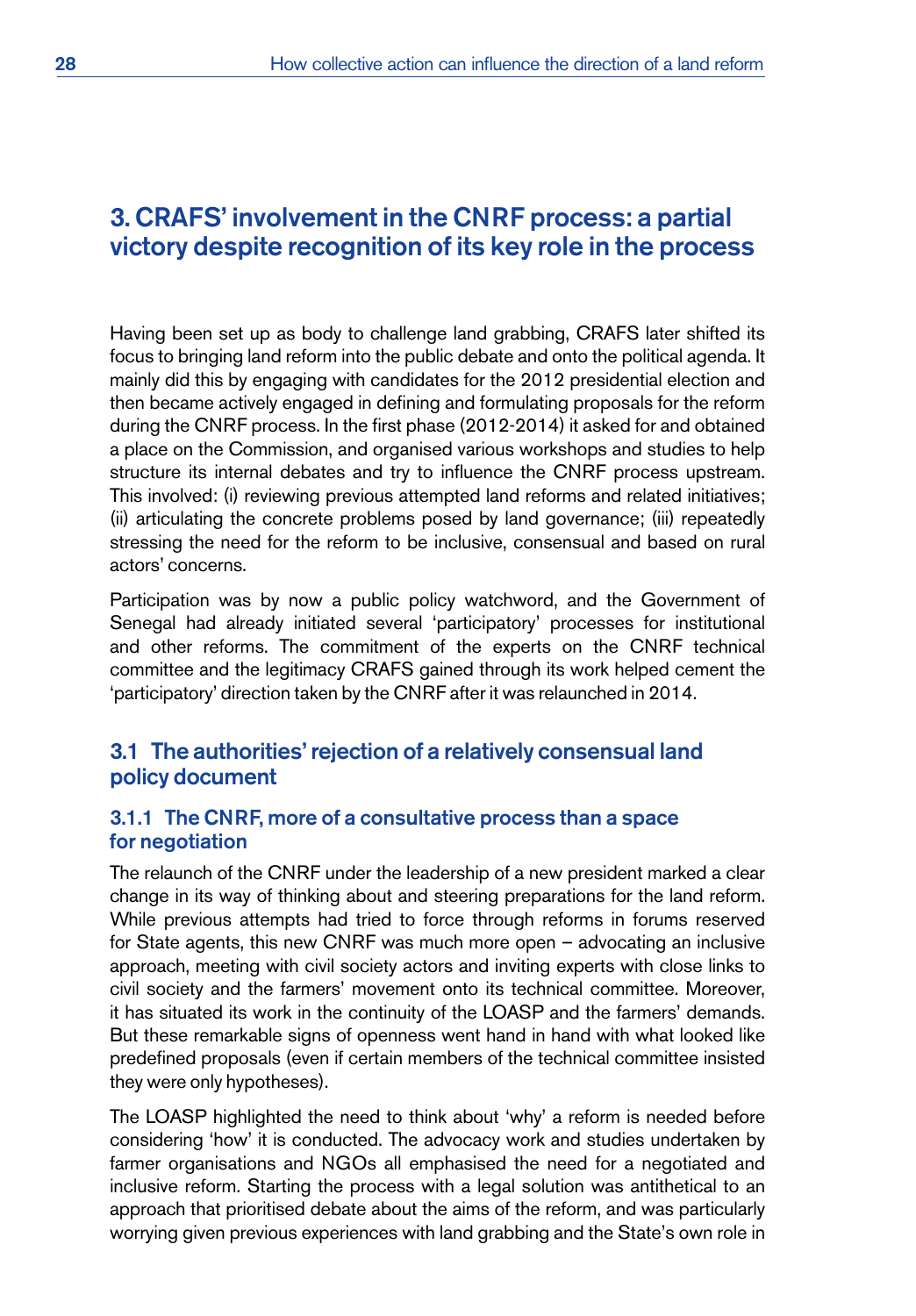this phenomenon. It also conflicted with the convictions of experts close to CRAFS who had joined the CNRF, and whose commitment to the process was in no doubt. The CNRF's assertion that the two options were 'hypotheses' seemed inconsistent with its constant bringing them up and insisting that one of them be chosen at the local workshops. There seemed to be a fundamental contradiction between the CNRF's claim to be following an open approach and the pre-established legal framework it put forward.

Including CSOs in the plenary without ever officially recognising their presence, co-opting experts close to civil society, and imposing a 'fixed' framework on a 'participatory' discourse that addressed CSOs' demands could be seen as part of a strategy by the CNRF to neutralise civil society and reduce its capacity to block or challenge the process. The fact that longstanding allies joined the technical committee and seemed to endorse – and even defend – a controversial framework they had previously criticised also raised questions, and even fears that they had been 'turned'. Although they proved to be unfounded, these fears seemed legitimate in the light of previous reform processes and the CNRF's initial fixation on its two 'hypotheses'. They were certainly strongly expressed during the study.

The way that the CNRF thought about and organised the participatory process is also worth considering. As we have seen, the scope of the consultations and the number of people who 'participated' in the process are impressive. Current analyses of participation clearly differentiate between consultation, dialogue and deliberation.13 Although the terms are not completely stabilised, dialogue can be defined as *"a process of collectively constructing visions, objectives and common projects, with a view to acting or deciding together based on cooperative dialogue between several stakeholders, and aiming to build new forms of coordination around one or more problematic issues"* (Beuret, 2013). According to the authors of this definition, this term should only apply to *"discussions where the cooperative approach predominates, where the shared intention is to build together*"… *"It is above all the existence or absence of collective construction that allows a clear distinction to be made between consultation and dialogue. This distinction seems important in order to avoid the frustration felt by actors who are invited to join a dialogue and expect to be involved in a process of collective construction, but are only invited to express an opinion, often in a very ad hoc manner*.*"* 

The CNRF's framework and approach were both proposed by a group of experts. Looking beyond the issues raised by the two options, the approach was more of an expert-based consultation than a process of dialogue, let alone negotiation. Due to its size, the plenary was a place to express views and record proposals rather than a space for substantive debate. The different groups of actors were widely consulted on their opinions and their views on the options, but it was the technical committee who selected their contributions. The process was undoubtedly one of the best in terms of public participation in Senegal as the local dialogues and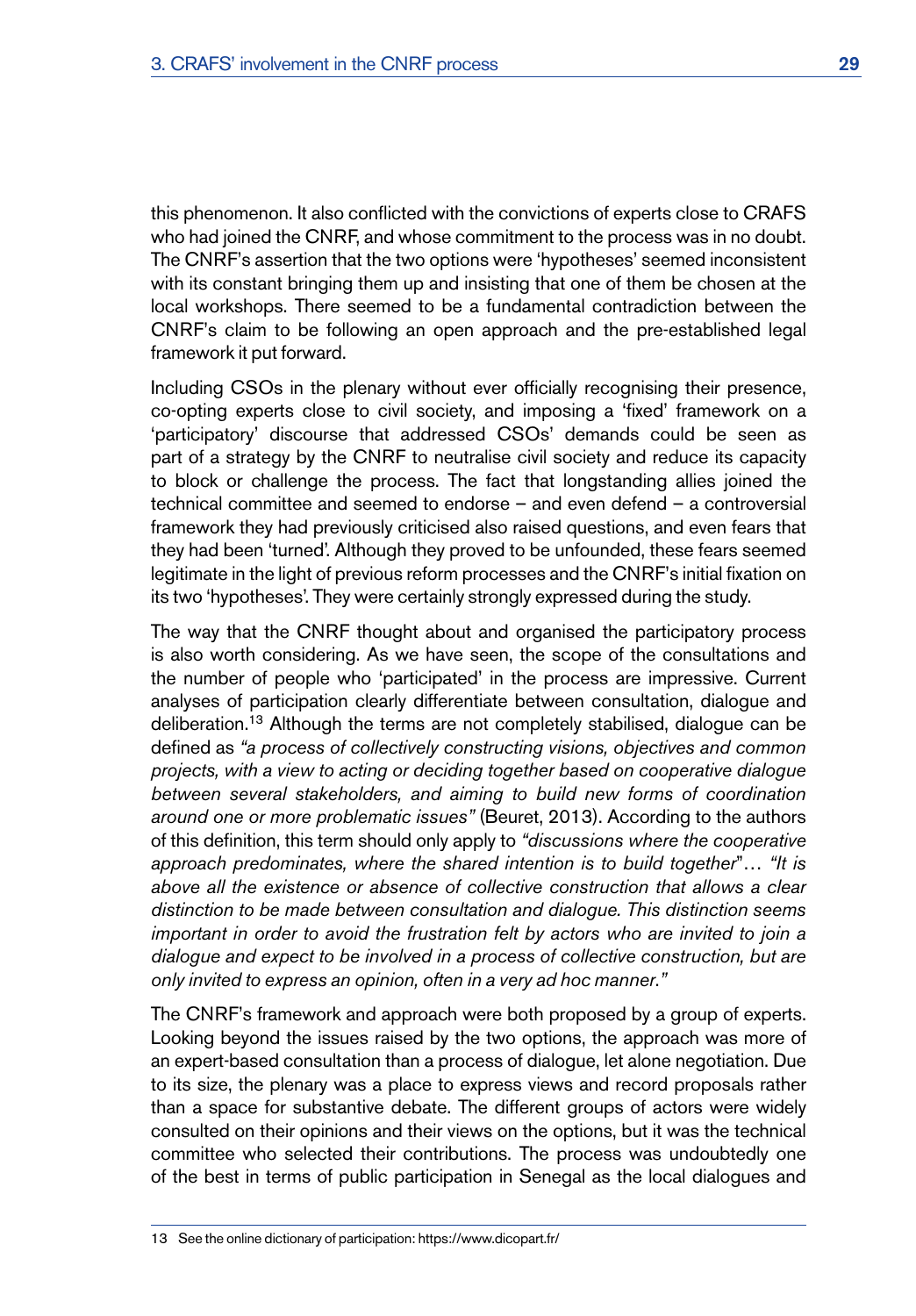consultations allowed for broad expression, but the intermunicipal workshops were the first time certain participants had heard about the options, and some found it hard to understand their implications despite the pointers provided in CRAFS' preparatory tour before the workshops. This meant that they could only react on the spot and were not always able to defend a well thought-out and well-argued position. There were meetings with different groups of actors when the document was drawn up, but it was the technical committee that decided what was relevant and what was admissible or not. The approach chosen for this process was not conducive to negotiated compromises based on direct dialogue between different stakeholders<sup>14</sup>

Knowing that the plenary was not the only place where it could exercise some influence, CRAFS produced written proposals that were tabled directly with the president of the CNRF.<sup>15</sup> While they may not have always answered his questions, they undoubtedly contributed to the changes between the first and final versions of the CNRF land policy document.

# 3.1.2 Recognition of CRAFS' key role in the process

The various individual and collective actions around land governance and reform that CRAFS member organisations have undertaken upstream and parallel to the CNRF process since 2010 are an impressive testament to the vibrancy of Senegalese civil society and its engagement with these issues.

All the actors that we met welcomed CRAFS' involvement in the CNRF, even those unrelated to civil society, and most believe that it played a key role in the process. It is recognised as the group of actors that was most active in and had the greatest influence on the CNRF process.

# 3.1.3 A final document that reflected some civil society positions but remained very general

Having started with a problematic predefined legal alternative, the CNRF eventually produced a relatively consensual land policy document that addressed many of civil society's demands and proposals. It was partly thanks to the actions taken by civil society organisations that the option of systematic registration in the name of the State or local authorities was dropped, the importance of the law on the national domain was recognised, the principle of secure rights for both entrepreneurs and family farmers was enshrined, the importance of livestock farming recognised, and the possibility of a range of legal solutions mentioned. The land policy document proposed by the CNRF can therefore be seen as a victory for civil society, and was hailed as such by the main leaders of CRAFS who endorsed it and participated in the official presentation of the report to the President of the Republic.

15 <https://web.facebook.com/CNRF.Senegal/posts/1036763106344736>

<sup>14</sup> For an example of such an approach, see the case of Burkina Faso (Lavigne Delville and Thieba, 2015).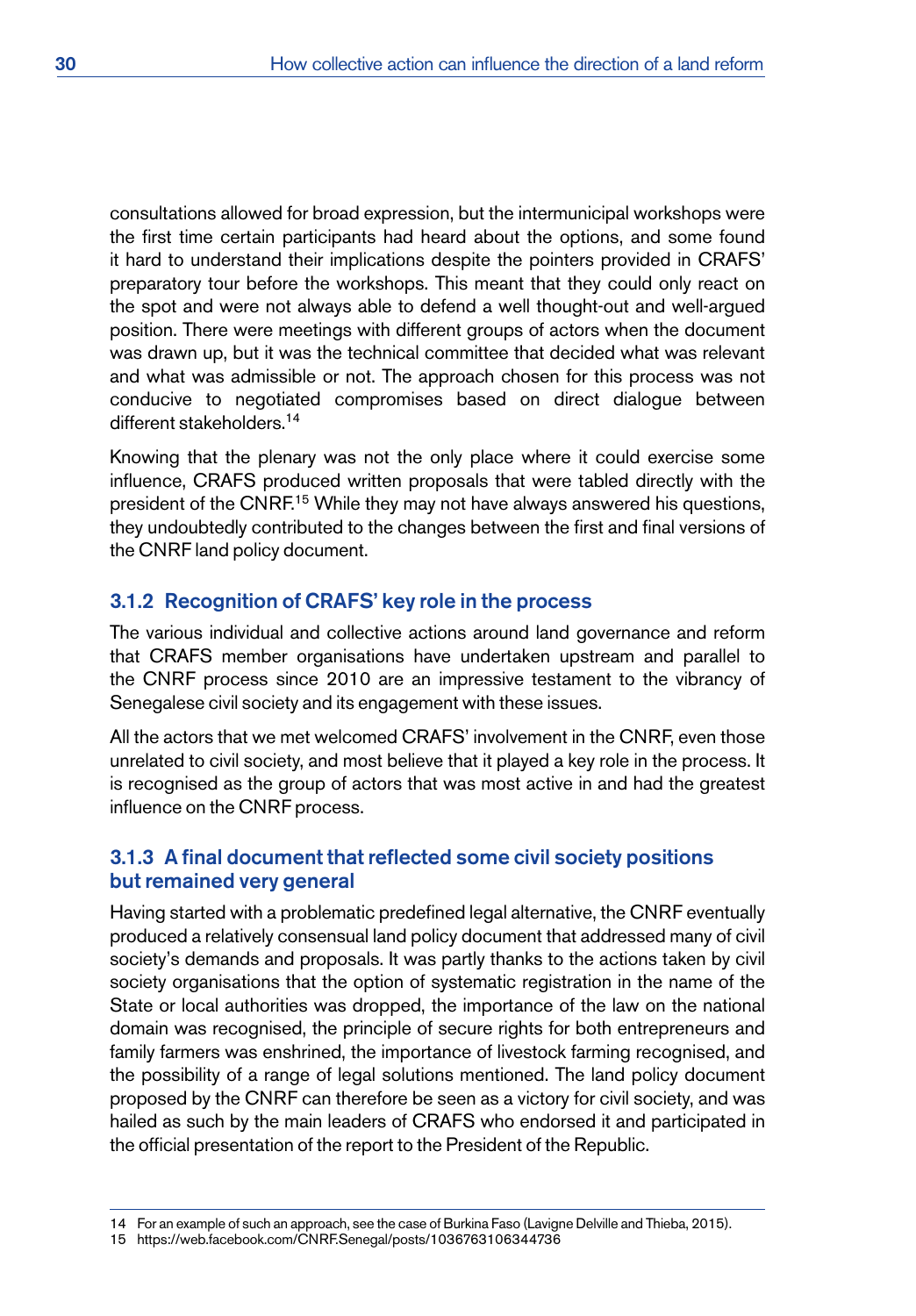Nevertheless, the LPD was not a total victory as it did not explicitly state the need for a balance between family farming and agribusiness, and it left the prospect of rolling out 'real rights' on the table.<sup>16</sup> The idea of a set of solutions to secure tenure represents a major improvement on previous frameworks, but it is only mentioned and is not developed enough to really constitute a central option. Crucially, the document proposes a broad and consensual vision but offers no clear choices or options. It covers everything without establishing or prioritising anything. Furthermore, the LPD was supposed to be consensual but was presented as *"a strategic lever for building consensus on the issues raised by the land reform"*  (p. 9), leaving the matter of trade-offs, how these major principles would be put into practice, and the political meaning of the reform open to debate.

The CNRF saw this land policy document as the first stage in a process where political principles would be laid down before the participatory drafting of a bill in the second stage. Responses to some of the questions CRAFS raised during the debates with the CNRF were postponed until this second stage, but how could the process proceed when decisions were still to be made? The analysis of the LOASP made a few years earlier could also apply to this land policy document: *"We have reached compromises that are sometimes shaky ... I think people worked hard to build compromises, perhaps thinking that more could be achieved when it came to the implementing tools. But you don't move forward in situations like that because things are confused. We cannot develop implementing tools that will help clarify the options presented in the basic document if these options are unclear."*<sup>17</sup>

It was hard to choose between the options on offer when the CNRF was unable to make any real progress developing clear proposals and determining how they would be implemented. Some CRAFS members were concerned that the document did not reject 'real rights' and thus the land market, and their fears were reinforced when the LPD was 'validated' without — in their opinion — being properly debated at the workshop in November 2016. Although a national policy document can never reflect the views of a single group of actors, civil society therefore only won a partial victory.

As it stands, the LPD satisfied CRAFS' leaders and some of its technicians, who felt that the political principles it set out were an acceptable starting point and that the next challenge was to make them workable as the legislation was drafted. However, their acceptance of the land policy document was disapproved by other technicians who supported a more radical analysis of the document.

<sup>16</sup> With the ambiguities noted by CRAFS technicians, as the strategic objective of "promoting the attribution of real rights" quickly became "attributing real rights". The choice between systematic and demand-led formalisation is a key issue in the debate on formalisation (Lavigne Delville and Mansion, 2015).

<sup>17</sup> Speaker cited in Diouf, 2015, p. 14.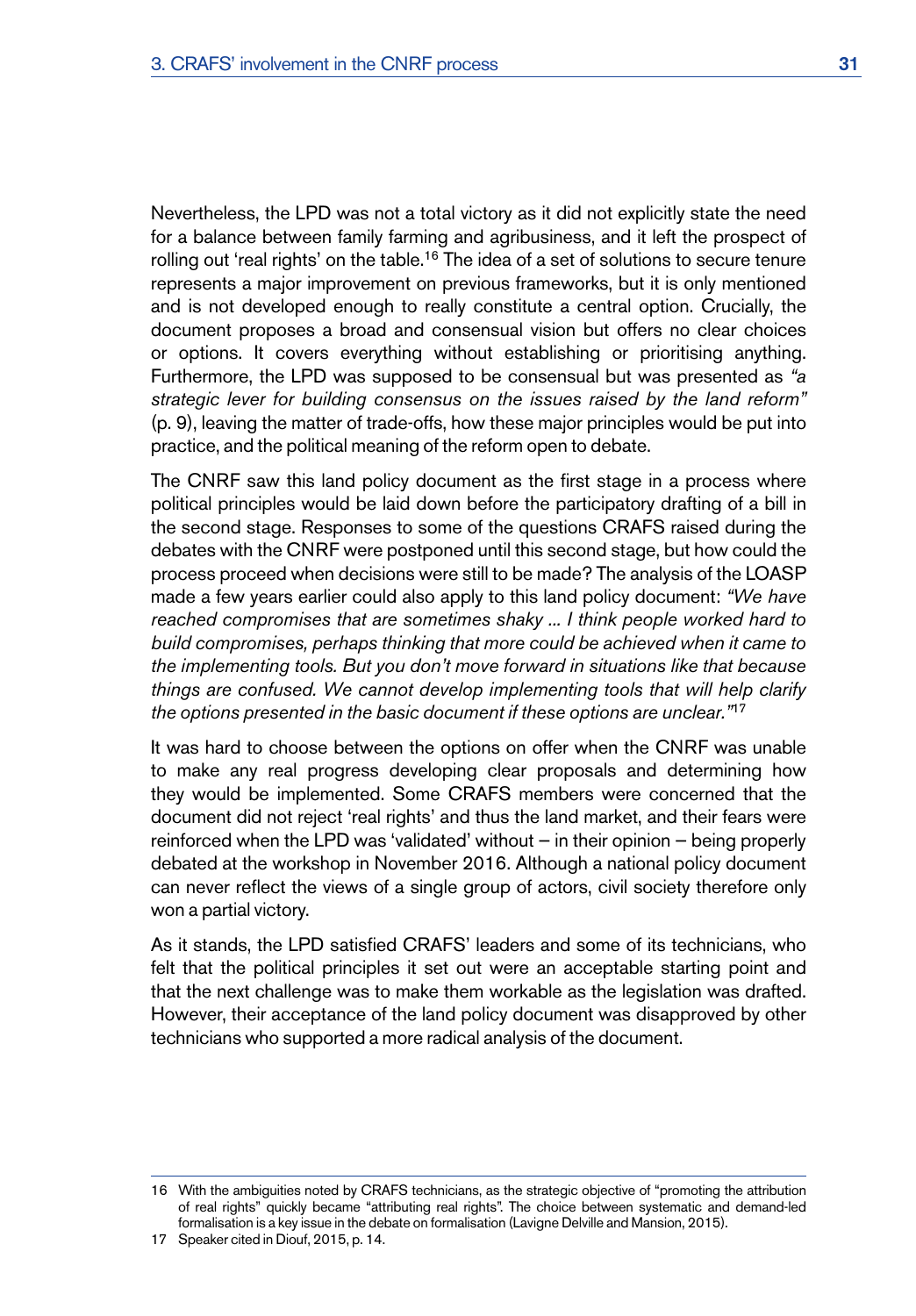#### 3.1.4 The end of the road for the reform? Uncertainty after the unexpected dissolution of the CNRF

The CSOs' partial victory became all the more uncertain when the President of the Republic unexpectedly dissolved the CNRF about 10 days after the official submission of the report, a clear sign of its repudiation. With no advance warning that it would be disbanded, the move came as a complete surprise to CNRF officials who had made sure the President was regularly informed about the progress of their work. This looked like a complete rejection of the document.

The President had already questioned the legitimacy of the process on two occasions. On 24<sup>th</sup> March 2016, during the yearly "session solennelle" held by the Senegalese National Academy of Science and Technology (ANSTS), which focused that year on agricultural land, he openly spoke out against registering land in the name of local authorities: *"I would not be at all in favour of land being registered in the name of local communities. That's not an option*.*"* He then added: *"We cannot engage in a dynamic where we are going to register land that belongs to the national domain, which in essence belongs to the Nation, in the name of local communities. How can we give these lands to local communities where officials are elected for a single term? People would sell it, and within a year Senegal would end up like Zimbabwe, with no land because everything will have been sold.*<sup>"18</sup> He repeated this view at the 13<sup>th</sup> Presidential Investment Council in Diamnadio on 20<sup>th</sup> November 2017, and directed the Minister of Finance to modernise the land register.<sup>19</sup> The actors involved in the reform were particularly shocked by this statement because the CNRF had abandoned its initial framework and their report had not included this proposal.

Without attempting to determine the underlying motivations for this decision or predict the future of the CNRF's work, we should ask whether we can talk about even a partial victory when getting a land policy document that broadly mentioned family farming and securing community spaces led to the dissolution of the commission that produced it and halted the reform process. Many observers regarded this fourth attempt as the last chance for reform, and this latest setback could be seen as proof of the impossibility of central government and rural actors reaching a consensus on land issues in Senegal. If the process is relaunched, will it still be 'participatory'? And how will it initially be framed?

These questions are particularly pressing because other measures were being put in place while the CNRF was working on the land reform. The 2011 law on the conversion of residence permits into land titles (which had been under consideration for some time) and Law no. 2017-06 of 6<sup>th</sup> January 2017 on special economic zones (SEZs) were directly derived from proposals made by the CNRDT in 2005, which themselves drew on the draft opening of the LOA. So it could be

<sup>18</sup> [https://www.leral.net/Reforme-Gestion-du-foncier-Macky-Sall-ecarte-les-collectivites-locales\\_a168218.](https://www.leral.net/Reforme-Gestion-du-foncier-Macky-Sall-ecarte-les-collectivites-locales_a168218.html) [html](https://www.leral.net/Reforme-Gestion-du-foncier-Macky-Sall-ecarte-les-collectivites-locales_a168218.html)

<sup>19</sup> [https://www.pressafrik.com/Reforme-fonciere-Pourquoi-Macky-Sall-a-refuse-d-accepter-les-conclusions](https://www.pressafrik.com/Reforme-fonciere-Pourquoi-Macky-Sall-a-refuse-d-accepter-les-conclusions-du-Pr-Sourang_a173572.html?print=1)[du-Pr-Sourang\\_a173572.html](https://www.pressafrik.com/Reforme-fonciere-Pourquoi-Macky-Sall-a-refuse-d-accepter-les-conclusions-du-Pr-Sourang_a173572.html?print=1)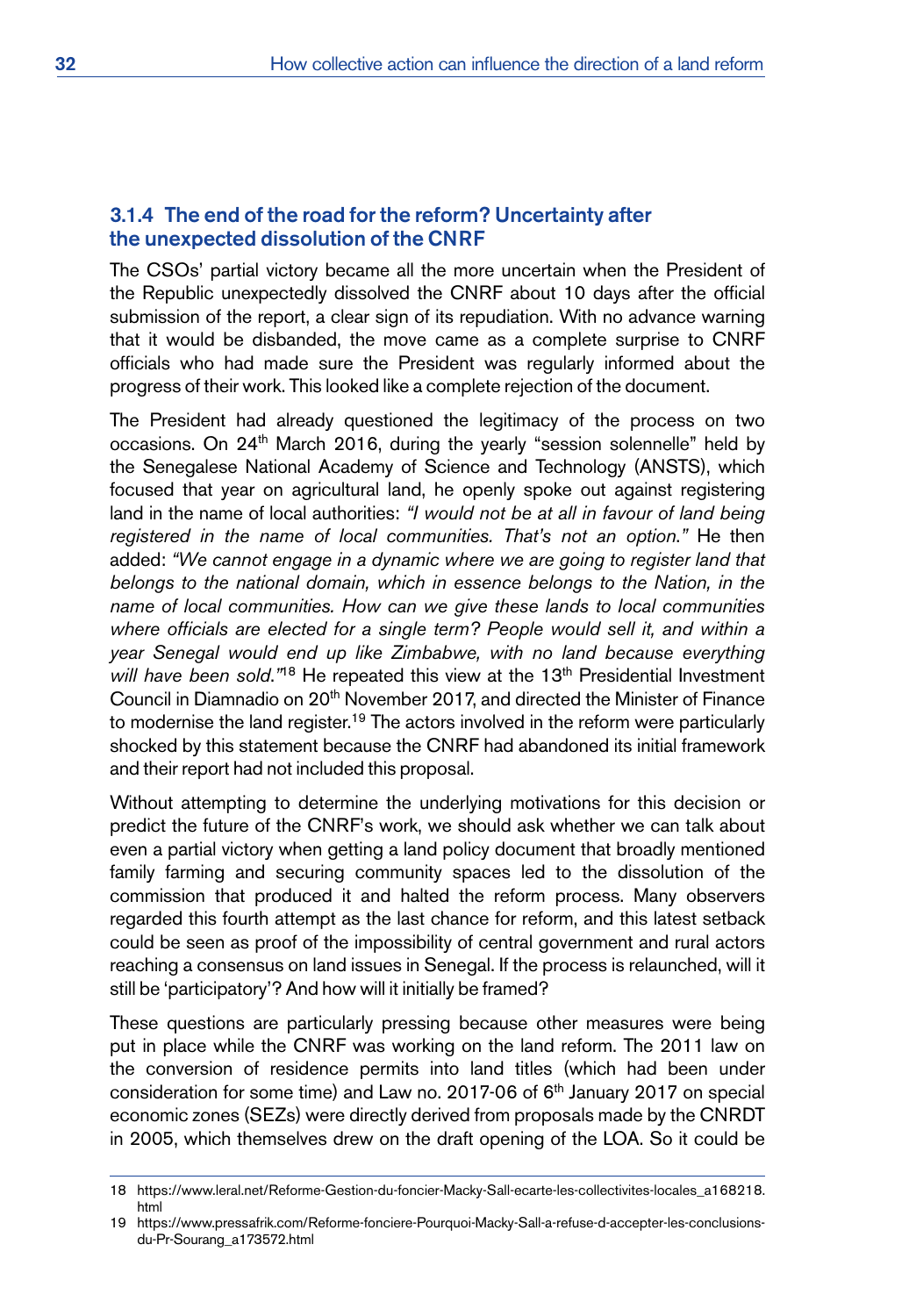<span id="page-40-0"></span>thought that while the CNRF was mobilising minds and working on the LDP, the government was pushing ahead with its own priorities for the PES. It no longer needed the land reform because it could use the law on special economic zones as a tool to control land tenure in areas where it wanted to act.

# 3.2 Learning to engage in policy formulation

CRAFS put a huge amount of effort into the CNRF and learned a lot in the process. Moving from studies and reflection to involvement in policy formulation, this group of diverse organisations with different histories, social roots, types of partnerships and funding learned to act as a unit, and managed to clarify and harmonise positions on complex issues despite the different sensitivities and experiences involved. None of this is easy. Despite the inevitable divergences and tensions that arose over the two-year process, the experience had a marked effect on CRAFS – increasing cohesion as it mobilised its own funding and conducted its own joint activities, gradually building cooperative relations between different civil society actors, acquiring legitimacy in the eyes of other actors, and developing the capacity for collective analysis and the ability to formulate alternative proposals.

In 2014, IPAR identified one of the main lessons learned from the NGOs' involvement in land reform in Senegal as the fact that *"political decision-makers are not inclined to instigate a real dynamic of negotiation with civil society organisations on the issues and orientations of land reform."* Furthermore, *"these organisations remain on the margins of the land reform process because they are dispersed and struggle to define a shared vision underpinned by common positions and proposals"* (IPAR, 2014)*.*

The CNRF process was both an opportunity and a risk for CRAFS. On the one hand, it enabled it to move from questioning the authorities and demanding an inclusive reform to engaging in constructive dialogue with the State and formulating its own proposals. On the other hand, CRAFS went into the CNRF process before it had the collective capacity to make proposals, and accordingly ran the risk of creating internal divisions or weakening it positions at time when some of the intellectual support it could usually rely on was unavailable because of its involvement in the CNRF.20 CRAFS made real progress in terms of its coordination and shared vision as a result of its intense collective mobilisation in the CNRF, but perhaps as yet insufficiently to exercise any real influence, and was lagging behind the CNRF process itself. This makes the scale of its work, the coherence of its approach, and the changes it helped make in the CNRF's positions all the more remarkable.

# 3.2.1 The strengths and weaknesses of internal diversity

CRAFS has chosen to remain an informal group of organisations that work on land issues. Its member organisations come from diverse backgrounds and have

<sup>20</sup> This finally allowed CRAFS to broaden its alliances and its 'young' companions to assert themselves.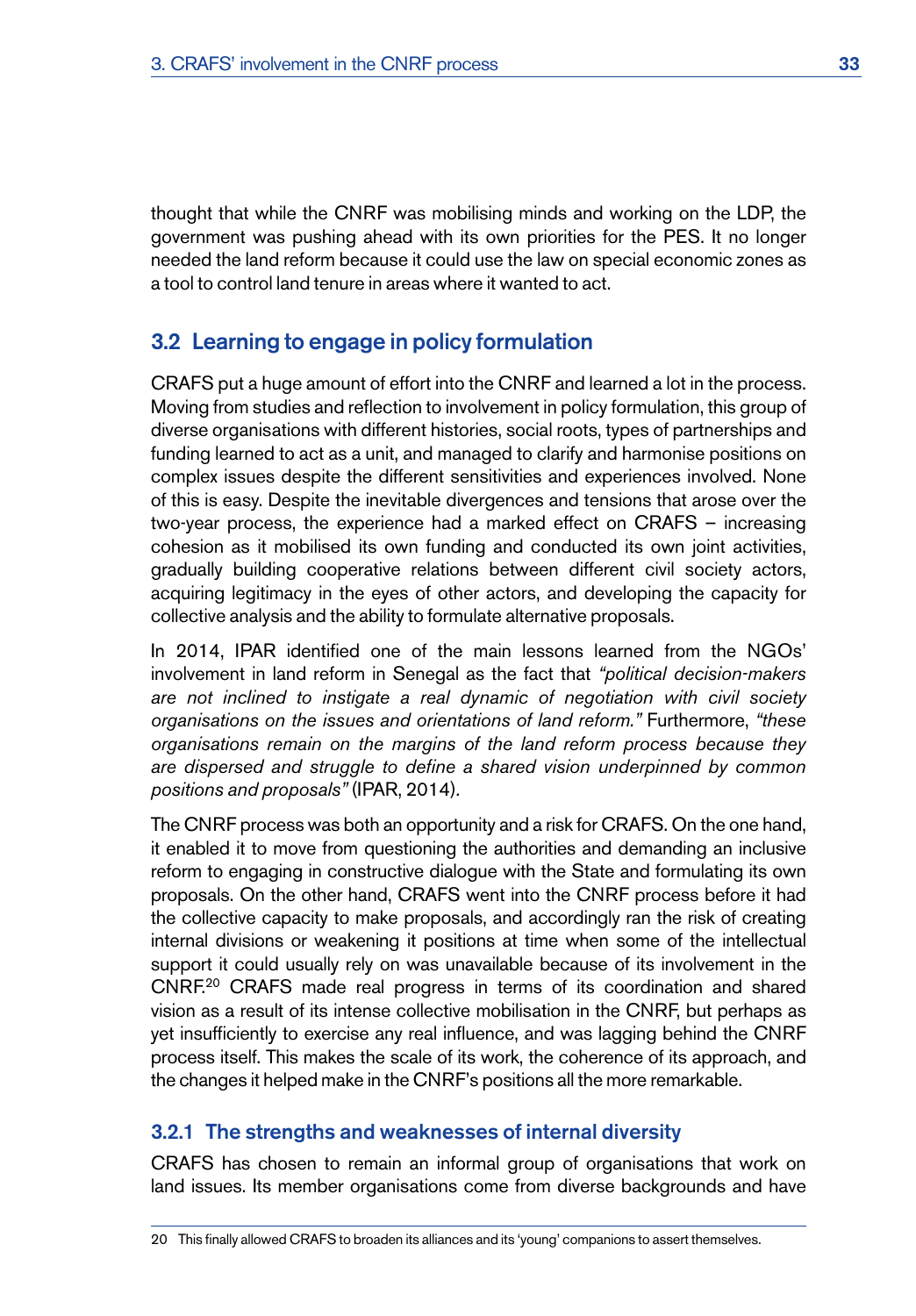different positions, sources of legitimacy, internal operating methods, history of involvement in and understanding of land issues. On top of this, the organisational attributes specific to each entity create differences between the federations that bring together numerous local organisations and NGOs, and between leaders and salaried technicians.

This diversity is a huge asset in terms of members' complementary experiences and backgrounds. The fact that each member prefers a different range of actions means that CRAFS as a whole has a wide range of tools at its disposal. But it can also be a weakness, as it makes agreements more complex, delays reactions and lengthens the time taken to formulate positions. There have also been occasions when differences have not been resolved and willingness to speak with a common voice has been derailed by individual statements that contradict the longdebated consensus.

# 3.2.2 The limitations of technical arguments

Various members of CRAFS tried to influence the CNRF framework and methodology when it was first created and then again when it was relaunched. But CRAFS' inability to make sufficient upstream progress in formulating harmonised positions and concrete proposals for land governance left it in a reactive position right up to the point where common positions were finalised at the end of 2015. This, and its problematic dialogue with the CNRF technical committee probably limited its capacity to wield influence.

The pace imposed by the CNRF mobilised a good part of CRAFS' forces. One can wonder whether the shift from opposition (to land grabbing) to contribution (to the CNRF) in the space of a few years happened at the detriment of maintaining its capacity for collective mobilisation and shows of strength, demonstrating the farmers' determination to see the reform succeed. Analysis of the role that advocacy plays in social movements and its effects on mobilisation shows that further reflection is needed on this issue (Ollion *et al.*, 2015).

#### 3.2.3 Learning about issues and concepts along the way

The issue of whether 'real rights' were needed was not on the agenda in 2004, when the focus was on promoting a global vision and claiming more secure rights; nor in 2010-2011, when the emphasis was on tackling land grabbing. In 2012, attention was focused on pushing for inclusive reform, not yet on formulating specific proposals. When the CNRF was relaunched, members of CRAFS did not really need to consider their positions or the legal and institutional questions raised by their aspirations in any detail. It was the framework imposed by the CNRF, and the link it made between 'real rights' and registration that forced them to debate their explicit or implicit visions and proposals and question pre-established positions (some, like the CNCR, had established their positions over the last decade, while others, like CICODEV were new to rural land issues).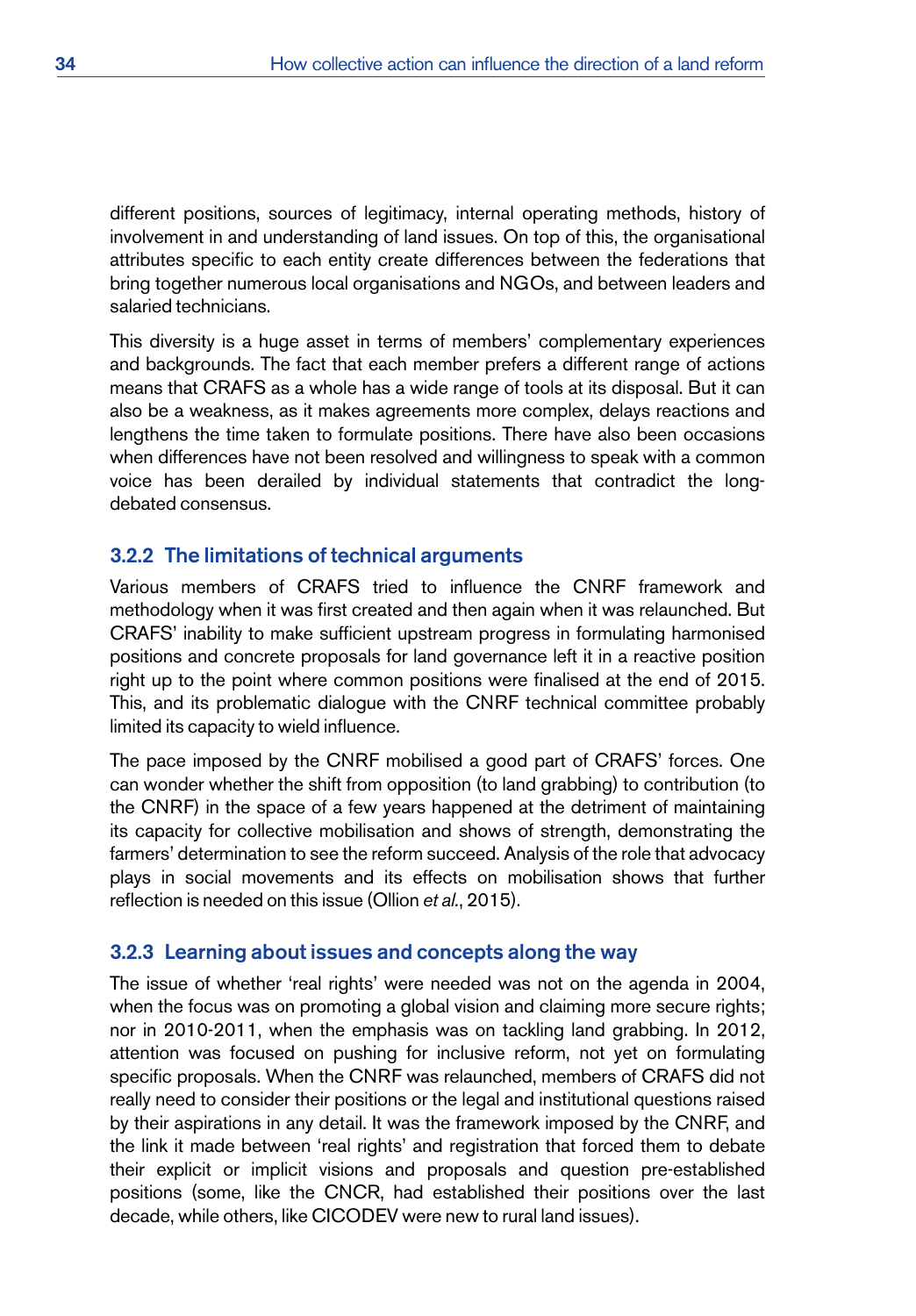<span id="page-42-0"></span>This meant that CRAFS had to tackle delicate subjects as they arose, under the pressure of events. Matters were further complicated by the highly legal framework proposed by the CNRF, as it is difficult for non-specialists to contribute to technical debates where their positions are easily delegitimised. The debate on the notion of 'real rights' gradually opened up from mid-2015 onwards, and informed contributions from Senegalese and French lawyers with an open vision of the law led the CNCR to reconsider its position. The time needed to gather information and redefine its positions meant that CRAFS came to meetings on the first versions of the land policy document without a precise position to defend beyond its founding principles, and could therefore only be reactive for most of the CNRF process.

# 3.3 Possible pathways for CRAFS

The sudden dissolution of the CNRF surprised and unsettled everyone who had been involved in the process. This undoubtedly created uncertainty about the future, but it should not be seen as the end of the line for an inclusive land reform. On the contrary, CRAFS should not only continue to monitor, contest, propose and inform public debate on land, but also use this moment to reclaim the initiative by formulating clear, specific proposals. The suggested pathways outlined below were proposed in mid-2018 at the end of the capitalisation process launched by CRAFS, which has already started to act on some of them.

#### 3.3.1 Stay united and build broad alliances

Despite the unsettling silence from the Presidency, members of CRAFS continued their efforts to produce legal arguments and call on the authorities to account for their positions. In November 2017, CRAFS established a 'roadmap' to guide its future actions in three key strategic areas: (i) lobbying to relaunch a well-run land reform process; (ii) developing positions and proposals on land legislation; and (iii) mobilising all stakeholders and the general public around land reform and maintaining its watch and warning function to ensure an inclusive and successful land policy. Other themes such as agro-ecology have emerged since then, but the actions envisaged in the roadmap are progressing slowly as some members of CRAFS have been busy with their own activities. It is important for CRAFS to maintain its institutional activities and visibility in fighting for land reform that promotes efficient and sustainable family farming. It can take advantage of this time to strengthen its lobbying and advocacy capacities, and above all, to try to broaden its alliances.

Although it was part of their action plans, members of CRAFS made little or no attempt to build broader alliances with actors such as local elected officials and entrepreneurs, or to lobby the State and other influential actors during the CNRF process. They need to do so, as a joint proposal by CSOs and investors' associations on legitimate ways of transferring land to investors would surely carry considerable political weight.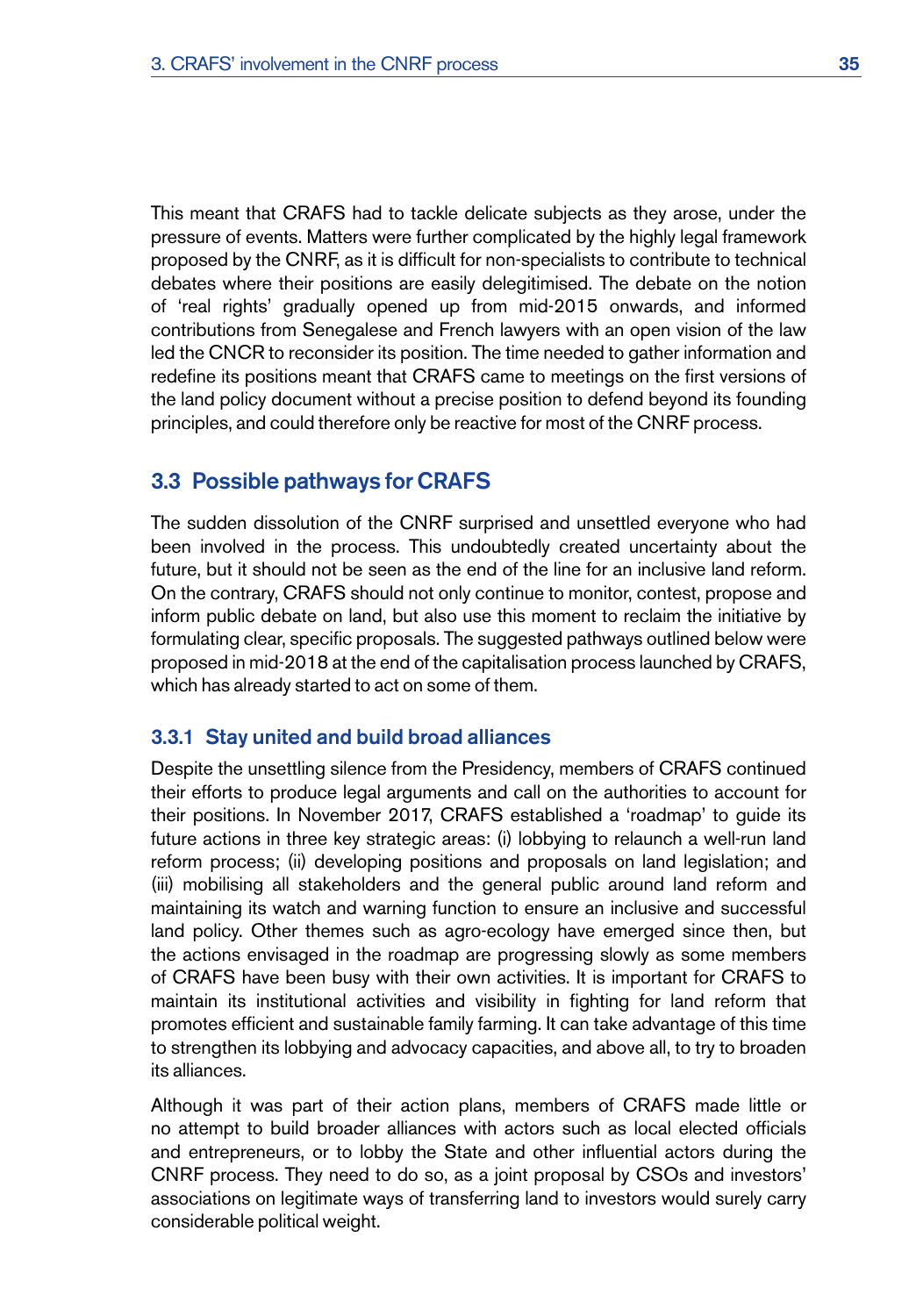CRAFS should also engage in further dialogue with platforms in neighbouring countries that have made progress in implementing reforms to secure local land rights, in order to understand their achievements and limitations and, if necessary, draw inspiration from them.

#### 3.3.2 Extend its monitoring and mobilisation capacity

The CNRF process shows that the State is moving forward with parallel projects developed in other arenas, pursuing a double agenda that does not prioritise formal forums for debate. CRAFS should extend its monitoring work to cover all initiatives by the State and other operators that carry potential risks for rural actors and, more broadly for Senegalese citizens. It should keep a particularly close eye on Special Economic Zones (SEZs) as the law on SEZs carries significant risks; while member organisations involved in ongoing actions against land grabbing should be ready to mobilise against unacceptable projects, or at least negotiate how they are implemented.

## 3.3.3 Collective work on field activities to develop operational tools that can influence future reform

One of the reasons why the land policy document stayed very general is that it was not based on concrete proposals that had already been tested and evaluated. CRAFS member organisations are running field activities with partner grassroots organisations in order to build community capacities and test different approaches and options. These include working with local elected officials to put in place inclusive, participatory tools and mechanisms for local land governance (land use and allocation plans, local conventions, joint village committees, local charters, negotiation procedures with investors, land registers, etc.), and supporting communities affected by land grabbing. These actions have generated other dynamics, such as the Network of Green and Ecological Municipalities and Cities of Senegal (REVES), a group of about 50 mayors who are committed to sustainable natural resource management. It would be useful if CRAFS focused more on supporting member organisations' experimental projects, and collective capitalisation of their experiences (and those of other projects or NGOs) through monitoring and crosscutting evaluations, in order to stabilise their approaches and identify areas of validity, the conditions for success and the limitations of these projects. These initiatives should also take account of investors, explore socially legitimate ways of setting up agro-entrepreneurs, examine the bases for equitable agreements, and find ways to help local organisations and local elected officials anticipate the possible effects of future projects and negotiate their design and implementation.

Rather than giving up on legal reform, developing and building on experimentation signals a refusal to allow the current dynamics to continue and a determination to increase the capacity to influence future reforms.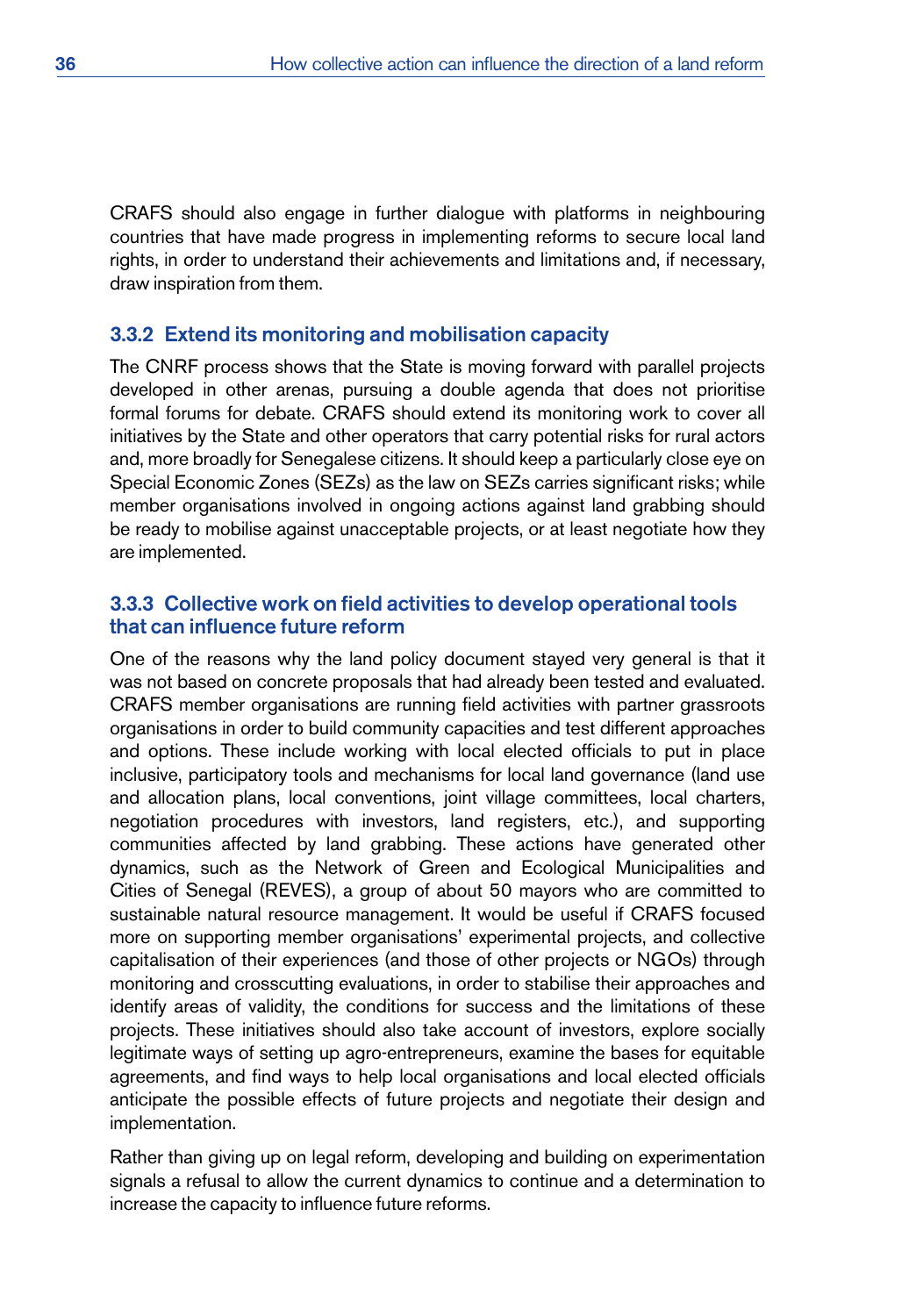# <span id="page-44-0"></span>4. Lessons learned about civil society participation in land policy formulation processes

# 4.1 Instigating and informing public debate upstream of official processes

CRAFS was able to engage in the Senegalese land debate on various fronts. The fact that its members had produced numerous studies and framework notes before the State launched (or in this case relaunched) a reform process pushed the issue of inclusive and participatory land reform to centre stage, and undoubtedly contributed to the CNRF subscribing to this objective. This kind of action is important as it enables civil society organisations to refine their analyses and priorities, share them, and try to convince more actors of their arguments. Feedback, workshops and meetings are not only opportunities to exchange ideas and strengthen and broaden networks of alliances, but also to anticipate political decisions, start preparing for forthcoming reforms and try to influence the ideas that will shape them.

In order to make a critical contribution to the process, CRAFS secured a place as a stakeholder in the CNRF so that it could question the framework and proposed procedures and help them evolve. It also used other spaces to continue to inform the debate through analyses and proposals, and to try to bring the commission round to its way of thinking. CRAFS and its members engaged in the process through a whole range of actions on every front, and succeeded in mobilising huge numbers of rural actors – although it was perhaps rather late in the proceedings for this to have any real effect.

CRAFS clearly played a relevant part in the process and carried out an impressive number of strikingly coherent actions. In terms of lessons learned, it should be noted that these actions were not part of an explicit strategy to influence public policies, and the fact that they were sometimes launched in response to, rather than in anticipation of, the CNRF's actions may have reduced their impact. Even if it was not possible in this instance, CRAFS would have been in a stronger position if it had been able to properly prepare the options and priorities to be defended, identify possible courses of action, and develop strategies to influence and contribute to the official process before it was launched.

# 4.2 Determining what kind of participation is on offer

Civil society can promote rural interests most effectively by participating in land policy formulation processes. The fact that 'participation' has become – on paper at least – an inescapable element of policy formulation is an opportunity that civil society must seize. But 'participation' is a very broad concept that covers a wide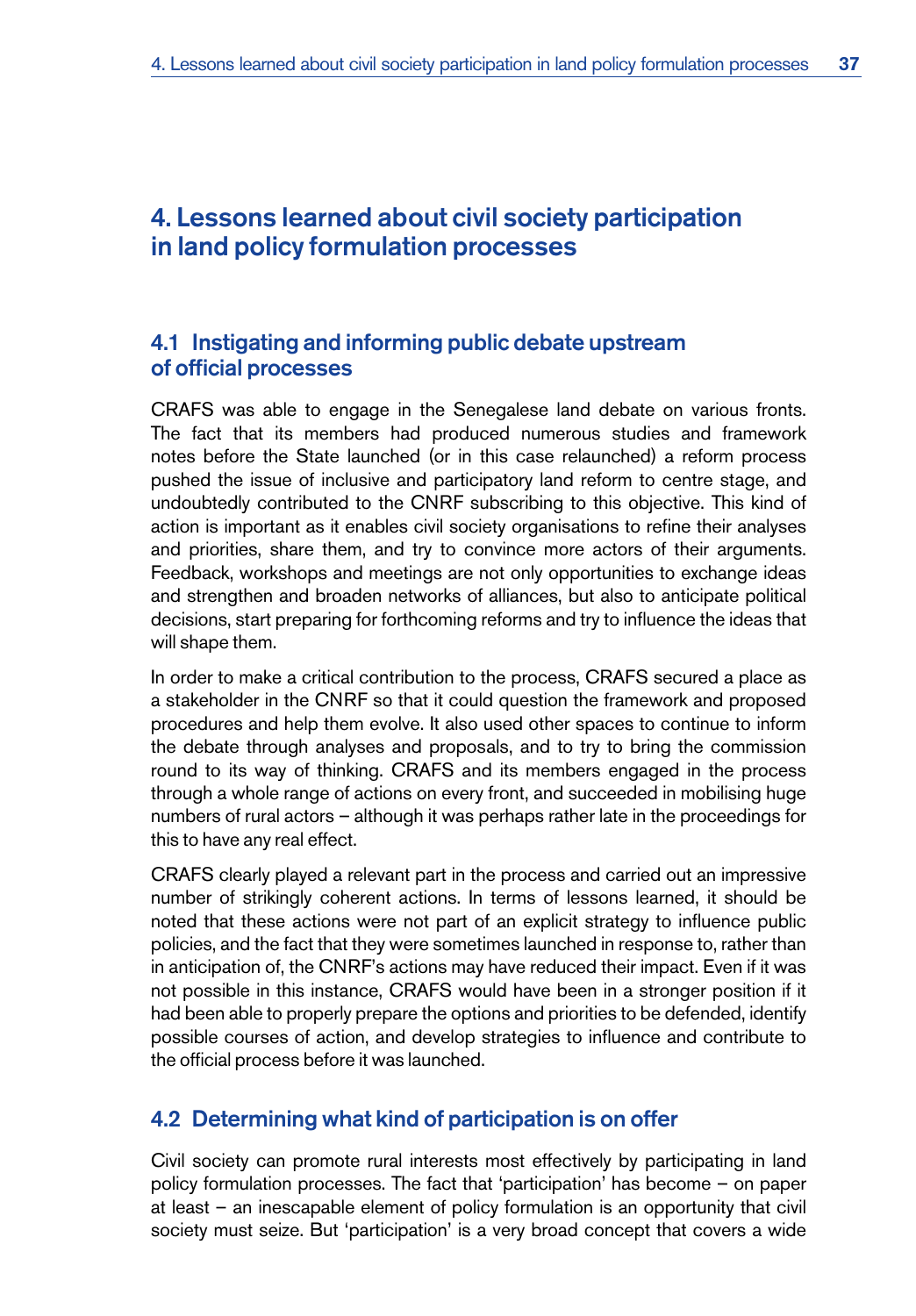<span id="page-45-0"></span>range of procedures, from open processes where basic political principles are collectively formulated and their implementation is negotiated, to predefined projects that are pushed through under the guise of being 'participatory'. Participation therefore brings both opportunities and risks.

If a 'public offer of participation' seems to be too open to manipulation, the best strategy for dealing with it may be a refusal to participate. But 'empty chairing' is a double-edged policy that could backfire on civil society if it fails to make the reasons for its refusal to participate heard in the public arena, thereby delegitimising the process and its outcomes. CSOs also lose out if the State can mobilise other, less vigilant organisations to say that it has played the participation game. The best strategy for influencing the process, procedure and outcomes is usually active but critical and vigilant participation that seeks to seize and expand open spaces or create new ones to counter potential pitfalls.

Being able to determine the content of an 'offer to participate', and discuss and possibly challenge the proposed terms and conditions enables stakeholders to identify certain risks, do their best to limit them, and specify their strategy for participation. Key points to consider in this respect are the type of potential participants and how they are selected, the types of discussion forums involved, and the clarity of the procedures and independence of the facilitation and summaries. A good understanding of the differences between consultation, dialogue and deliberation will enable stakeholders to deconstruct an overly manipulative proposal and determine whether the discussion forums are genuinely open or not.

How the offer of participation is framed and who will lead it give some indication of the direction the process will take and the underlying purpose of the participation, which can be clarified in discussions with the promoters of the initiative. This kind of analysis enables stakeholders to reflect on their strategy, their willingness to engage, their critical contribution, etc., but will not help them understand the underlying political objectives or possible hidden agendas behind the offer. The same applies to those who are promoting participation, who are often not the final decision-makers. It is also worth noting that that some actors may only become aware of – and even be forced to take account of – rural realities and farmers' and herders' interests during the process.

# 4.3 Knowing what is wanted and why, not just what the fight is against

Actors who know where they want to go and why have a stronger hand in negotiations and participatory processes. The more civil society organisations are able to frame problems in their own way, determine the policy objectives they want for the reform and make specific, shared proposals on how to achieve them, the better equipped they will be to identify opportunities and risks, know which tradeoffs are possible and which are not, and identify possible risks or pitfalls in the proposals that are made to them.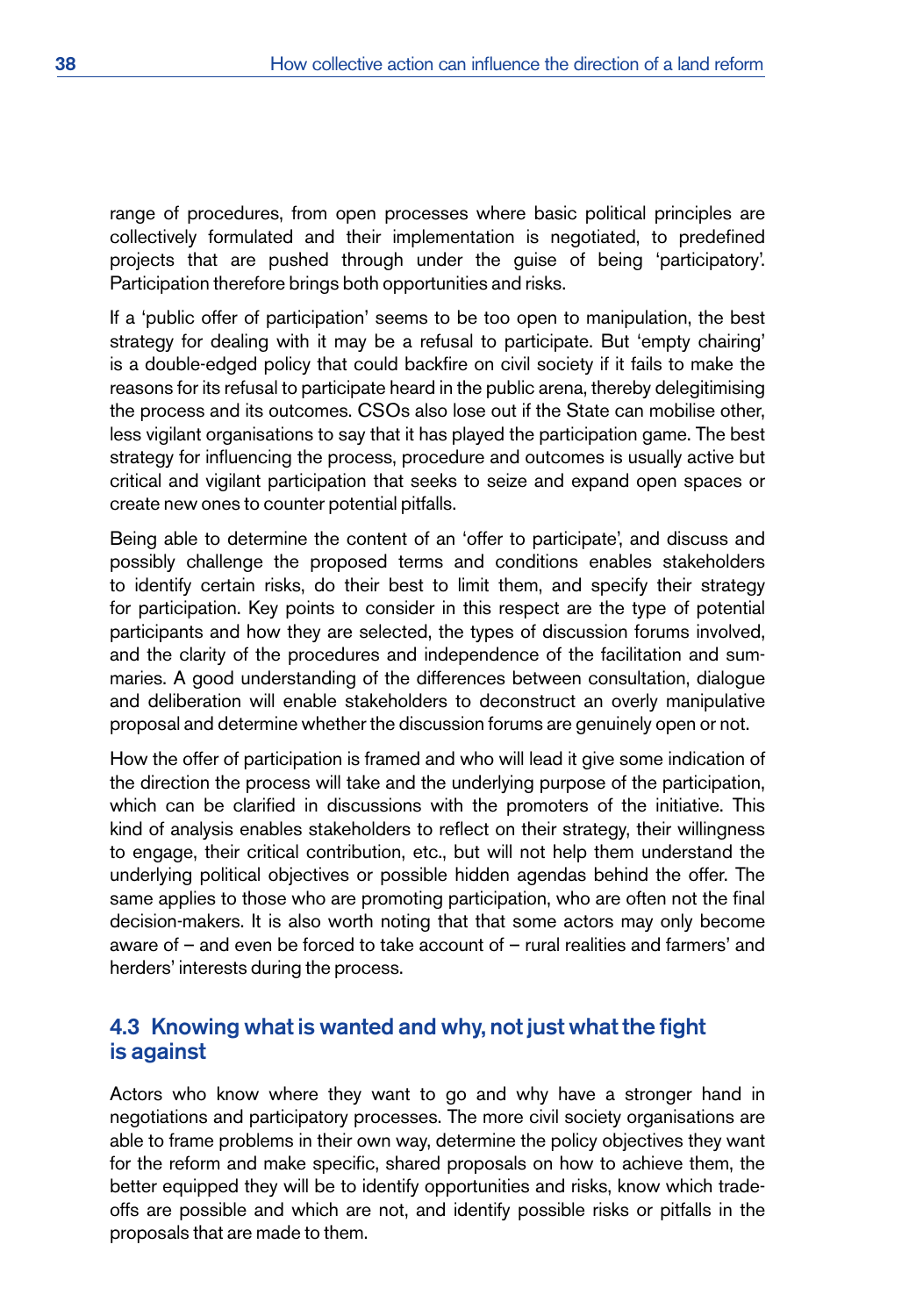<span id="page-46-0"></span>Agreeing on an analysis of the issues and strategic guideline is far from easy. Land issues are complex and can be read in contradictory ways, and each CSO will focus on different aspects according to their position, history and experience. They therefore need to work together to analyse the issues and experiences in the field, in order to learn from them and better understand how they can contribute to the process, where their limitations lie and the conditions of validity. If they are at the stage where the issue is not reaching the point of getting their proposals translated into law, stakeholders need to know how to go beyond general principles, which are too easily manipulated, and at least try to get to the intermediate level of establishing the broad outlines of the desired measures and the necessary conditions for them to be effective.

At this stage it is useful to share detailed knowledge of field experience in both the country concerned and other countries that have tried similar initiatives. Civil society proposals will be much more solid and relevant if they are based on field experiences and critical analysis of their results, since options that look good on paper do not necessarily work in practice (village land management committees, for example, often have problems operating effectively).

As we have seen with CRAFS, it takes time to develop such positions. Civil society organisations do not control the political agenda and need to be able to get involved as soon as the opportunity to contribute arises. Therefore, the better able they are to anticipate joint formulation processes, the more ready they will be when the government opens a debate.

# 4.4 Trying to frame the debate before and as it unfolds

CRAFS did not wait for the launch of the CNRF to raise public awareness of the importance of an inclusive and participatory land reform. It could even be thought that the fact it had hammered home this point might have influenced the option chosen by the president of the CNRF. The many individual and collective initiatives by members of CRAFS helped highlight land issues in the public arena, focus media attention on their analyses and demands, and force political leaders to clarify their positions. While such initiatives are no guarantee that these ways of posing the problem will be taken into account, they do raise awareness and help actors less familiar with the subject to better understand the real issues at stake, change their position and broaden networks of declared and potential allies. Studies are also useful as they set out the arguments on which CSOs' positions are based and show that they have been thought through and are rooted in rural realities.

It is very important to be able to influence the framing of the debate – how problems are posed and solutions sought – because it is relatively easy to discuss and adjust the details of proposals, but much harder to challenge its basic options. It took a year of pressure to get the CNRF to abandon its initial framework (generalised registration), time that could have been spent making collective progress towards concrete solutions.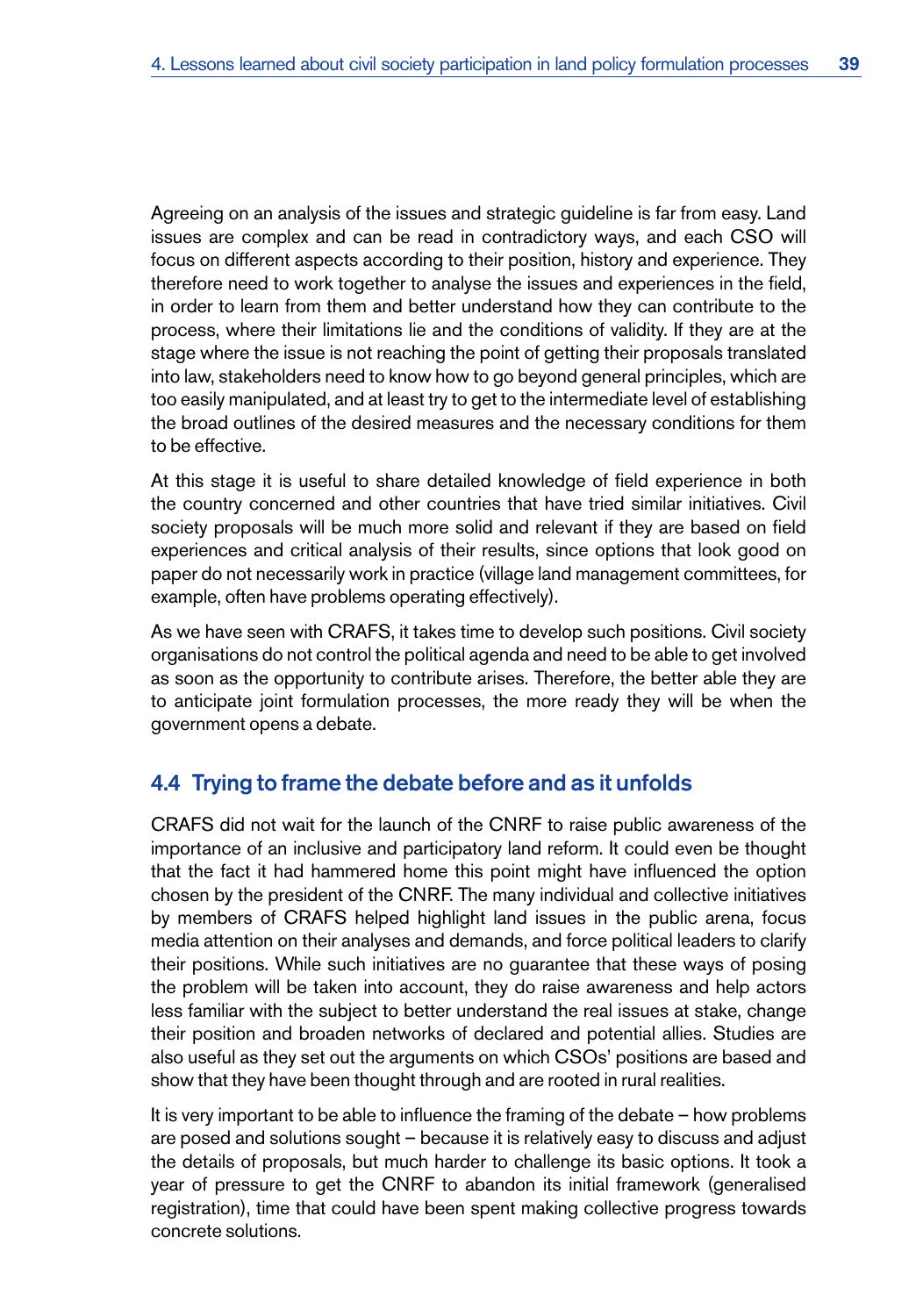<span id="page-47-0"></span>The way that the authorities formulate a problem will differ from the way it is articulated by those it directly affects. So this is also a battle of ideas. If the frameworks proposed by the State are unacceptable, stakeholders need to be able to challenge them, show that the problems have not been properly framed, will not be resolved by the proposed solutions – and why – and that the proposed frameworks risk making the situation worse. The more precisely civil society can identify the problems that citizens face, the more media coverage it will be able to get and the better equipped it will be to challenge problematic or overly general frameworks.

In this case, the idea that land titles (or emphyteotic leases) are needed to secure family farming tenure is strongly rooted in the collective imagination. Many professionals are convinced of it, others use it as a rhetorical argument to serve their interests, and non-specialists may uphold it in good faith because they are unfamiliar with the realities on the ground. To avoid potential pitfalls it is important to make a clear distinction between *security of tenure* (the fact that rights, whatever they may be, are not threatened by the State or third parties), *the formal nature of these rights* ('informal' rights can be secure) and *private ownership* (see Lavigne Delville, 2017). Private ownership is neither a necessary nor sufficient condition for investment or increased productivity, and depending on the circumstances, formalising rights can lead to security or insecurity.

This kind of work is essential upstream of a reform, but should also continue throughout the process in order to link internal endeavours to make critical contributions with external efforts to inform the public.

## 4.5 Building and broadening alliances

Civil society organisations need to present a broad front and build alliances in order to make a difference, but this raises a dilemma as it means they have to take account of diverse and potentially contradictory positions and interests. This is already an internal issue for CSOs, especially when they are trying to broaden alliances in order to strengthen their proposals. Who are their possible allies? Where are the points of convergence? For example, when considering the conditions for temporary or permanent land transfers to entrepreneurs and how they are negotiated, contractualised and legally secured, is it possible to negotiate common positions with certain networks of entrepreneurs, genuine investors who are interested in developing good relations with neighbouring farming communities? Are there alliances to be forged with associations that fight against speculation and dispossession in cities, and demand greater security of tenure for the working classes? Which experts can help dissect the arguments put forward by the State, clarify civil society positions, and build discourses and proposals? What kind of international support, international organisations and donors are available? And what kind of contributions can they make in terms of argumentation and political or financial support?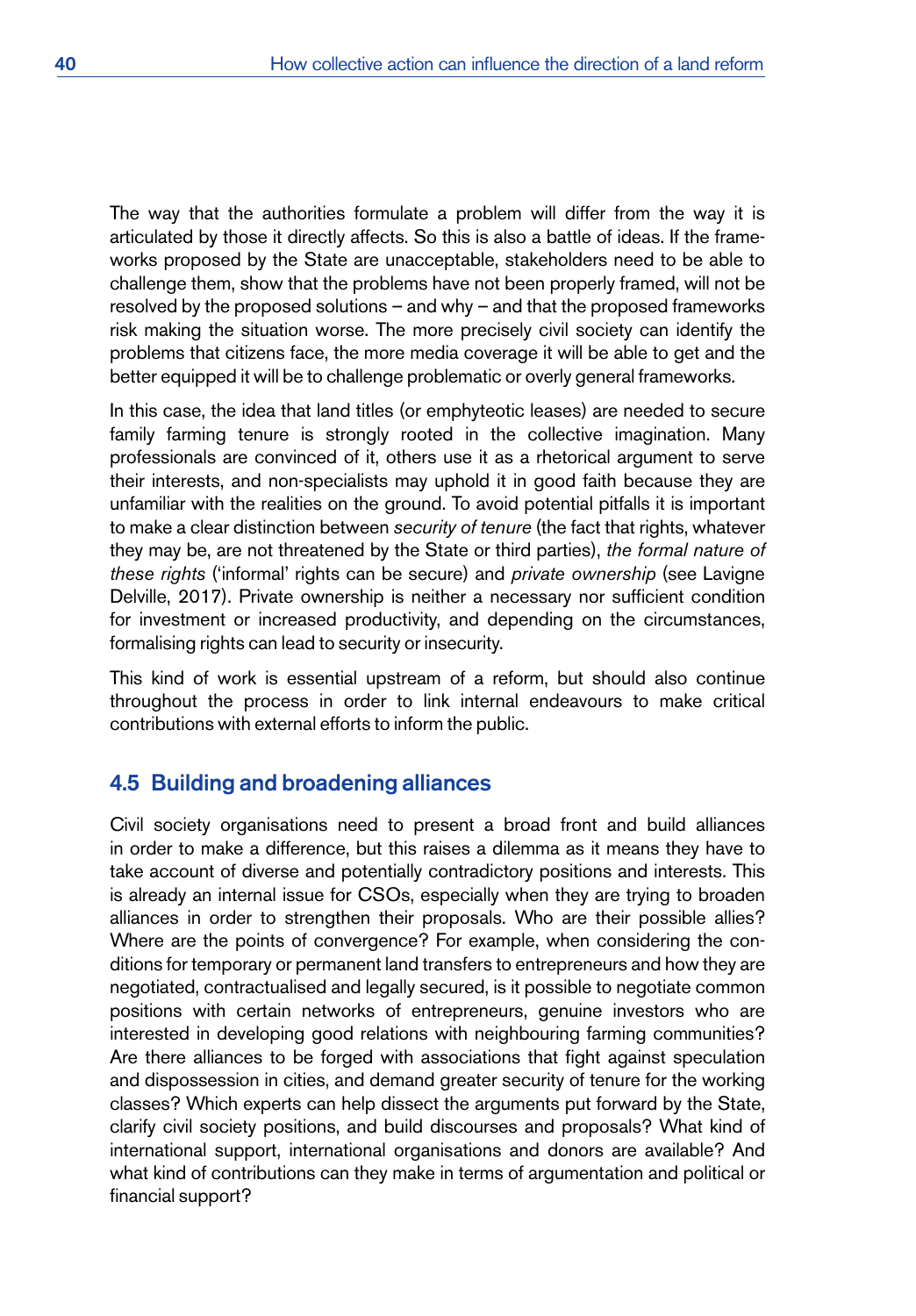<span id="page-48-0"></span>More individualised approaches will be needed when seeking alliances with different ministries and political actors who are aware of the problem, share civil society positions and are in a position to play some kind of bridging or lobbying role.

Here too, it takes time to build such alliances. While bilateral contacts, public debates and position papers are all ways of identifying potential support, CSOs may need to shift their boundaries or red lines in order to broaden alliances, and therefore need to decide how far they are prepared to go in this respect.

# 4.6 Harnessing advocacy and the balance of power

Advocacy is currently one of the preferred forms of mobilization. CSOs can use technical expertise and debating skills to make themselves heard in arenas that are dominated by professionals and technicians, but this has its limitations when the interests involved are too divergent and the offer to participate is not motivated by a genuine desire to develop relevant and sustainable proposals that will serve the general interest. Advocacy can even be a trap if it makes the debate too technical, makes people forget the political issues, and creates divisions within civil society between grassroots activists and specialists in the sector. It also runs the risk of making people forget other courses of action if it takes up most of the available energy and human and financial resources.

Civil society organisations should remember that there are other forms of pressure as well as advocacy. Strategies for mobilisation and collective action invariably include demonstrations and shows of strength, as gathering thousands of farmers in the street, stadium or theatre is an effective way of showing the strength of popular support for civil society positions, and the political (and electoral!) risk the government faces if it tries to force things through.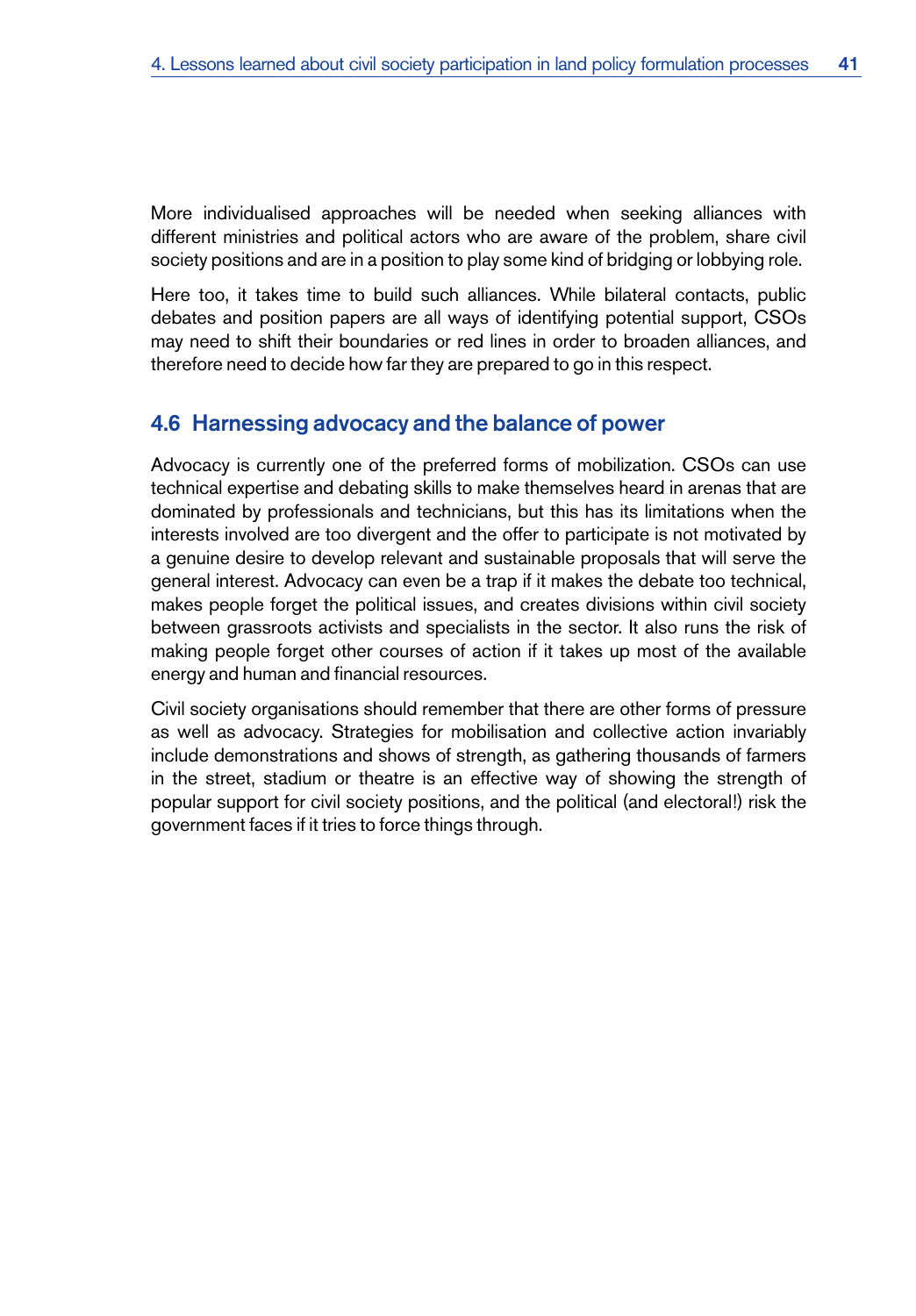# <span id="page-49-0"></span>**Bibliography**

Benkahla, A *et al.* (2011) Les Organisations de Producteurs Sénégalaises dans le Processus de Réforme Foncière. IPAR, Dakar.

Beuret, J-E (2013) « Concertation (démarche de)». In Casillo, I, Barbier, R, Blondiaux, L, Chateauraynaud, F, Fourniau, J-M, Lefebvre, R, Neveu, C and Salles, D (ed.) *Dictionnaire critique et interdisciplinaire de la participation.* GIS Démocratie et Participation, Paris.

- Blatrix, C (2007) «Introduction. Scènes, coulisses et interstices du débat public ». In Revel, M., Blatrix, C, Blondiaux, L, Fourniau, J-M, Hériard Dubreuil, B and Lefebvre, R (ed.) *Le débat public : une expérience française de démocratie participative.* La Découverte, Paris, pp. 149-154.
- Blondiaux, L (2008) Le nouvel esprit de la démocratie. Actualité de la démocratie participative. Le Seuil/La république des idées, Paris.
- Chaboussou, A and Ruello, M (2006) Étude d'un processus de concertation pour l'élaboration d'une politique publique : le cas de la Loi d'Orientation Agro-Sylvo-Pastorale (LOASP) sénégalaise. Dissertation. CIRAD/CNEARC, Montpellier.
- Cissoko, K and Toure, R (2005) « Participation des acteurs sociaux et gouvernance d'État. Le cas du Cadre stratégique de lutte contre la pauvreté au Mali». *Politique africaine,* nº99, pp. 142-154.
- CNCR (2004) Séminaire national des ruraux sur la réforme foncière. Rapport introductif. Réflexions des ruraux sur la réforme foncière. CNCR, Dakar.
- CNCR (2012) Les propositions paysannes pour une réforme foncière sénégalaise garante d'un développement agricole et rural durable au Sénégal. CNCR/ Rosa Luxembourg Foundation /IPAR, Dakar.
- CNRF (2015a) Note de synthèse : axes et feuille de route pour une réforme foncière inclusive. CNRF, Dakar.
- CNRF (2015b) Second Rapport d'étape : Les résultats du processus d'inclusion issus des concertations décentralisées des zones agro-écologiques du Sénégal. Version provisoire (September). CNRF, Dakar.
- CONGAD (2012) Rapport de l'Étude sur la Gouvernance du foncier agro-sylvopastoral dans les régions de Louga, Saint-Louis et Matam. CONGAD, Dakar.
- CONGAD (2014) Fora interrégionaux de dialogue entre la Commission Nationale de Réforme Foncière (CNRF) et les organisations de la société civile pour une réforme foncière participative, appropriée, apaisée et équitable. CONGAD, Dakar.
- CRAFS (2015a) Document de plan stratégique du Cadre de Réflexion et d'Action sur le Foncier au Sénégal (CRAFS). CRAFS, Dakar.
- CRAFS (2015b) Note de discussion destinée aux experts de la Commission nationale de réforme foncière. CRAFS, Dakar.
- CRAFS (2016a) Document de position du Cadre de Réflexion et d'Action sur le Foncier sur la réforme foncière au Sénégal. CRAFS, Dakar.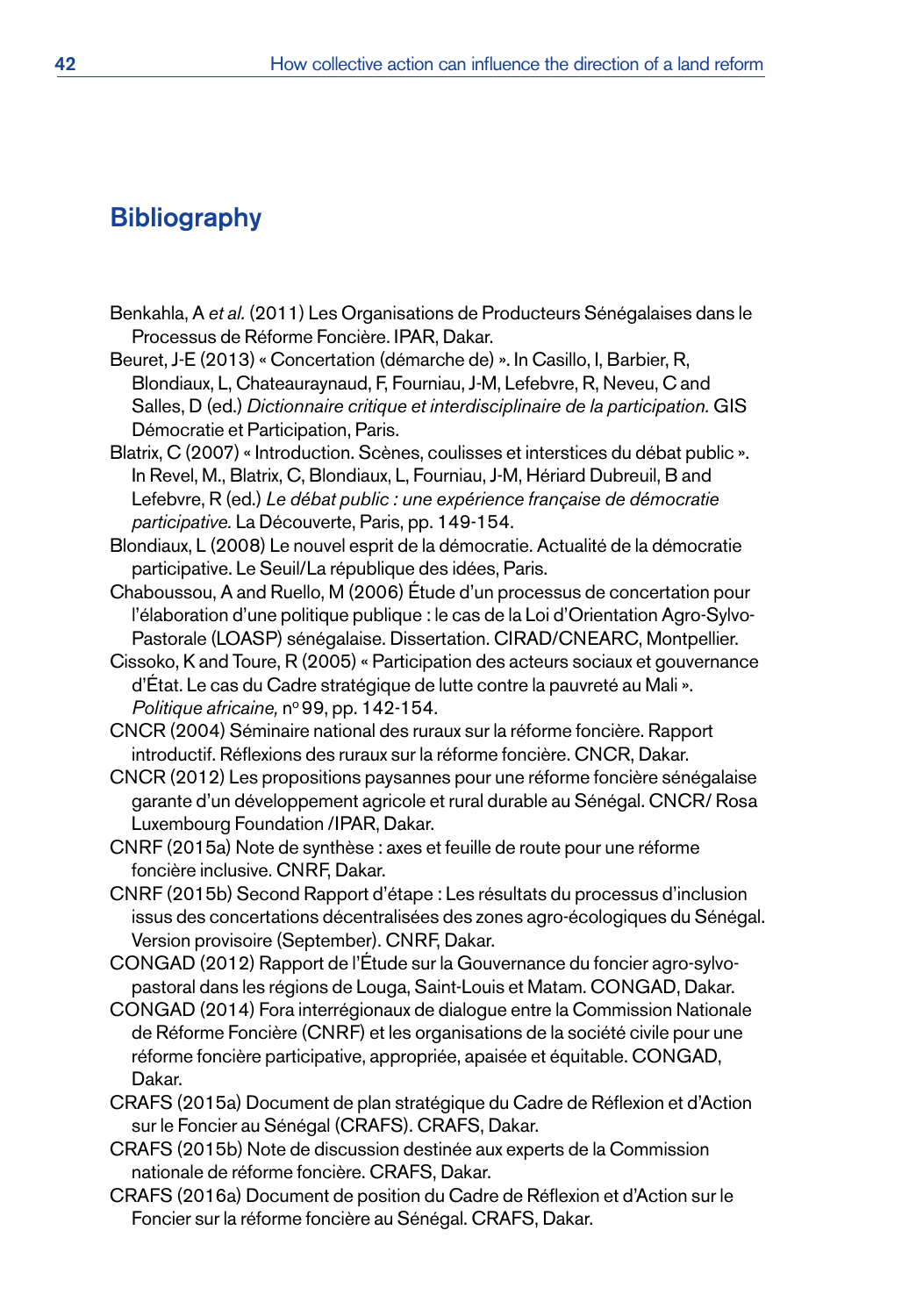- CRAFS (2016b) Déclaration du forum national des organisations paysannes et de la société civile. CRAFS, Dakar.
- Diagne, A (2013) « Les politiques agricoles : alignement sur les objectifs officiels et efficience ». In Diop, M-C (éd.) *Sénégal (2000-2012). Les institutions et politiques publiques à l'épreuve d'une gouvernance libérale.* CRES/Karthala, Dakar/Paris, pp. 179-206.
- Diop, M-C (2009) « Du "socialisme africain" à la "lutte contre la pauvreté". La fin des ambitions de développement». In Daffé, G and Diagana, A (ed.) *Le Sénégal face aux défis de la pauvreté. Les oubliés de la croissance.* CRES-Karthala-CREPOS, Paris/Dakar, pp. 323-373.
- Diop, M-C (ed.) (2013a) Sénégal, 2000-2012 : les institutions et politiques publiques à l'épreuve d'une gouvernance libérale. Karthala, Paris.
- Diop, M-C (ed.) (2013b) Le Sénégal sous Abdoulaye Wade. Karthala, Paris.
- Diouf, N C (2015) Influencing the Agro-sylvo-pastoral framework law in Senegal through collaborative farmer input. Legal tools for citizen emancipation. IIED/ IPAR, London/Dakar.
- ENDA Pronat (2015) ...Et si on écoutait la terre. Pour une agriculture paysanne durable. ENDA Pronat, Dakar.
- Faye, I M, Benkahla, A, Touré, O, Seck, S and Ba, C O (2011) Les acquisitions de terre à grande échelle au Sénégal. Description d'un nouveau phénomène. IPAR, Dakar.
- Fung, A (2011) « Démocratiser le processus d'élaboration des politiques ». *Télescope,* vol. 17, nº 1, pp. 1-19.
- Gourgues, G (2012) « Avant-propos : penser la participation publique comme une politique de l'offre, une hypothèse heuristique ». *Quaderni*, vol. 79, n° 3, pp. 5-12.
- Hopsort, S (2014) La société civile contre l'accaparement des terres au Sénégal. Une forme originale de mobilisation, organisation informelle et multi niveaux. CIRAD, Montpellier.
- IIED and IPAR (2015) Catalysing farmers' influence in shaping law reform: Experience from Senegal, Dakar. IIED/IPAR, London/Dakar.
- IPAR (2014) Implication des acteurs non gouvernementaux dans le processus de réforme foncière : leçons tirées des expériences et jalons pour progresser. ActionAid, Oxfam, Wildaf, ENDA Pronat, CNCR, IPAR, Action solidaire internationale, Dakar.
- Lavigne Delville, P (2011) « Du nouveau dans la "participation" au développement ? Populisme bureaucratique, participation cachée et impératif délibératif». In Jul-Larsen, E, Laurent, P-J, Le Meur, P-Y et Léonard, E (ed.) *Une anthropologie entre pouvoirs et histoire. Conversations autour de l'œuvre de Jean-Pierre Chauveau.* APAD-IRD-Karthala, Paris, pp. 161-188.
- Lavigne Delville, P (2017) What is land tenure security and how can it be strengthened? Briefing Notes to improve our understanding and ability to ask the right questions and take effective action on land matters in West Africa. 'Land Tenure and Development' Technical Committee, Paris.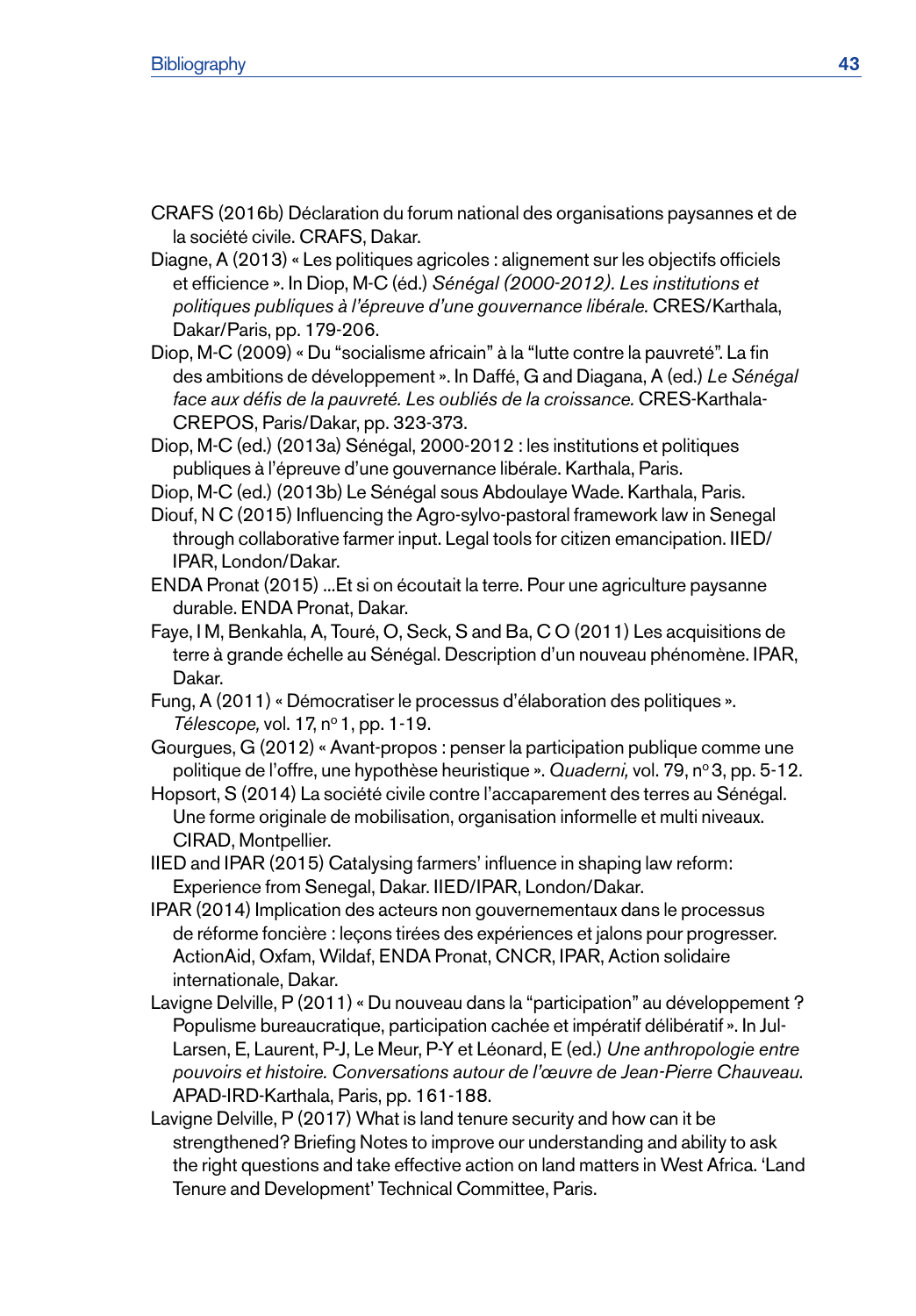- Lavigne Delville, P and Mansion, A (2015) Formalising land rights in developing countries: Moving from past controversies to future strategies. 'Land Tenure and Development' Technical Committee /Ministry of Foreign Affairs and International Development /French Development Agency, Paris.
- Lavigne Delville, P and Thieba, D (2015) Public debate and the production of publlic policies in Burkina Faso. The national policy of land protection. *Participations, nº* 11 (2015/1), pp. 213-236.
- Mamalo, A K (2015) Code rural du Niger et élaboration de la loi pastorale : une capitalisation d'expérience. Gret/CNCR, Dakar.
- Ngom, K F (2014) Étude de capitalisation des Expériences et Travaux de recherche menés dans le cadre de la gouvernance foncière au Sénégal. CONGAD, Dakar.
- Ollion, É and Siméant, J (2015) « Le plaidoyer : internationales et usages locaux». *Critique internationale, vol.* 67, nº 2, pp. 9-15.
- Oya, C and Ba, C O (2013) « Les politiques agricoles 2000-2012 : entre volontarisme et incohérence ». In Diop, M-C (ed.) *Sénégal (2000-2012). Les institutions et politiques publiques à l'épreuve d'une gouvernance libérale*. CRES/Karthala, Dakar/Paris, pp. 149-178.
- République du Sénégal (2014) Plan Sénégal Émergent. République du Sénégal, Dakar.
- Richebourg, C (2019) Participations citoyennes au processus de réforme foncière au Sénégal (2010-2017). TerriStories, un dispositif de jeu de rôles et de simulations à visée délibérative ? Political Sociology PhD thesis. EHESS, Marseille.